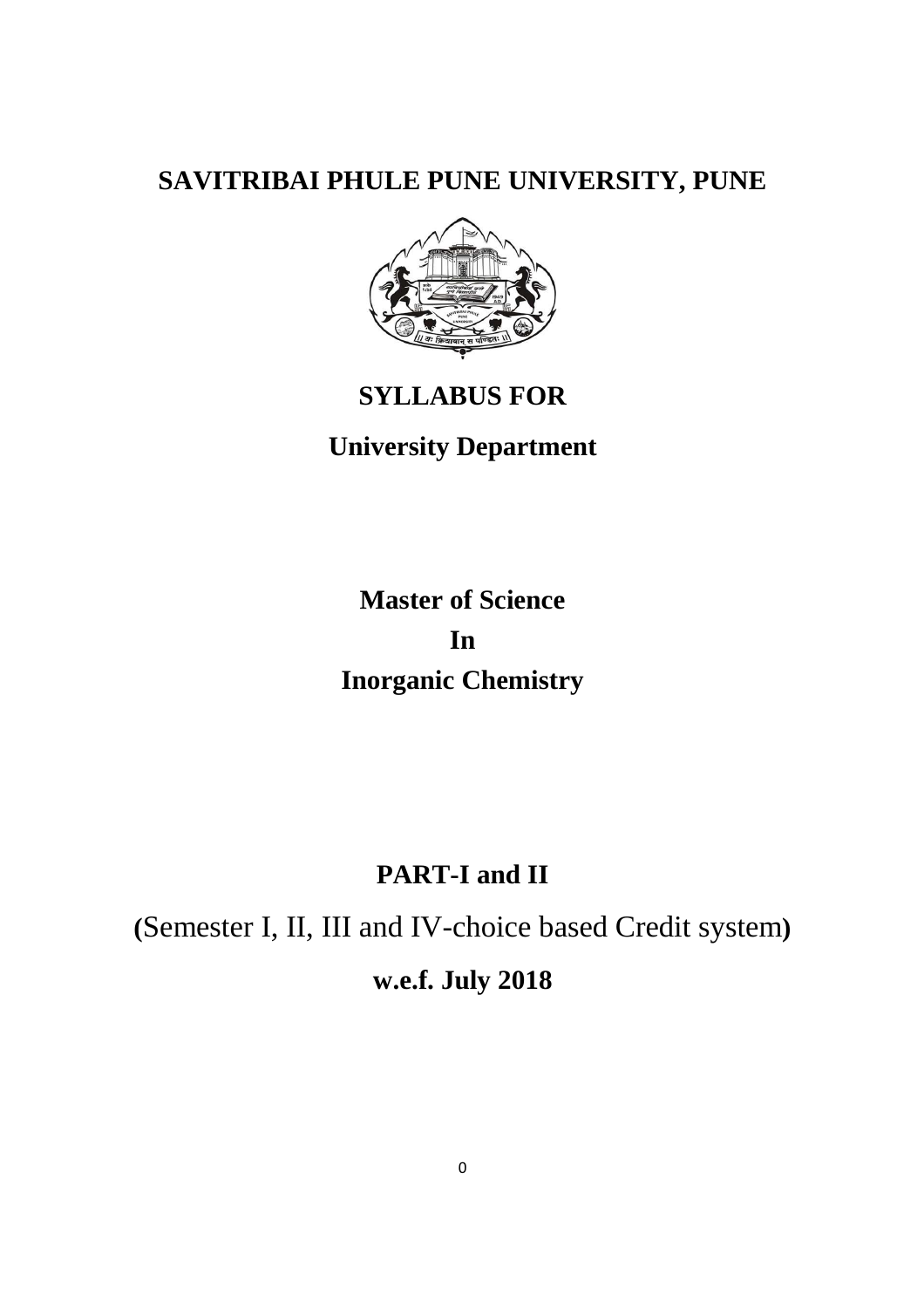# **Total Number of Credits: 80**

| <b>Semester I</b>                  |                                                           |                |  |  |
|------------------------------------|-----------------------------------------------------------|----------------|--|--|
| <b>Subject</b>                     | <b>Subject Title</b>                                      | <b>Number</b>  |  |  |
| Code                               |                                                           | of Credits     |  |  |
| IC 120                             | Symmetry, Group Theory and Spectroscopy                   | 4              |  |  |
| <b>OC</b> 130                      | Reaction Mechanisms in Organic Chemistry                  | $\overline{4}$ |  |  |
| PC 140                             | Kinetics and Thermodynamics in Chemistry                  | $\overline{4}$ |  |  |
| <b>Elective Courses (any one)</b>  |                                                           |                |  |  |
| IC 125                             | Physical Methods in Inorganic Chemistry and Main Group    | $\overline{4}$ |  |  |
|                                    | Chemistry                                                 |                |  |  |
| <b>OC</b> 135                      | <b>Stereochemistry of Organic Reactions</b>               | $\overline{4}$ |  |  |
| PC 145                             | Chemical Mathematics and Elements of Computer Programming | $\overline{4}$ |  |  |
| <b>Practicals for First Year</b>   |                                                           |                |  |  |
| IC 128                             | <b>Experiments in Inorganic Chemistry</b>                 | $\overline{4}$ |  |  |
| <b>OC</b> 138                      | <b>Experiments in Organic Chemistry</b>                   | $\overline{4}$ |  |  |
| <b>PC 148</b>                      | <b>Experiments in Physical Chemistry</b>                  | $\overline{4}$ |  |  |
|                                    | <b>Semester II</b>                                        |                |  |  |
| <b>IC 220</b>                      | Coordination and Bioinorganic Chemistry                   | $\overline{4}$ |  |  |
| <b>OC 230</b>                      | Synthetic Organic Chemistry and Spectroscopy              | 4              |  |  |
| PC 240                             | <b>Chemical Bonding and Molecular Spectroscopy</b>        | $\overline{4}$ |  |  |
| <b>Total Number of Credits: 40</b> |                                                           |                |  |  |

| Semester III            |                                                                    |               |  |
|-------------------------|--------------------------------------------------------------------|---------------|--|
| <b>Subject</b>          | <b>Subject Title</b>                                               | <b>Number</b> |  |
| Code                    |                                                                    | of Credits    |  |
| IC 320                  | Physical Methods in Coordination- and Bio-inorganic Chemistry      | 4             |  |
| IC 321                  | Organometallic Chemistry and Homogeneous Catalysis                 |               |  |
| <b>Elective Courses</b> |                                                                    |               |  |
| IC 325                  | Frontiers in Material Science and Analytical Techniques for Solids | 4             |  |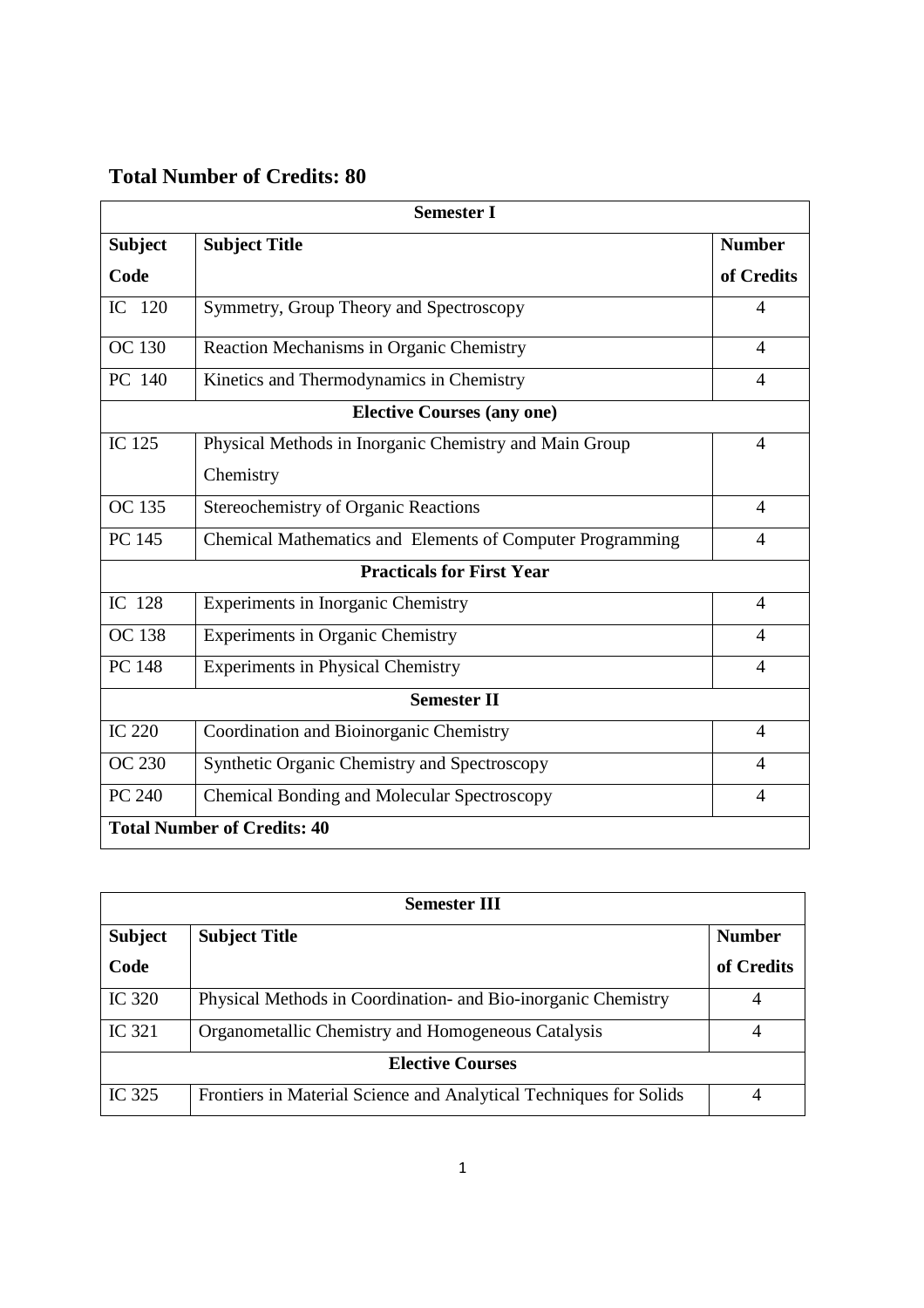| IC 326                             | Inorganic Reaction Mechanism and Photochemistry          |  | $\overline{4}$ |
|------------------------------------|----------------------------------------------------------|--|----------------|
| <b>Practicals for Second Year</b>  |                                                          |  |                |
| IC 328                             | Experiments in Inorganic Chemistry I                     |  | 4              |
| IC 329                             | Experiments in Inorganic Chemistry II                    |  | 4              |
| <b>Semester IV</b>                 |                                                          |  |                |
| IC $420$                           | Inorganic Polymers, Clusters and Heterogeneous Catalysis |  | $\overline{4}$ |
| IC $421$                           | Solid State Chemistry of Inorganic Materials             |  | $\overline{4}$ |
| <b>Elective Courses (any two)</b>  |                                                          |  |                |
| IC 425                             | Industrial Inorganic Chemicals and Medicine Chemistry    |  | $\overline{4}$ |
| IC $426$                           | Advanced Techniques in Inorganic Chemistry               |  | $\overline{4}$ |
| IC 427                             | <b>Research Project</b>                                  |  | $\overline{4}$ |
| <b>Total Number of Credits: 40</b> |                                                          |  |                |

| UGC recommended courses (Additional 10 credits) |                                     |               |  |
|-------------------------------------------------|-------------------------------------|---------------|--|
| <b>Subject</b>                                  | <b>Subject Title</b>                | <b>Number</b> |  |
| Code                                            |                                     | of Credits    |  |
|                                                 | Cyber security/Information security |               |  |
|                                                 | Skill based credits                 |               |  |
|                                                 | Human rights education              |               |  |

# **Courses which can be opted by students from outside departments:**

| Sub. Code               | <b>Subject Title</b>                                               | Number of<br><b>Credits</b> |
|-------------------------|--------------------------------------------------------------------|-----------------------------|
| <b>Elective courses</b> |                                                                    |                             |
|                         | <b>Semester-III</b>                                                |                             |
| IC 325                  | Frontiers in Material Science and Analytical Techniques for Solids |                             |
|                         | <b>Semester-IV</b>                                                 |                             |
| IC $425$                | Industrial Inorganic Chemicals and Medicine Chemistry              |                             |
| IC $426$                | Advanced Techniques in Inorganic Chemistry                         |                             |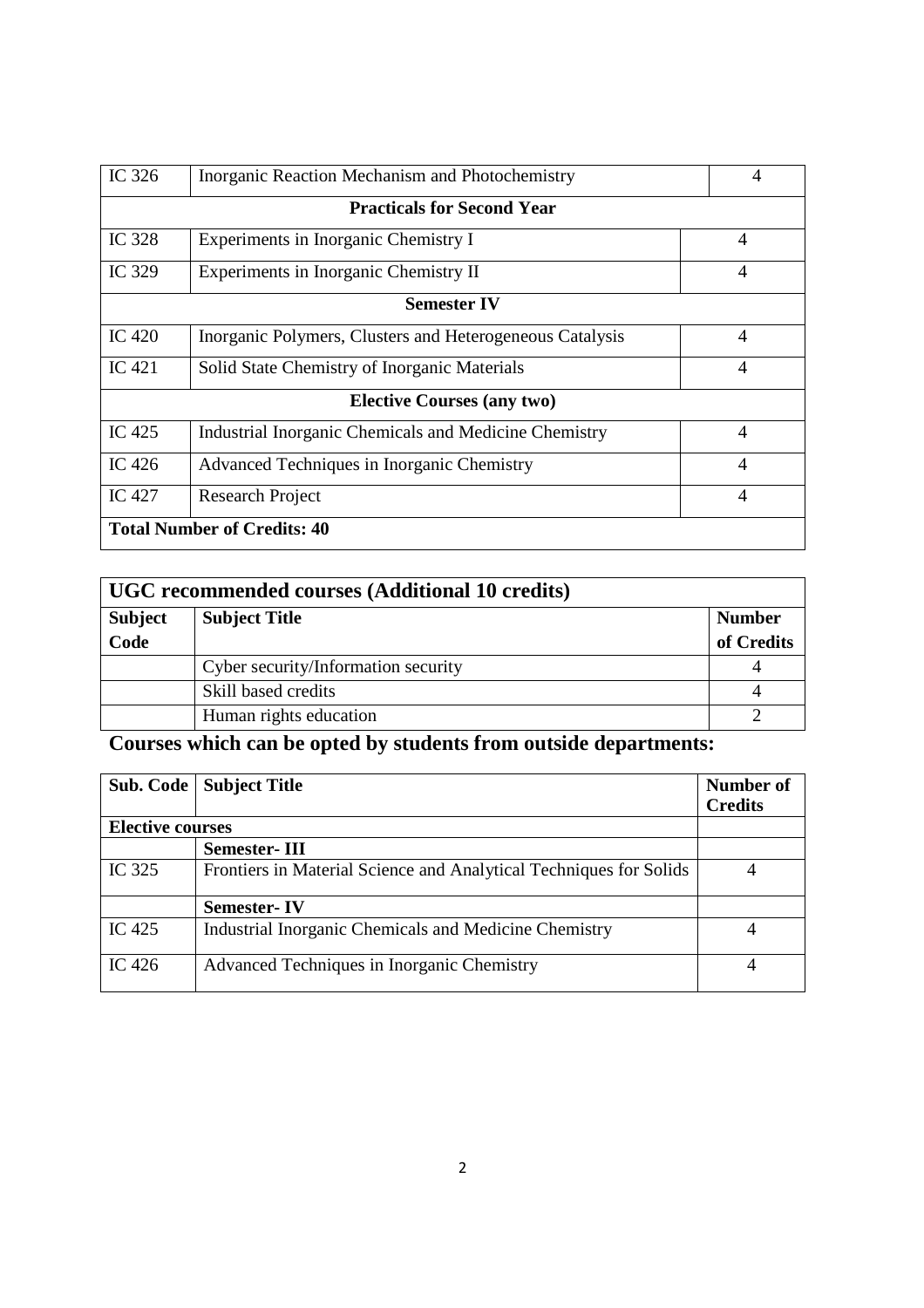### **SEMESTER-I**

### **IC 120: Symmetry, Group Theory and Spectroscopy (4Credits, 60L)**

- 1. Definitions and theorems of group theory, subgroups, classes. **(4L)**
- 2. Molecular symmetry and symmetry groups symmetry elements and operations. Symmetry planes reflections, inversion centre, proper / improper axes and rotations, products of symmetry operations , symmetry point groups ,classes of symmetry operations, classification of molecular point groups. **(10L)**
- 3. Representations of groups. Great orthogonality theorem, character tables, properties of characters of representations. **(8L)**
- 4. Group theory and quantum mechanics. Wave function as bases for irreducible presentation. **(2L)**
- 5. Symmetry Adapted Linear Combinations (SALC) projection operators and their use to construct SALC. **(6L)**
- 6. Molecular Orbital Theory.

 Transformation properties of atomic orbitals, MO's for Sigma bonding in ABn molecules, tetrahedral AB4 case, Hybrid orbital's, MO's for pi bonding in ABn molecules. **(10L)** 

- 7. Application of group theory to infrared spectroscopy (Ref.-2, Chapter-8) Introduction, selection rules, polyatomic molecules, possible vibration in a linear molecule, bending modes, symmetry of vibrations and their IR activity, Group vibration concept and its limitations, IR spectra related to symmetry of some compounds, IR spectra of complex compounds. **(10L)**
- 8. Raman spectroscopy:

 Theory of Raman spectroscopy, Instrumentation, Sample handling and Illumination, structural analysis, polarization measurements, quantitative analysis , applications of Raman spectroscopy, other types of Raman spectroscopy, Comparison of Raman and Infrared spectroscopy, Problems (Ref. 7: p.533-549) (Ref.8: p.321-336) **(10L)**

# **Books**

- 1. Chemical applications and group theory F.A. Cotton, 3rd edition, John Wiley & Sons Asia Pvt. Ltd. (1999).
- 2. Group theory and its chemical applications: P.K Bhattacharya, 2nd edn, Himalaya pub. India,(1989).
- 3. Molecular symmetry and group theory -A. Vincent.
- 4. Symmetry in Chemistry: H.H. Jaffe' and M. Orchin, Dover Publications Inc, New York,(2002).
- 5. Symmetry in Inorganic Chemistry: J.P Fackler.
- 6. Principles of Materials Science and Engineering: William F. Smith (1980) (Chapter 3)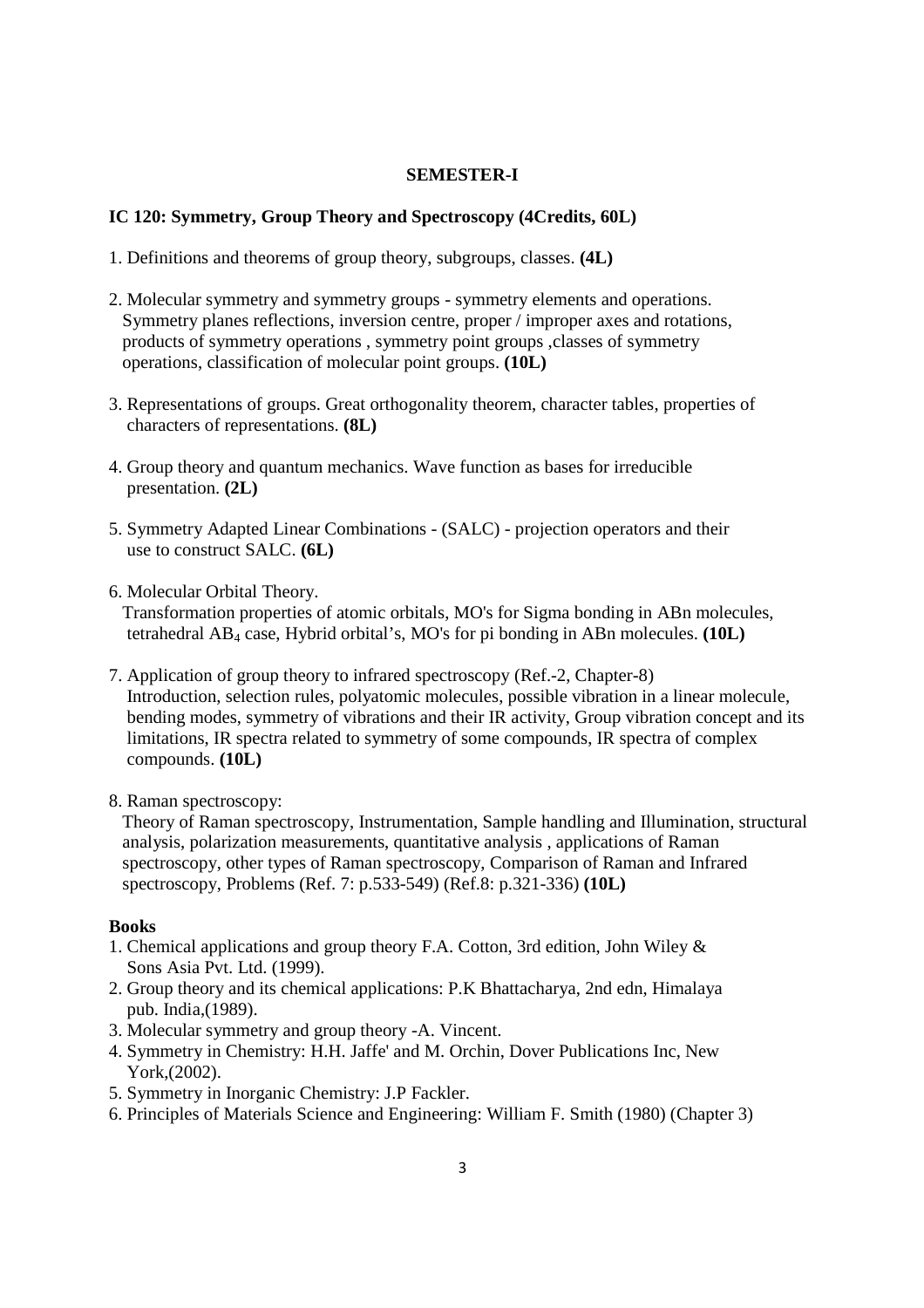- 7. Instrumental analysis By Douglas A .Skoog, F. James Holler, Stanley R. Crouch (Publisher: Cengage Learing India Pvt. Ltd . New Delhi , 2007)
- 8. Instrumental method of analysis ( 7th edition) By- H.H. Willard , L.L. Merritt. Jr. J.A. Dean and F.A. Settle,Jr (Publisher: CBS Publishers and distributors Pvt .Ltd. ( Copyright – Wordsworth publishing copy USA .2000).

### **OC 130: Stereochemistry and Reaction Mechanism (4 Credits, 60L) Aromatic Electrophilic substitution reactions (15)**

Arenium ion mechanism, orientation and reactivity, energy profile diagram, calculation of partial rate factor, the ortho/ para ratio, Ipso substitution, Orientation in other ring systems such as Naphthalene, Anthracene, six and five membered heterocycles, Diazonium coupling, Vilsmeier reaction, Gattermann–Koch reaction etc. The  $ArSN<sup>1</sup>$ , benzyne and SNR1, mechanisms, reactivity effect of substrate structure, leaving group and attacking nucleophile.

### **Kineticandnon-kineticmethods** (**7**)

Hammond Postulate, Curtin-Hammett Principle, Microscopic Reversibility, Kinetic/Thermodynamic Control, First, Second and Pseudo-First Order Kinetics, trapping of intermediate(s), competition experiments, testing proposed/common intermediate, isolation and identification, characterization using spectral methods of product and intermediate, Cross-over experiments, Structure variation methods, Stereochemical analysis, Isotope labeling, Techniques to study radicals, Transient spectroscopy.

### **Hammett equation**: (**8**)

Substituent constant, reaction constant, +ve, -ve rho values, reaction with small -ve rho values, interpretation of mechanism using rho values, non-linear Hammett plots, kinetic isotopic effect, entropy of activation.

### **Molecular rearrangement and reaction intermediate** (**15**)

Structure, generation and stability of carbenes, nitrenes, carbocations and carbanions intermediates. Rearrangement reactions *viz*. Beckmann, Curtius, Hofmann, Lossen, Favorskii, Baeyer-Villiger, Wolff, Claisen, Pummerer, Wagner-Meerwin, Stevens, Dienone-Phenol, Sommelet-Hauser, Benzilic acid, Benzidine, Cope, Fries and Schmidt reaction.

### **Basic Concept of Stereochemistry of Organic Compounds (15)**

Origin of Stereochemistry, Optical activity, Chirality and molecular symmetry, axial and central chirality. Projection formulae, Configuration (D/L, d/l, R/S, E/Z configuration in C, N, S, P containing compounds), Allenes, biphenyls and spiranes nomenclature and enantiomerism. Optical activity in biphenyls, spiranes, allenes and helical structures. Enantiomeric and distereomeric relationship, Isomerism in molecules with more than one chiral center, Pseudoasymmetry, Prochirality. Enantomeric excess.

### **Books/References:**

1. Organic Chemistry by J. Clayden, N. Greeves, S. Warren and P. Wothers (Oxford)

- 2. Advanced Organic Chemistry by J. March  $6<sup>th</sup>$  Edition
- 3. Advance Organic Chemistry (part A and B) by A. Carey and R. J. Sundberg
- 4. Stereochemistry of carbon compound by E. L. Eliel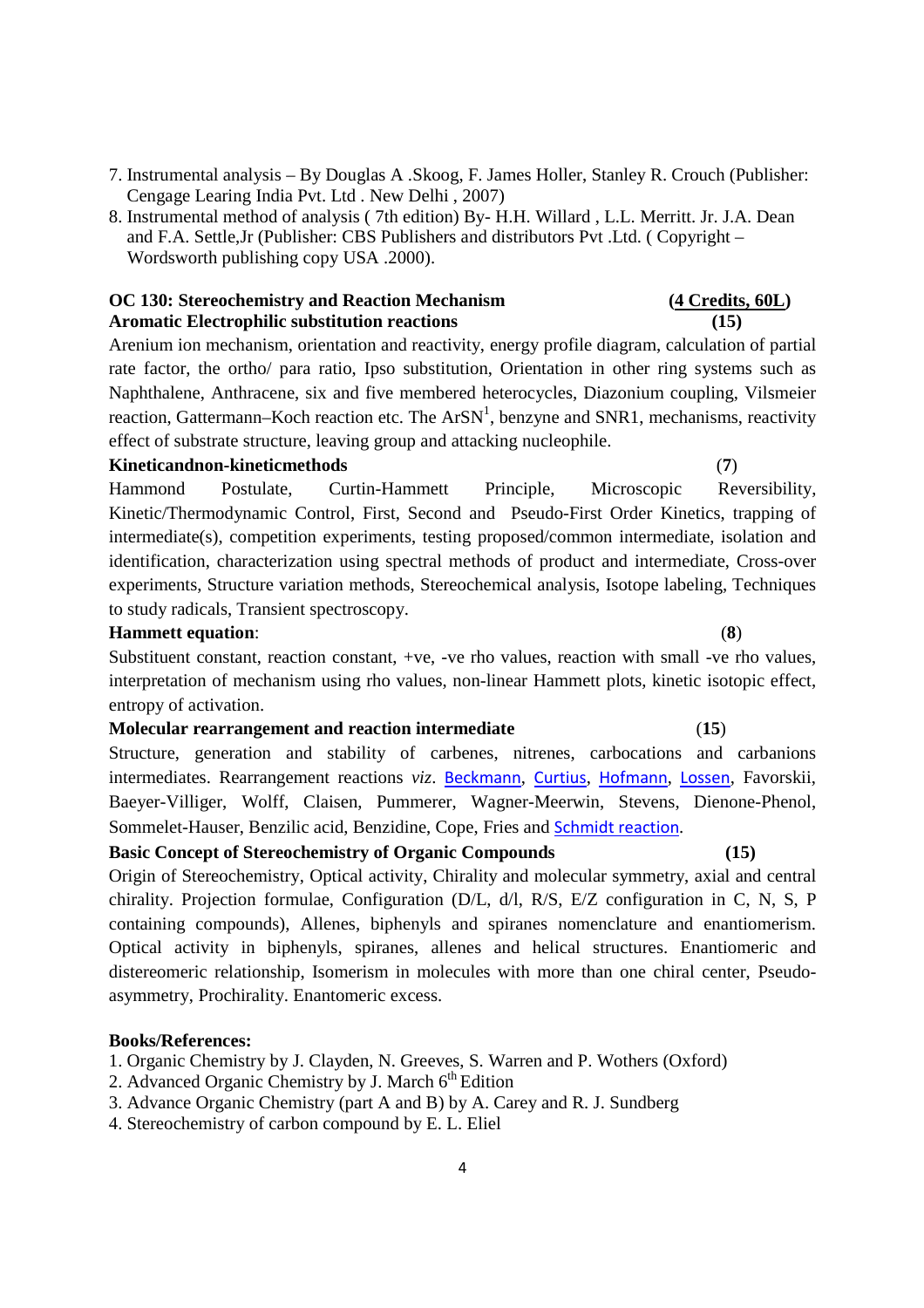5. Stereochemistry of organic compound by Nasipuri

6. The Hammett equation, C. D. Johnson, Cambridge University Press (1973)

# **PC 140: Kinetics and Thermodynamics in Chemistry (4 credits, 60L) Chemical Kinetics: (2 credits, 30L)**

1. Recapitulation:

Rate of Reaction, empirical rate law, rate constants, order, molecularity, half-life and life time of reaction. Zeroth first and second, third and half-integral order reactions, methods to determine order of the reactions and temperature dependence of reaction rates (5L)

- 2. Complex reactions: Rate laws for complex reactions, parallel reaction with example of nuclear reactions and fluorescence decay, opposing reactions, rate constants by temperature jump method, consecutive reactions, rate determining step and steady state approximation (7L)
- 3. Approximate methods to solve complex reactions: Steady state and pre-equlibrium approximations, Lindemann mechanism for the unimolecular reaction. Enzyme catalysis – Michaelis Menton Mechanism, Lineweaver and Eadie plots, Chain reactions: free radical polymerization, oscillating reactions (8L)
- 4. Method of studying fast reactions: Flash photolysis, stop flow technique, pump and probe methods (3L)
- 5. Molecular reaction dynamics: Collision theory for bi-molecular reactions (derivation expected), steric factor, Transition state theory, Eyring equation (derivation expected)-thermodynamic aspects –entropy. – enthalpy and free energy of activation, effect of dielectric constant on the ionic reactions, primary and secondary salt effect, effect of pressure on the reaction rates. Linear free energy relationships (7L)

# **Text Books:**

- 1. Atkins' Physical Chemistry, Peter Atkins and Julio e Paula ninth edition Oxford University Press 2011.
- 2. Physical Chemistry, D.A. McQuarrie, Viva Book private limited, 1998.
- 3. Chemical Kinetics, K. J Laidler, Third edition, Pearson Education Inc., 1987.

# **Thermodynamics (2 Credits, 30L)**

1. Zeroth, first and second law of thermodynamics, dependence of enthalpy, free energy and entropy on pressure and temperature, free energy change and equilibrium constant, partial molar quantities–Maxwells equations and their applications, Third law of thermodynamics and its applications, residual entropy (13L)

2. Thermodynamics of Real Gases Concept of activity, choice of standard states, Methods of determining activity coefficient and activity coefficient, variation of activity and activity coefficient of a gas with pressure and temperature, concept of fugacity, fugacity of a gas in mixture of real gases

(7L)

3. Statistical Thermodynamics Boltzmann distribution law, partition functions and ensembles, calculation of translational, rotational and vibrational partition functions, statistical thermodynamics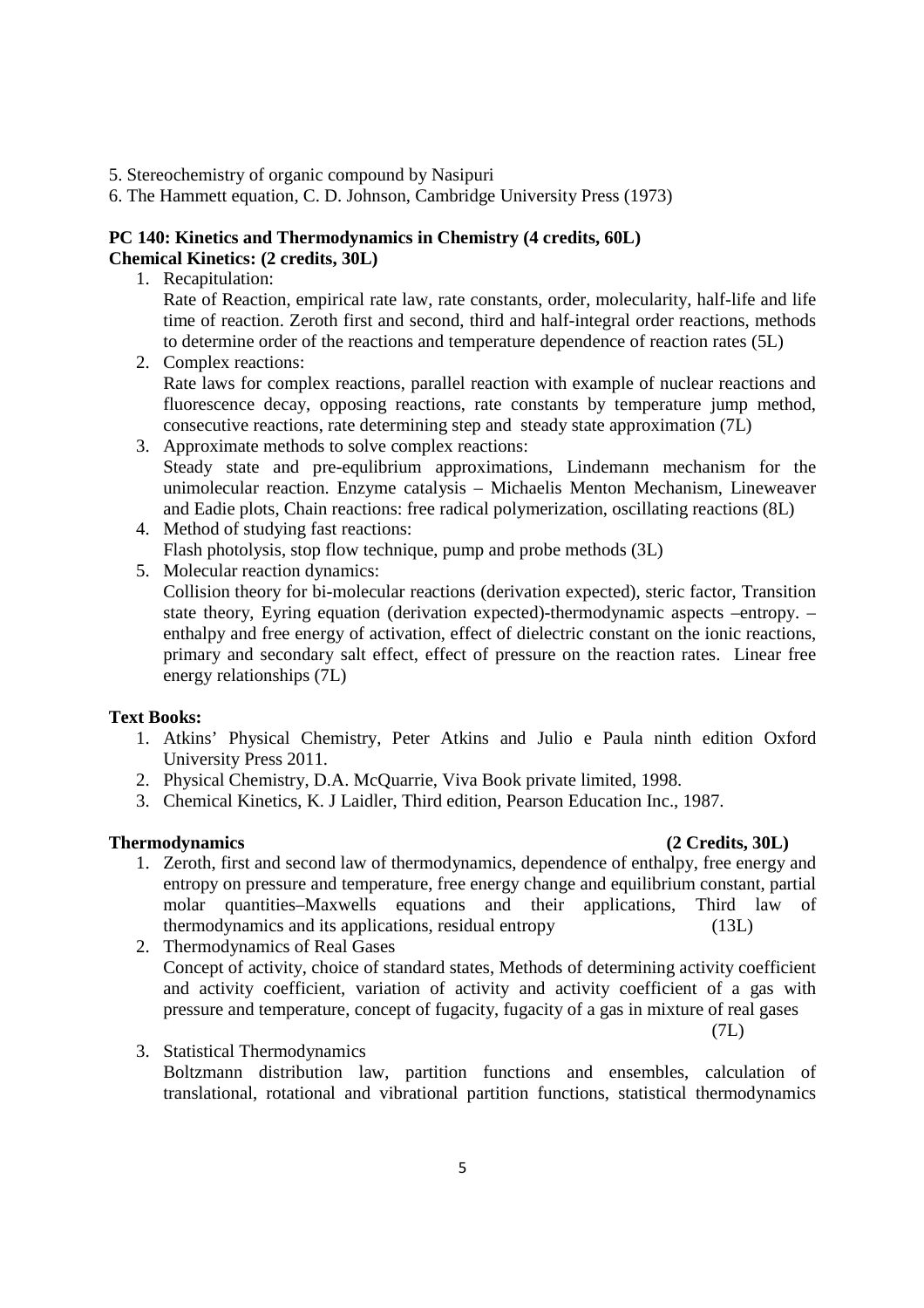and Third Law of Thermodynamics, internal energy, heat capacity, entropy, free energy, equilibrium constants (10L)

### **Text/Reference Books**

- 1. Physical Chemistry, P. W. Atkins, Sixth Edition, Oxford University Press, Oxford (1998).
- 2. Physical Chemistry, T. Engel and P. J. Reid, Benjamin-Cummings (2005).
- 3. Physical Chemistry, G. M. Barrow, Fifth Edition, Tata McGraw Hill, New Delhi.

### **Elective Courses** (any one) *Clearly Courses*

# **IC 125: Physical Methods in Inorganic Chemistry and Main Group Chemistry (4Credits, 60L)**

### **(a) Main Group elements: (30 Lectures)**

## **1. Hydrogen & its compounds (2L)**

Hydrides, classification, e- deficient, e- precise & e- rich hydrides PH3,SbH3,AsH3, Selenides, Tellurides.

### **2. Alkali & alkaline earth metals (4L)**

Solutions in non-aqueous Media. Application of crown ethers in extraction of alkali & alkaline earth metals.

### **3. Organometallic compounds of Li, Mg, Be, Ca, Na (2L)**

Synthesis, properties, uses & structures.

### **4. Boron group (4L)**

Boron Hydrides, preparation, structure & bonding with reference to LUMO, HOMO, interconversion of lower & higher boranes, Metalloboranes, Carboranes.

### **5. Carbon group (4L)**

Allotropes of Carbon, C60 and compounds (fullerenes), Intercalation compounds of Graphite, Carbon nanotubes, synthesis, properties, structure-single walled, multiwalled, applications, classification of organometallic compounds. Organometallic compounds of B, Si, Sn,Pb, Ga, As, Sb, Bi. Structures, Synthesis, Reactions

## **6. Nitrogen group (4L)**

Nitrogen activation, Boron nitride, Oxidation states of nitrogen & their nterconversion PN & SN compounds NOx & their redox chemistry

### **7. Oxygen group (4L)**

Metal selenides & tellurides, oxyacids & oxoanions of S & N, Ring, Cage and Cluster compounds of p-block elements. Silicates, including Zeolites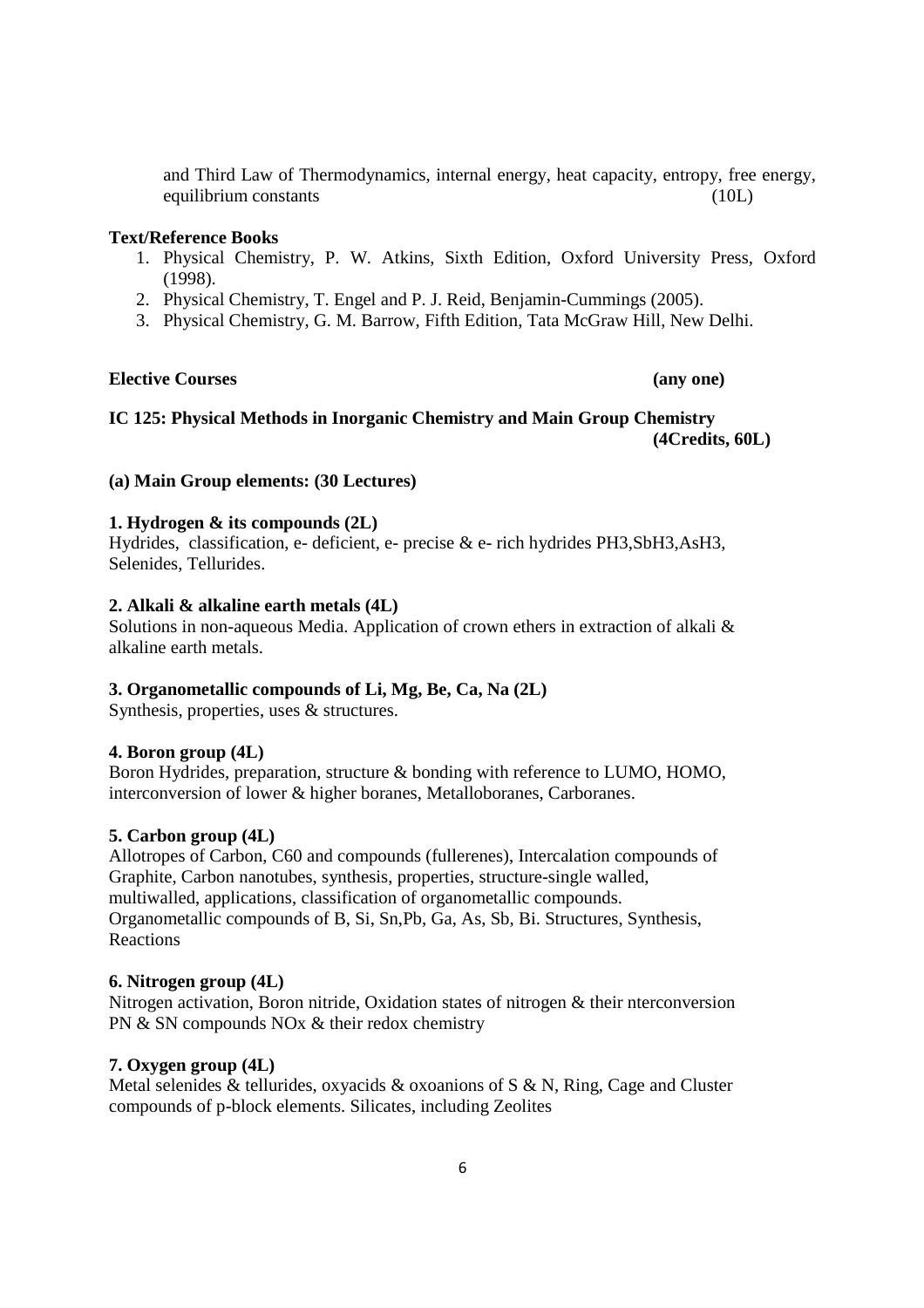### **8. Halogen group (4L)**

Interhalogens, Pseudohalogen, synthesis, properties & applications, structure, oxyacids & oxoanions of Hallogens Bonding.

### **9. Noble gases (2L)**

Synthesis, properties, uses, structure & bonding with respect to VSEPR.

## **(b) Physical Methods in Inorganic Chemistry (30 Lectures)**

### **1. Crystal Structure and Crystal geometry (08)**

Space Lattice and basic unit cells, Crystal systems and Bravais Lattices, Classification of space lattice by crystal systems and their structures, the relation between interatomic distance (d) and atomic radius(R) of cubic unit cells. The Atomic Packing factor of BCC, FCC and HCP unit cell and their examples, Atomic positions in cubic unit cells with origin at eight corners of the cube, directions in Cubic Unit Cells, Direction Indices in cubic unit cells, Miller indices for crystallographic planes in Cubic unit cells, Crystallographic planes in Hexagonal unit cell, Miller-Bravais indices. Volume, planar and linear density calculations of cubic unit cells, application of Miller indices in solving crystal structures, problems of all the topics.

### **2. NMR of Inorganic Compounds (10)**

Concept of nuclear spin and resonance, fundamentals of coupling (homonuclear heteronuclear) and decoupling, coupling constants. Predicting Intensity of NMR lines by binomial, trinomial, tetranomial etc Pascal triangles Examples of  $^{11}$ B and  $^{10}$ B NMR,  $^{1}$ H and  $^{11}$ B NMR spectra of of BH<sub>4</sub>, Me<sub>4</sub><sup>11</sup>B<sub>2</sub>H<sub>2</sub>, Me<sub>2</sub>B( $\mu$ -H)<sub>2</sub>BH<sub>2</sub>, second order coupling in diborane, Effect of natural abundance. Structure elucidation by  $^{19}F$  and  $^{31}P$  NMR spectroscopy. Examples:  $^{19}F$  NMR spectra of interhalogen compounds, <sup>19</sup>F and <sup>31</sup>P NMR to deduce structures of  $PF_3R_2$  type compounds, <sup>31</sup>P NMR of Wilkinson catalyst, geometrical isomers of platinum compounds, *trans effect* and *meridonial*, *facial* isomers of rhodium compounds. General trends in chemical shifts, factors influencing chemical shift-geometry, electronegativity, charge and oxidation state, coordination number, effect of ligands, coordination effect on transition metal. General trends in coupling constant, factors influencing coupling constant- gyromagnetic ratio, periodicity, 's' character in the bond, hybridization, coordination number, electronegativity, trans effect, inter bond angles lone pairs and oxidation state.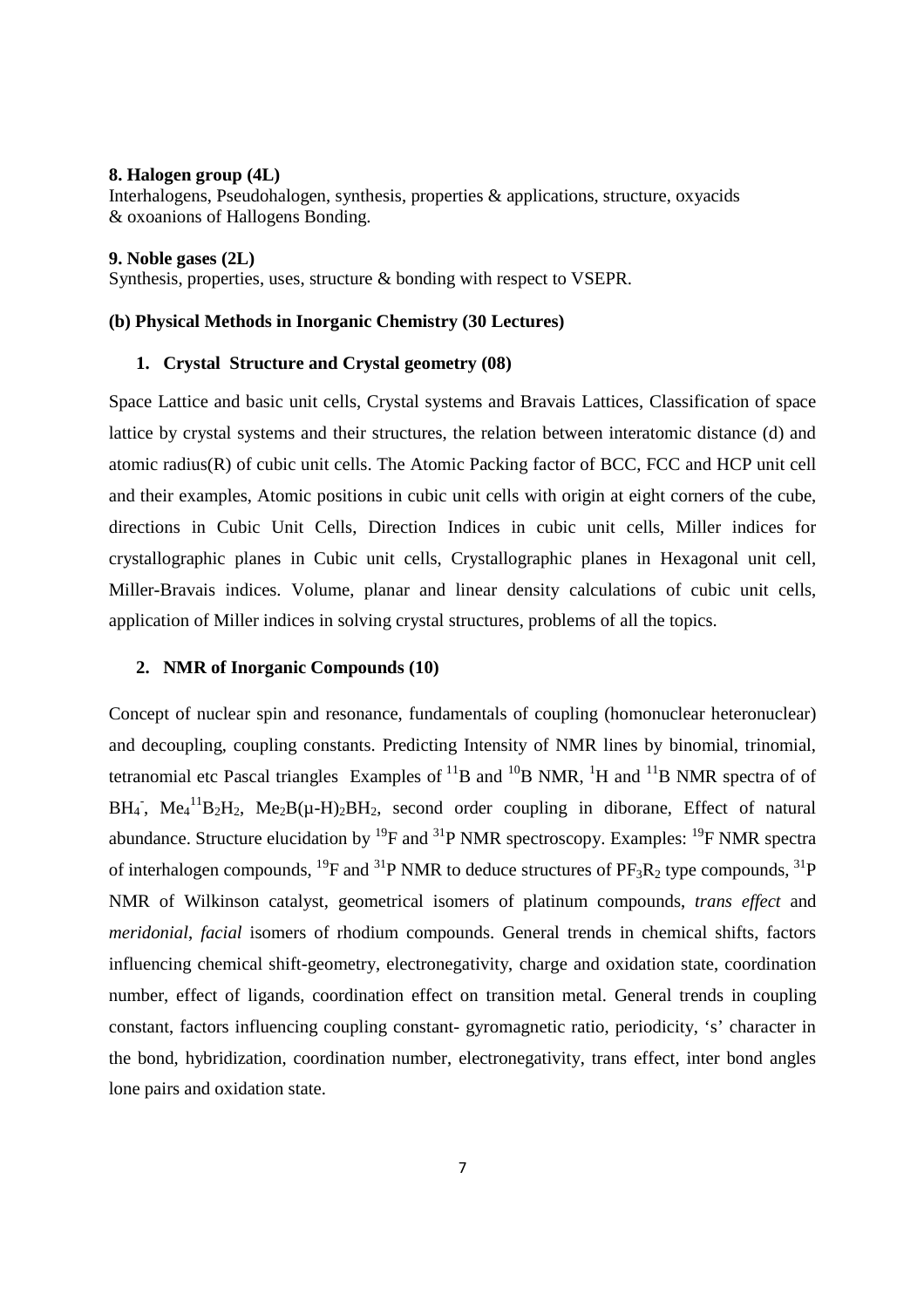## **3. Mössbauer spectroscopy(12)**

Basic principles of <sup>57</sup>Fe Mössbauer spectroscopy, instrumentation, spectral parameters

- a) Mössbauer Parameters- Isomer Shifts, quadrupole splitting, Magnetic hyperfine interaction.
- b) Application of Mössbauer spectroscopy with respect to
	- i) Oxidation states of metal ion in compounds
	- ii) Structural elucidation
	- iii) Covalent and ionic compounds
	- iv) High spin low spin behavior
	- v) Magnetically ordered compounds

# **Books:**

- 1. Advanced Inorganic Chemistry: F. A. Cotton, G. Wilkinson,C. A. Murollo, M. Bochmann, 6th edn. (2003).
- 2. Inorganic Chemistry: D. F. Shriver and P.W. Atkins, 4th edn. Oxford (2003).
- 3. Concise inorganic Chemistry, J.D.Lee 4Th edition ( Chapman and Hall )
- 4. Physical Methods in Chemistry, R. S. Drago, Saunders, Harcourt Brac Javanovich College Publishers, (1992).
- 5. NMR spectroscopy in Inorganic Chemistry, J. A. Iggo, Oxford University press (2001).
- 6. Mössbauer Spectroscopy and Transition Metal Chemistry, P. Gütlich,R. Link, A. Trautwien, Springer-Verlag (1978).
- 7. Mössbauer Spectroscopy, N.N. Greenwood, T.C. Gibb, Chapman and Hall Ltd. (1971).
- 8. Instrumental method of analysis ( 7th edition) By- H.H. Willard , L.L. Merritt. Jr. J.A. Dean and F.A. Settle,Jr (Publisher: CBS Publishers and distributors Pvt .Ltd. ( Copyright – wardsworth publishing copy USA .2000).

# **OC 135: Stereochemistry and Reaction Mechanism** ( **4 Credits, 60L) Aromatic Electrophilic substitution reactions (15)**

Arenium ion mechanism, orientation and reactivity, energy profile diagram, calculation of partial rate factor, the ortho/ para ratio, Ipso substitution, Orientation in other ring systems such as Naphthalene, Anthracene, six and five membered heterocycles, Diazonium coupling, Vilsmeier reaction, Gattermann–Koch reaction etc. The  $ArSN<sup>1</sup>$ , benzyne and SNR1, mechanisms, reactivity effect of substrate structure, leaving group and attacking nucleophile.

### **Kinetic and non-kinetic methods** (**7**)

Hammond Postulate, Curtin-Hammett Principle, Microscopic Reversibility, Kinetic/Thermodynamic Control, First, Second and Pseudo-First Order Kinetics, trapping of intermediate(s), competition experiments, testing proposed/common intermediate, isolation and identification, characterization using spectral methods of product and intermediate, Cross-over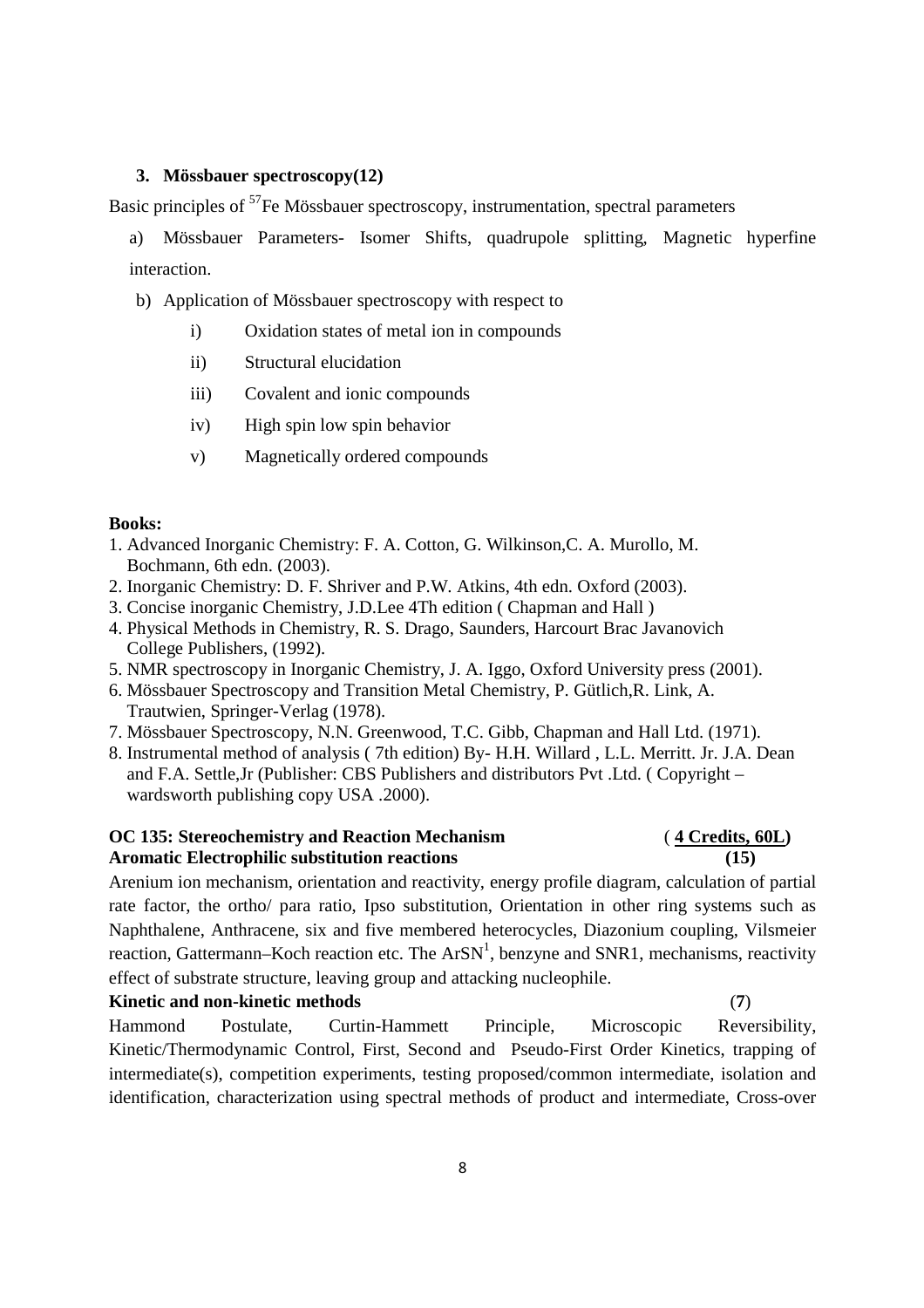experiments, Structure variation methods, Stereochemical analysis, Isotope labeling, Techniques to study radicals, Transient spectroscopy.

# **Hammett equation**: (**8**)

Substituent constant, reaction constant, +ve, -ve rho values, reaction with small -ve rho values, interpretation of mechanism using rho values, non-linear Hammett plots, kinetic isotopic effect, entropy of activation.

# **Molecular rearrangement and reaction intermediate** (**15**)

Structure, generation and stability of carbenes, nitrenes, carbocations and carbanions intermediates. Rearrangement reactions *viz*. Beckmann, Curtius, Hofmann, Lossen, Favorskii, Baeyer-Villiger, Wolff, Claisen, Pummerer, Wagner-Meerwin, Stevens, Dienone-Phenol, Sommelet-Hauser, Benzilic acid, Benzidine, Cope, Fries and Schmidt reaction.

**Basic Concept of Stereochemistry of Organic Compounds (15)** 

Origin of Stereochemistry, Optical activity, Chirality and molecular symmetry, axial and central chirality. Projection formulae, Configuration (D/L, d/l, R/S, E/Z configuration in C, N, S, P containing compounds), Allenes, biphenyls and spiranes nomenclature and enantiomerism. Optical activity in biphenyls, spiranes, allenes and helical structures. Enantiomeric and distereomeric relationship, Isomerism in molecules with more than one chiral center, Pseudoasymmetry, Prochirality. Enantomeric excess.

# **Books/References:**

- 1. Organic Chemistry by J. Clayden, N. Greeves, S. Warren and P. Wothers (Oxford)
- 2. Advanced Organic Chemistry by J. March  $6<sup>th</sup>$ Edition
- 3. Advance Organic Chemistry (part A and B) by A. Carey and R. J. Sundberg
- 4. Stereochemistry of carbon compound by E. L. Eliel
- 5. Stereochemistry of organic compound by Nasipuri
- 6. The Hammett equation C. D. Johnson, Cambridge University Press (1973)

# **PC 145: Chemical Mathematics and Elements of Computer Programming (4 Credits, 60L) Chemical Mathematics (3 Credits, 45 L)**

- 1. Functions, differential and integral calculus, limits, derivative, physical significance, basic rules of differentiation, maxima and minima, applications in chemistry, exactand inexact differential, Taylor and McLaurin series, curve sketching, partial differentiation, rules of integration, definite and indefinite integrals, integral involving exponential and Gaussian functions (27L)
- 2. Differential equations Separation of variables, homogeneous, exact, linear equations, equations of second order, series solution method. (6L)
- 3. Probability

Permutations, combinations and theory of probability (4L)

4. Vectors, matrices and determinants

Vectors, dot, cross and triple products, introduction to matrix algebra, addition and multiplication of matrices, inverse, adjoint and transpose of matrices, unit and diagonal matrices, (4L)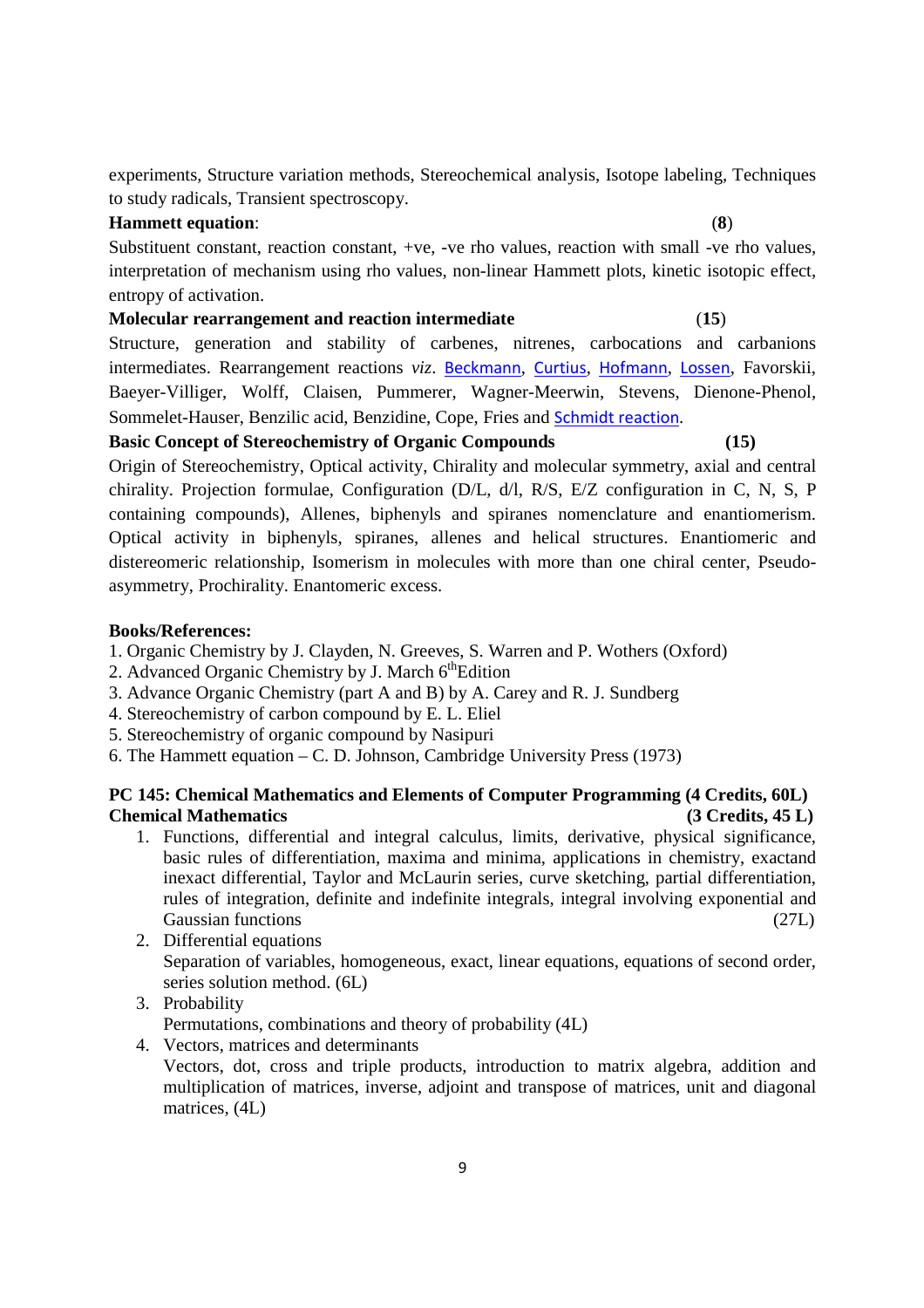5. Special functions, Gamma functions, hermite polynomials, Legendre polynomials, Laguerre functions – definitions and recursion relation (no proof required) (4L)

# **Elements of Computer Programming (1 credit, 15L)**

Hardware and software, binary and decimal numbers, constants and variables, assignment statement, flow chart and their use, IF and GO TO statements, Do loops. Input, output and format statements, Subroutines, function subprograms, Algorithms, Introduction to programming languages (15L)

# **Text Books**

- 1. The Chemical Maths Book, E. Steiner, Oxford University Press (1996).
- 2. Maths for Chemists, Volumes 1 and 2, Martin C. R. Cockett and Graham Doggett, Royal Society of Chemistry , Cambridge (2003).
- 3. Computers and Common Sense *R. Hunt and Shelley*, Prentice Hall, New Delhi (1998)
- 4. Computer Programming in Fortran-90 V. *Rajaraman*, Prentice Hall, New Delhi (1990)
- 5. Computer and Chemistry: introduction to programming and numerical methods *T. R. Dickson*, Freeman (1968)
- 6. Computer programs for chemistry *D. F. Detar* W. A. Benjamin Inc, New York Vol. 1-3 (1968-69)
- 7 Mathematical Preparation for Physical Chemistry, F. Daniels, McGraw Hill (1972).

### **Practicals for First Year**

### **IC 128: Experiments in Inorganic Chemistry (4 Credits, 9 weeks)**

- 1**.** Ore Analysis: At least two of the following:
- a. Determination of silica and manganese in pyrolusite .
- b. Determination of copper and iron from chalcopyrite.
- c. Determination of silica and iron from hematite
- 2. Alloy analysis (At least two of the following )
- a. Determination of tin & lead from solder.
- b. Determination of iron & Chromium from mild steel.
- c. Determination of copper and nickel from cupronickel.
- 3. Inorganic Synthesis and purity determination ( any five )
- a. Cis-trans potassium di-aquo di-oxalato chromate (III)
- b. Chloro penta-ammino cobalt (III) chloride
- c. Nitro penta-ammino cobalt (III) chloride
- d. Nitrito penta-ammino cobalt (III) chloride
- e. Bis,2-4 pentanedionato cobalt (II) and cobalt (III)
- f. Potassium tri-oxalato aluminate
- 4. Ion-exchange chromatography Separation of mixture of Zn(II) and Mg(II) using Ammberlite IRA 400 anion
	- exchanger and quantitative estimation of separated ions  $Zn(II)$  and  $Mg(II)$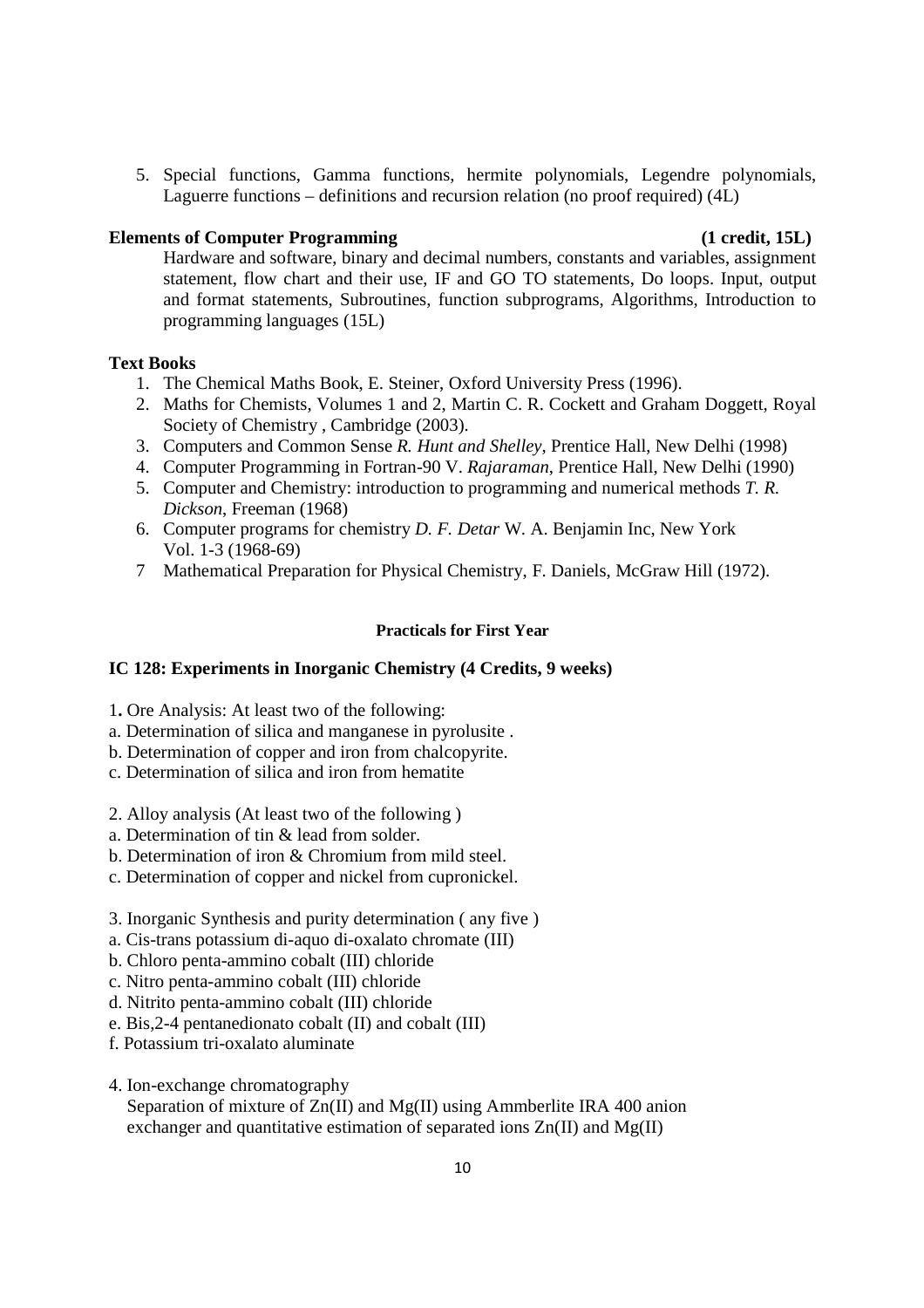- (a) Chelation in Nickel complexes: Preparation of Ni (II) ethylenediamine complexes and studying their absorption spectra.
- (b) Solution state preparation of [Ni(en)3]S2O3, [Ni(H2O)6]Cl2, [Ni(NH3)6]Cl2. Record the absorption spectra in solution of all three complexes and analyze it. Arrange the ligands according to their increasing strength depending on your observation
- 5. Instrumental methods of analysis.
- a. Colorimetry.
- 1. Simultaneous determination of Cr & Mn.
- 2. Determination of Keq of M-L Systems such as , Fe (III) - salicylic acid, Fe (III)-Sulphosalicylic acid
	-
	- Fe (III) b -resorcilic acid by Job's & Mole- ratio method.
- b. Determination of iron by solvent extraction technique in a mixture of Fe3+  $+$  Al 3+ & Fe3+  $+$  Ni2+ using 8- hydroxyquinoline reagent.
- c. Study of aquation of [Fe(o-phen)3] in acid solution by spectrophotometry.
- d. Conductometry (Ref.- 5)
- i.Verification of Debye Hückle theory of ionic conductance for strong electrolytes KCl,BaCl2.K2SO4, K3[Fe(CN)6]
- ii.Structural determination of metal complexes by conductometric measurement
- iii. To study complex formation between Fe(III) with sulfosalicylic acid by conductometry
- e New Experiments : (any one)
- i. Data analysis, error analysis, least squares method. Plot of Born Maeyer to determine for 1:1 type molecule to determine internuclear separation. Characterization of metal ligand bonding using IR spectroscopy.
- ii. Computer Applications: (1) Electronic structure, vibrational characteristics and charge distributions in first row transition metal complexes. (2) Visualizing frontier MO's.
- iii. Analysis of Electronic spectra of transition metal complexes at least for one system (dn Oh or Td) and calculation of Crystal Field parameters, inter electronic repulsion parameter and bonding parameter.

### **References:**

- 1. Textbook of Quantitative Analysis, A. I. Vogel. 4th edn (1992).
- 2. Inorganic Electronic spectroscopy: A. B. P. Lever, 2nd edn Elsevier Science Publishers, New York, (1984).
- 3. Inorganic Synthesis (Vol. Series)
- 4. Practical Manual made By Department of Chemistry, University of Pune
- 5. Experiments in Chemistry, D.V. Jahagirdhar, Himalaya Publishing House

### **OC-138: Organic Chemistry practical** (Departmental Course) (**4 Credits**)

- 1. Practical techniques: Crystallization, fractional crystallization, distillation, fractional distillation, sublimation, thin layer chromatography and column chromatography.
- 2. Derivatives: Acetyl, 2,4-DNP, anilide, amide, aryloxy acetic acid etc.
- 3. At least two Oxidation and Reduction reactions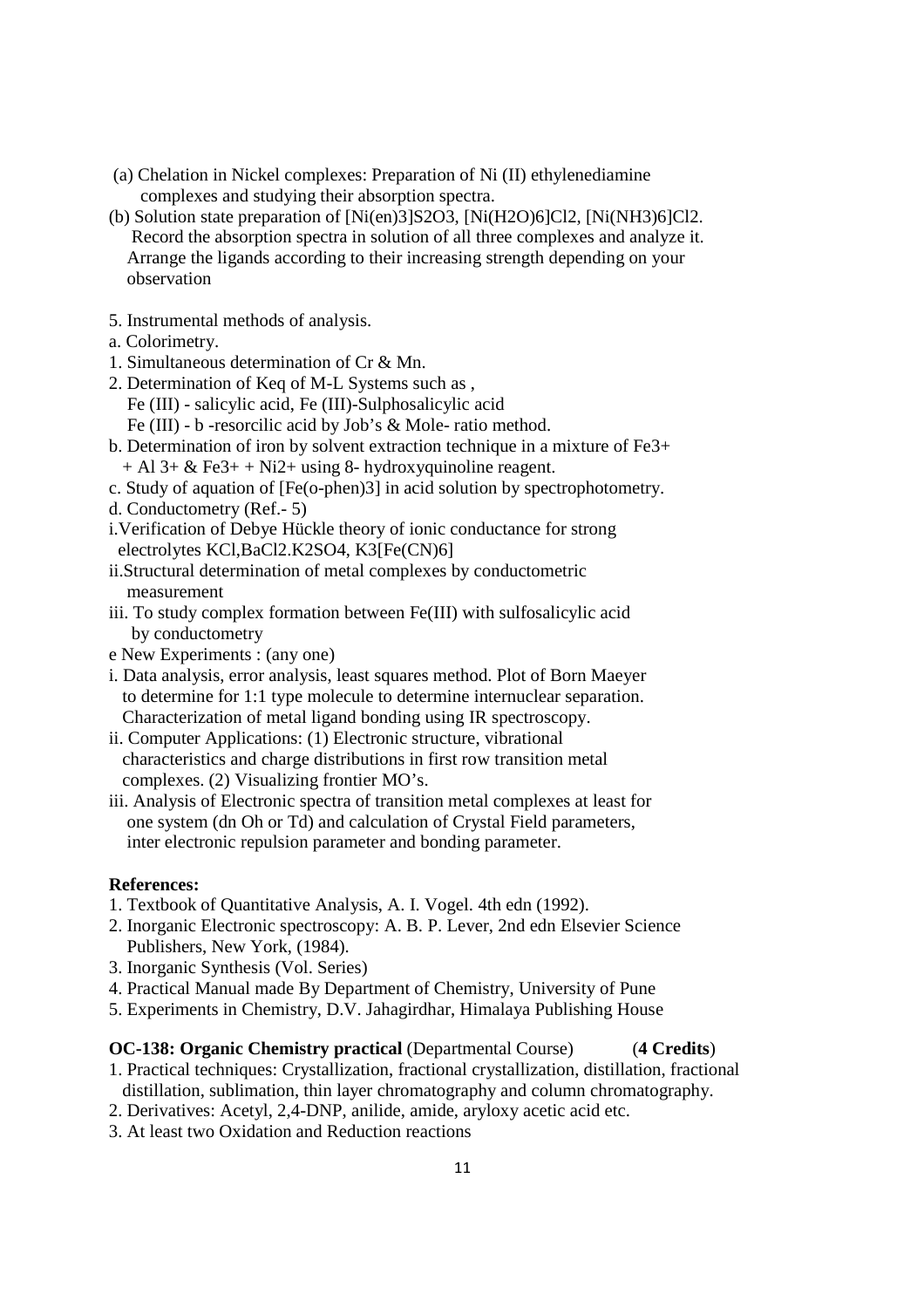- 4. Single stage preparations (6 preparations) based on regio-selective and chemo selective principals
- 5. Two stage preparations (6 preparations)

**Note**-i) Preparations preferred to be club with various technics and ii) Preparation preferred to be on the aromatic substitution, Nucleophilic substitution, Free radical substitution, Addition, Elimination Condensation, Rearrangements, Oxidation, Reduction etc.

# **PC 148: Experiments in Physical Chemistry (4 Credits)**

Conductometry:

- 1. Hydrolysis of NH4Cl or H3COONa or aniline hydrochloride
- 2. Solubility of a sparingly soluble salt.
- 3. Hydrolysis of ethyl acetate by NaOH.
- 4. Determination of DG, DH, and DS of Silver Benzoate by conductometry.

Potentiometry:

- 1. Stability constant of a complex ion.
- 2. Solubility of a sparingly soluble salt.
- 3. Determination of dissociation constant of acetic acid.
- 4. Estimation of halide in mixture.
- 5. pH metry.
- 6. Hydrolysis of aniline hydrochloride.
- 7. Determination of the acid and base dissociation constants of an amino acid and hence the isoelectric point of the acid.
- 8. To determine the amount of aspirin in the given tablet.

Colorimetry:

- 1. Analysis of a binary mixture.
- 2. Copper EDTA photometric titration.
- 3. Determination of stability constant of ferricsalicylate complex by colorimetric measurements

Radioactivity:

- 1. Half-life of a radioactive nuclide.
- 2. Determination of Emax of beta radiation and absorption coefficients in Al.
- 3. Counting errors.

Chemical kinetics:

- 1. Kinetic decomposition of diacetone alcohol by dilatometry.
- 2. Determination of an order of a reaction.
- 3. Bronsted primary salt effect.
- 4. Kinetics of the reduction of methylene blue by ascorbic acid.
- Non-Instrumental:
	- 1. Freundlich and Langmuir isotherms for adsorption of acetic acid on active charcoal.
	- 2. Molecular weight by steam distillation.
	- 3. Glycerol radius by viscosity.
	- 4. Partial Molar volume (Pycnometry)
	- 5. Determine the viscosities of mixtures of different compositions of liquids and find the composition of a given mixture.

Computer applications: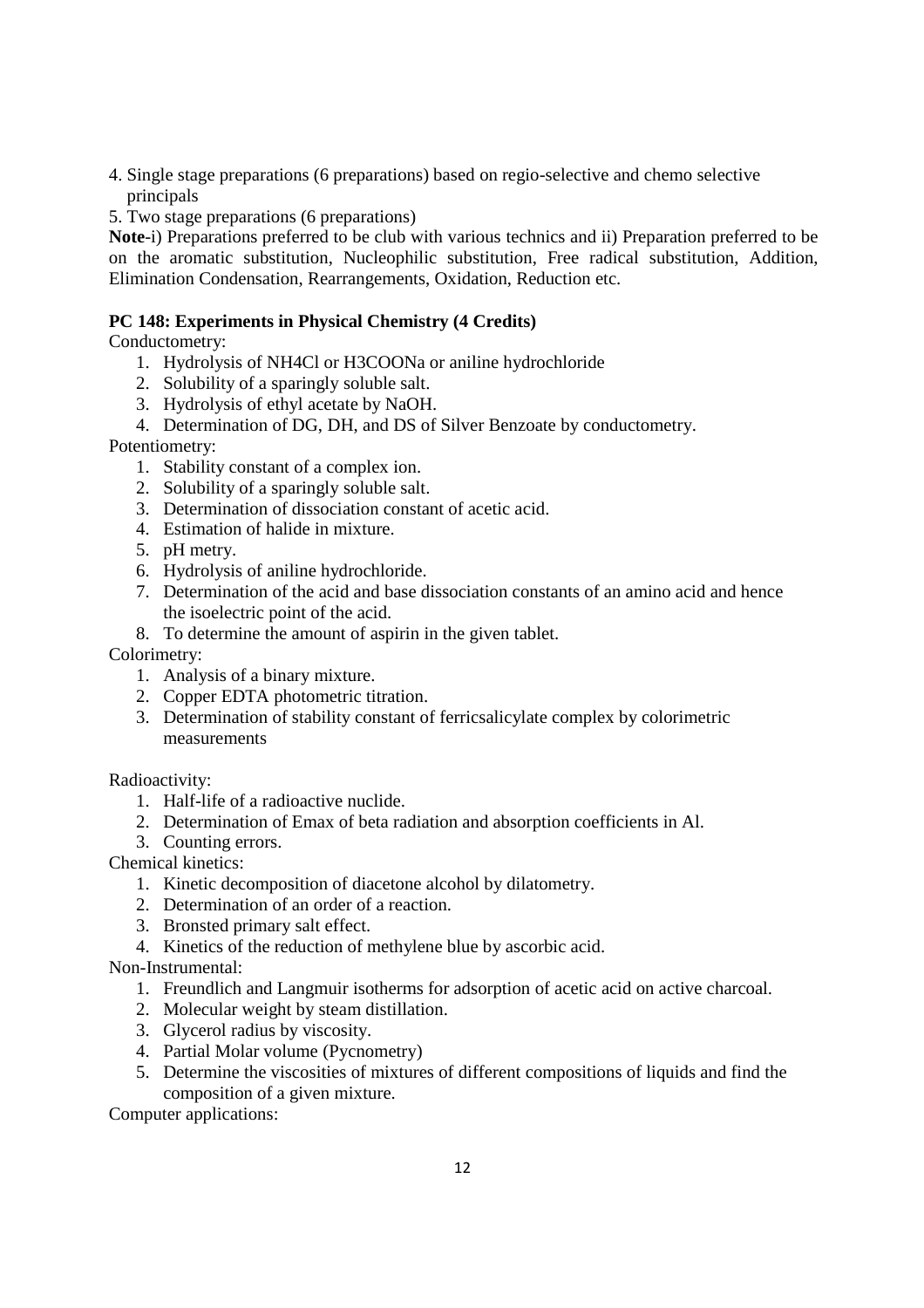1. Least square fitting of experimental data.

*Each candidate should perform a minimum of 20 experiments with at least two experiments from each technique*.

## **Text Books**

- 1. Findlay's Practical Physical Chemistry, B. P. Levitt and J.A. Kitchener 9th Edition, Longmans, London (1972).
- 2. Experiments in Physical Chemistry by J. M. Newcombe, R. J. Denaro, A. R. Rickett, R.M.W Wilson, Pergamon (1962).
- 3. Senior Practical Physical Chemistry, 5th Edition, B. D. Khosla, V. S. Garg and A. Khosla, R. Chand (1987).

# **SEMESTER II**

# **IC 220: Coordination & Bioinorganic Chemistry (4Credits, 60L)**

### **(a) Coordination Chemistry**

- 1. Concept & Scope of ligand Fields. **(1L)**
- 2. Energy levels of transition metal ions, Free ion terms, spin –orbit coupling. **(7L)**
- 3. Effect of ligand fields on energy levels of transition metal ions, weak cubic ligand field effect on Russell-Saunders terms, strong field effect, correlation diagrams, Tanabe-Sugano diagrams, Spin-pairing energies. **(8L)**
- 4. Electronic spectra of complexes, band intensities, band energies, band width & shapes, spectra of 1st, 2nd & 3rd row ion and rare earth ion complexes, spectrochemical & Nephelauxetic series, charge transfer & luminescence spectra, calculations of Dq, B, ı parameters. **(8L)**
- 5. Magnetic properties of complexes, paramagnetism,1st & 2nd ordered Zeeman effect, quenching of orbital angular momentum by Ligand fields, Magnetic properties of A,E,T ground terms in complexes, spin free–spin paired equilibria. **(6L)**

# **(b) Bioinorganic Chemistry**

- 6. Overviews of Bioinorganic Chemistry. **(2L)**
- 7. Principles of coordination Chemistry related to Bioinorganic–Proteins, nucleic acids and other metal binding biomolecules **(6L)**
- 8. Choice, uptake and assembly of metal containing units in Biology **(6L)**
- 9. Control and utilization of metal ion concentration in cells. **(6L)**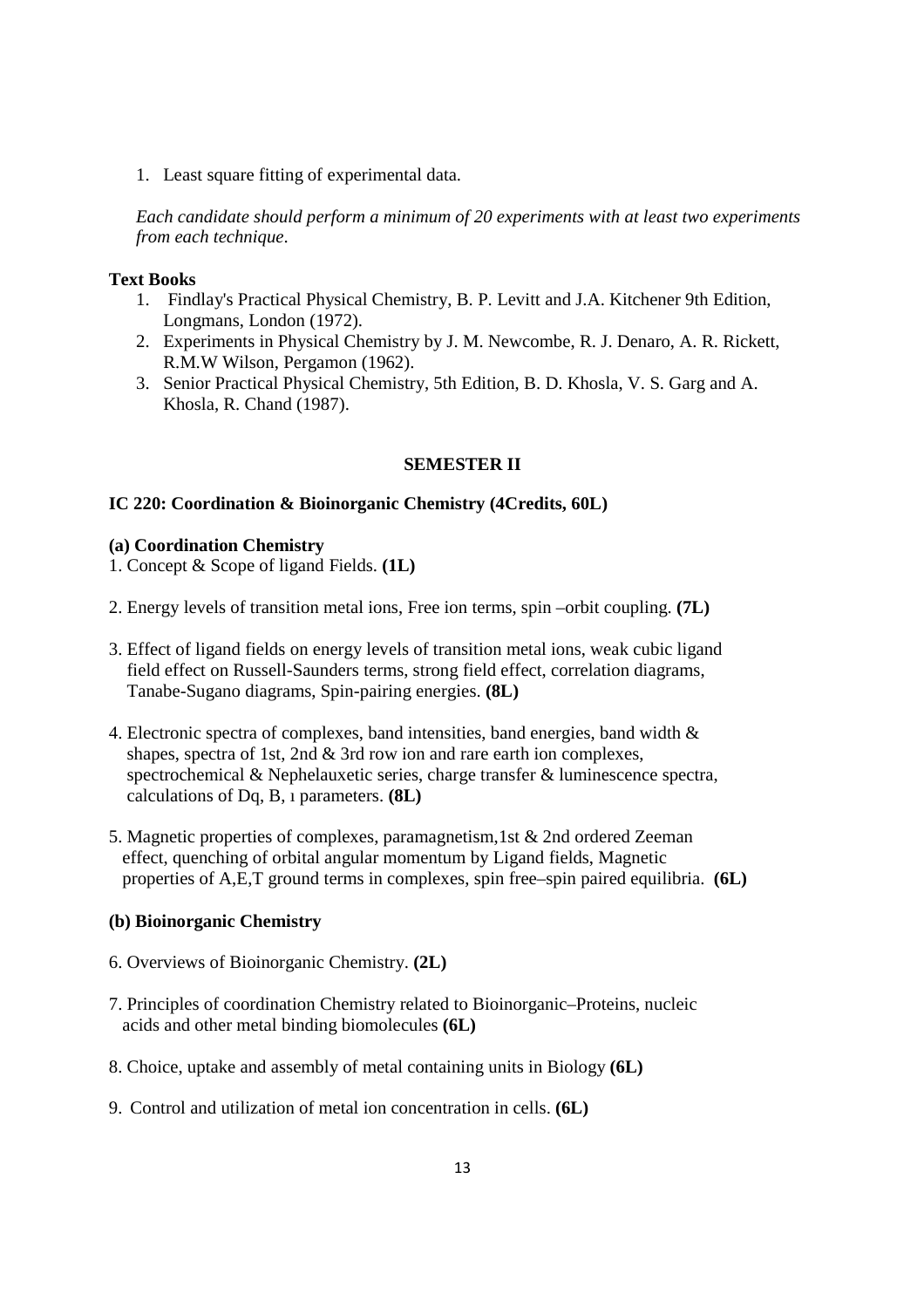10. Metal ion folding and cross –linking of biomolecules. **(6L)**

11. Binding of metal ions and complexes to biomolecular active Centers **(4L)**

## **Books:**

- 1. Ligand field theory & its application: B.N.Figgis & M.A.Hitchman Wiely VCH publ. (2000), Chapters 5, 6, 8,9,11.
- 2. Principles of Bioinorganic Chemistry: S.J.Lippard & J.M Berg, University science books, Mill Valley, California (1994), Chapters- 1,2,3,5,6,7,8.
- 3. Inorganic Chemistry: D. F. Shriver & P. W. Atkins, Oxford (1999).
- 4. Inorganic Electronic spectroscopy: A. B. P. Lever, 2nd edn Elsevier Science Publishers, New York, (1984).
- 5. Biological Chemistry of the Elements: R. J. P. Williams & F. R. De Salvia, Oxford University Press-(1991).
- 6. Bioinorganic Chemistry: Inorganic elements in the Chemistry of life: An introduction and guide:W. Kaim, B. Schwederski,VCH,(1991).

# **OC 230 – Synthetic Organic chemistry and Spectroscopy (4 credits**, **60L) Oxidation and Reduction:** (**12**)

Oxidation Reactions:  $CrO_3$  (Jones reagent) PDC, PCC, KMn $O_4$ , Mn $O_2$ , Swern Oxidation, Se $O_2$ , Pb(OAc)<sub>4</sub>, Pd/C, OsO<sub>4</sub>, m-CPBA, O<sub>3</sub>, NaIO<sub>4</sub>, HIO<sub>4</sub>, R<sub>3</sub>SiH, Bu<sub>3</sub>SnH, Reaction of NBS. Reduction viz. Wilkinson's catalyst, metal hydrides, NaCNBH<sub>3</sub>, NH<sub>2</sub>NH<sub>2</sub>, DIBAL, Zn, etc. Stereochemistry involved in hydrogenation, hydroboration, B.V. oxidation, KMnO<sub>4</sub>, OsO<sub>4</sub>, Pb(OAc)<sub>4</sub>, oxymercuration, Wilkinson's catalyst,  $O_3$ , NaI $O_4$ , HIO<sub>4</sub> etc.

**Ylids**:Phosphours, sulphur and nitrogen, synthesis and applications (**5**) **Organo-metallic chemistry:** (**10**)

Li, Zn, Cu, Mg, Al, Si etc., Hydroboration and synthesis of borane reagents and its use in oxidation and protonation.

# **Spectroscopy:** (**18**)

Basics of UV, IR and NMR. Instrumentation and recording of spectra of UV, IR and NMR, Elementary ideas of NMR, integration, chemical shifts etc. Factors affecting chemical shifts, Coupling (First order, analysis), Problems based on UV, IR and NMR.

# **Heterocyclic Chemistry:** (**15**)

Structure, reactivity, synthesis and reactions of pyrrole, furan, thiophene, pyridine, indole, benzofuran, quinolone and isoquinoline.

## **Books/References:**

1. Carey and Sundberg. (Ed. IV), Part B – Adv. Organic Chemistry.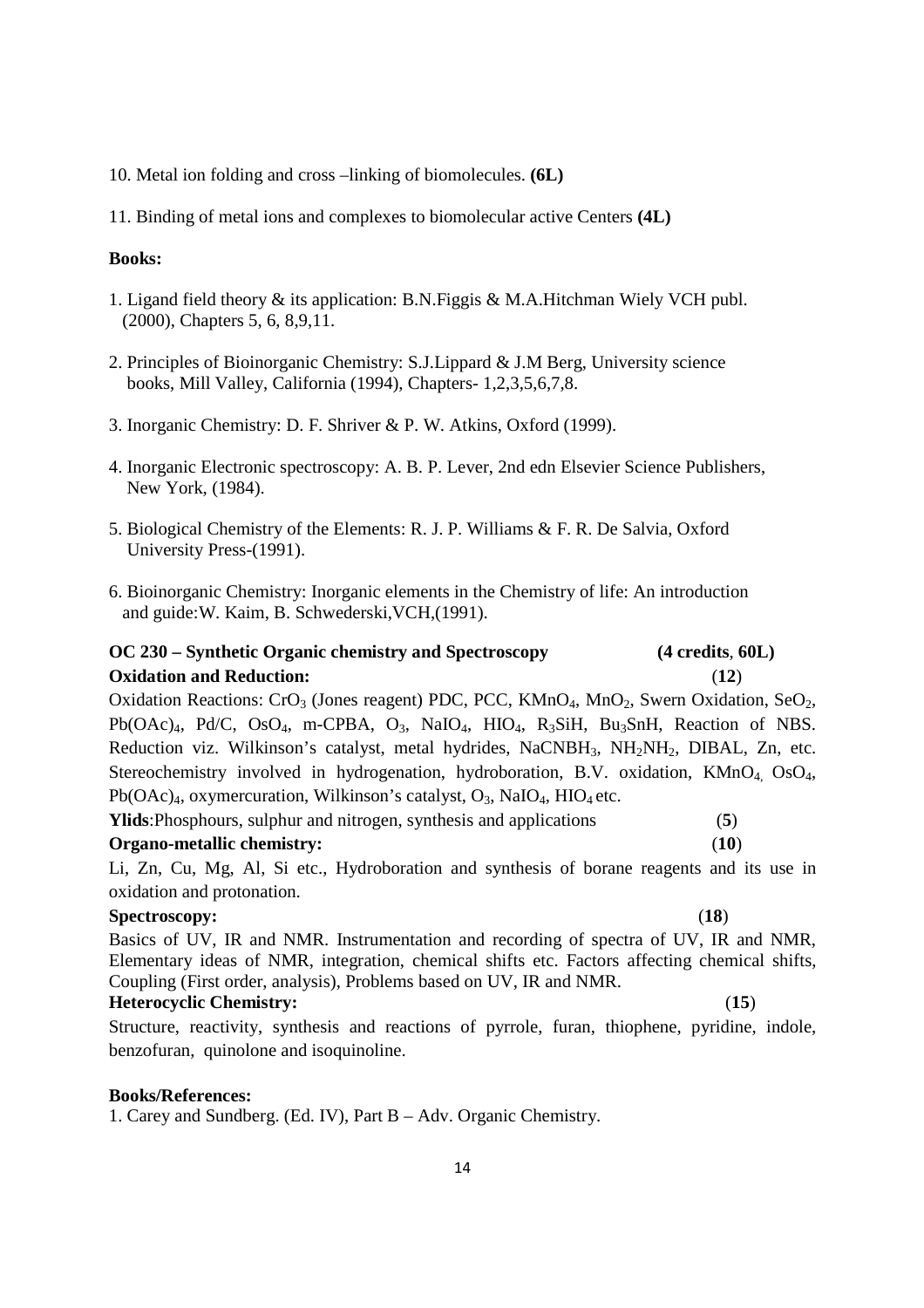- 2. H.O. House, Synthetic Organic Chemistry.
- 3. Norman R.O.C. Organic Chemistry.
- 4. Advanced Organic Chemistry by J. March  $6<sup>th</sup>$ Edition
- 5. Silversteine and Basser, Spectrometric Identification of Organic Compounds.
- 6. P.S. Kalsi, Organic Spectroscopy.
- 7. J. Bellamy, Infrared spectra of Complex molecules.
- 8. I Fleming, Organic Spectroscopy.
- 9. J. Clayden, N.Greeves et. al Organic Chemistry
- 10. Pavia Spectroscopy of Organic Compounds
- 11. Heterocyclic Chemistry J. A. Joule, K. Mills and G. F. Smith

# **PC 240: Chemical Bonding and Molecular Spectroscopy (4 Credits, 60 L) Chemical Bonding (2 Credits, 32 L)**

- 1. Recapitulation, quantization, Postulates of Quantum mechanics, Schrödinger equation, particle in a box, particle in 3-D box, degeneracy, hydrogen-like atoms (no derivation), atomic orbitals. (12 L)
- 2. Variational method, many electron atoms, orbital angular momentum, electron spin, wave functions of many electron atoms, Pauli exclusion principle, spin-orbit interaction, fine structure, vector atom model, spectral terms. (5 L)
- 3. Molecular orbital theory, Born-Oppenheimer approximation, H2 molecule, homo and hetero-nuclear diatomic molecules, MO diagrams of simple triatomic molecules. (5 L)
- 4. Valence bond theory of simple molecules, quantitative treatment of hydrogen molecule and related systems, hybridization, comparison of VBT and MOT. (4 L)
- 5. Hückel theory of conjugated hydrocarbons, Electron densities, Bond orders and free valence indices, Illustrations (6 L)

# **Text Books**

1. Quantum Chemistry, I. Levine, 5th Edition, Prentice Hall (1999).

# **Reference Books**

- 1. Valence, C. A. Coulson, ELBS (1974).
- 2. Introduction to Quantum Mechanics- with Applications to Quantum Chemistry, L. Pauling and E. B. Wilson, Dover Publishers (1999).
- 3. Orbitals in Chemistry, V. Gil, Cambridge University Press (2000).

### **Molecular Spectroscopy (2 Credits, 28 L)**

- 1. Recapitulation, regions of electromagnetic spectrum, width and intensity of spectral lines.  $(2 L)$
- 2. Rotational spectra: classification of molecules based on the moment of inertia, Schrodinger equation of rigid rotor, diatomic molecules, effect of isotopic substitution, centrifugal distortion, linear triatomic molecules, symmetric top molecules, stark effect.  $(5 L)$
- 3. Infrared spectra: quantum mechanical harmonic oscillator, diatomic molecule, Morse potential, overtone and hot bands, polyatomic molecules, skeletal and normal vibrations  $(6 L)$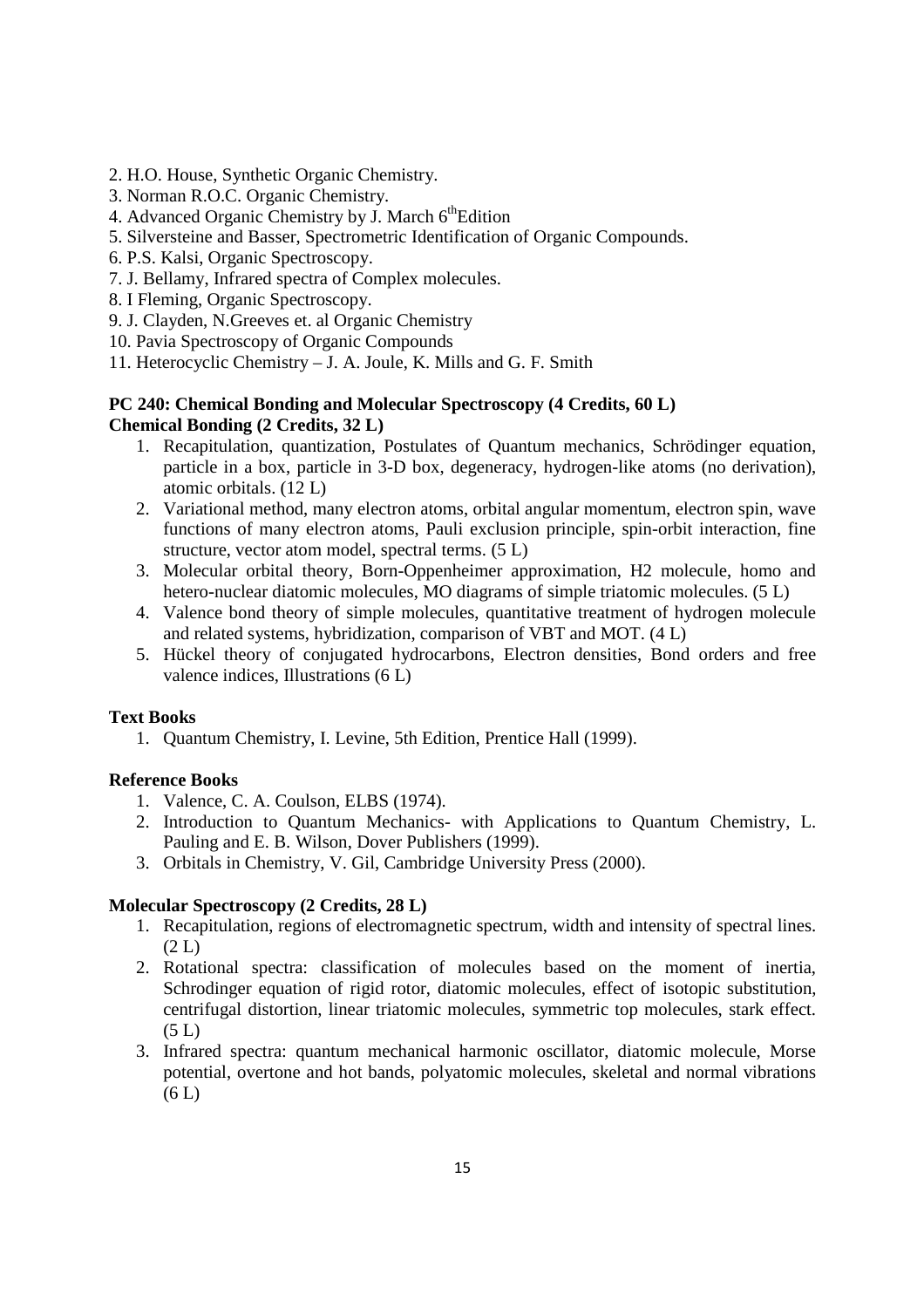- 4. Vibrational rotational spectra, fine structure in diatomic molecules, break down of the Born-Oppenheimer approximation, effect due to nuclear spin, parallel and perpendicular vibrations. (4 L)
- 5. Raman Spectra: classical and quantum theory of Raman effect, stokes and antistokes lines, polarizability ellipsoid, rotational Raman spectra, selection rule, vibrational raman spectra, rule of mutual exclusion, elucidating structure from the combined infrared and Raman spectra, rule of mutual exclusion (6 L)
- 6. Electronic spectra: Born-Oppenheimer approximation, molecular progression, term symbols, Franck-Condon principle, dissociation energies, oscillator strength, rotational fine structure, fortrat parabola, predissociation, photoelectron spectroscopy (5 L)

# **Text Books**

- 1. Fundamentals of Molecular Spectroscopy, C. M. Banwell and E. McCash, Tata McGraw Hill, 4th Edition (1994).
- 2. Molecular Spectroscopy, J. Machale, Prentice Hall, NJ, USA (1999).
- 3. Vibrating Molecules, P. Gans, Chapman and Hall, UK (1971).

# **SEMESTER III**

# **IC 320: Physical methods of coordination compounds and Bio-inorganic chemistry (4Credits, 60L)**

### **Section I: Physical methods of coordination compounds (30 Lectures)**

1. Theoretical and Practical aspects of Magnetism in Coordination Complexes **(16)** Determination of state functions of R-S terms of d2 and p2, transition metal ions.

Derivation of Van Vleck's expression and S+O formula, Quantization of orbital contribution in d1 ion and quenching in cubic crystal field.

Magnetic moments based on crystal field ground term, Perturbation Theory and its application, Spin orbit coupling operator for magnetic susceptibility and magnetic moment of T terms and A, E terms .

Anomalous magnetic moments in magnetically dilute and concentrated system in various symmetrical environments of coordination complexes.

2. Electron Paramagnetic Resonance Spectroscopy (EPR) **(7)**

Theory and Instrumentation of EPR.

Spin Hamiltonian, Isotropic and anisotropic EPR spectra, Magic Pentagon rule.

Applications of EPR spectroscopy:

(a) Structural determination of Inorganic complexes.

(b) Applications metalloproteins, Fe, Cu.

3. Nuclear Quadrupole Resonance (NQR) **(3)**

(a) Principle selection rule for NQR

(b) Factos for splitting of quadruple energy levels in NQR

(c) Application of NQR: Structural information from NQR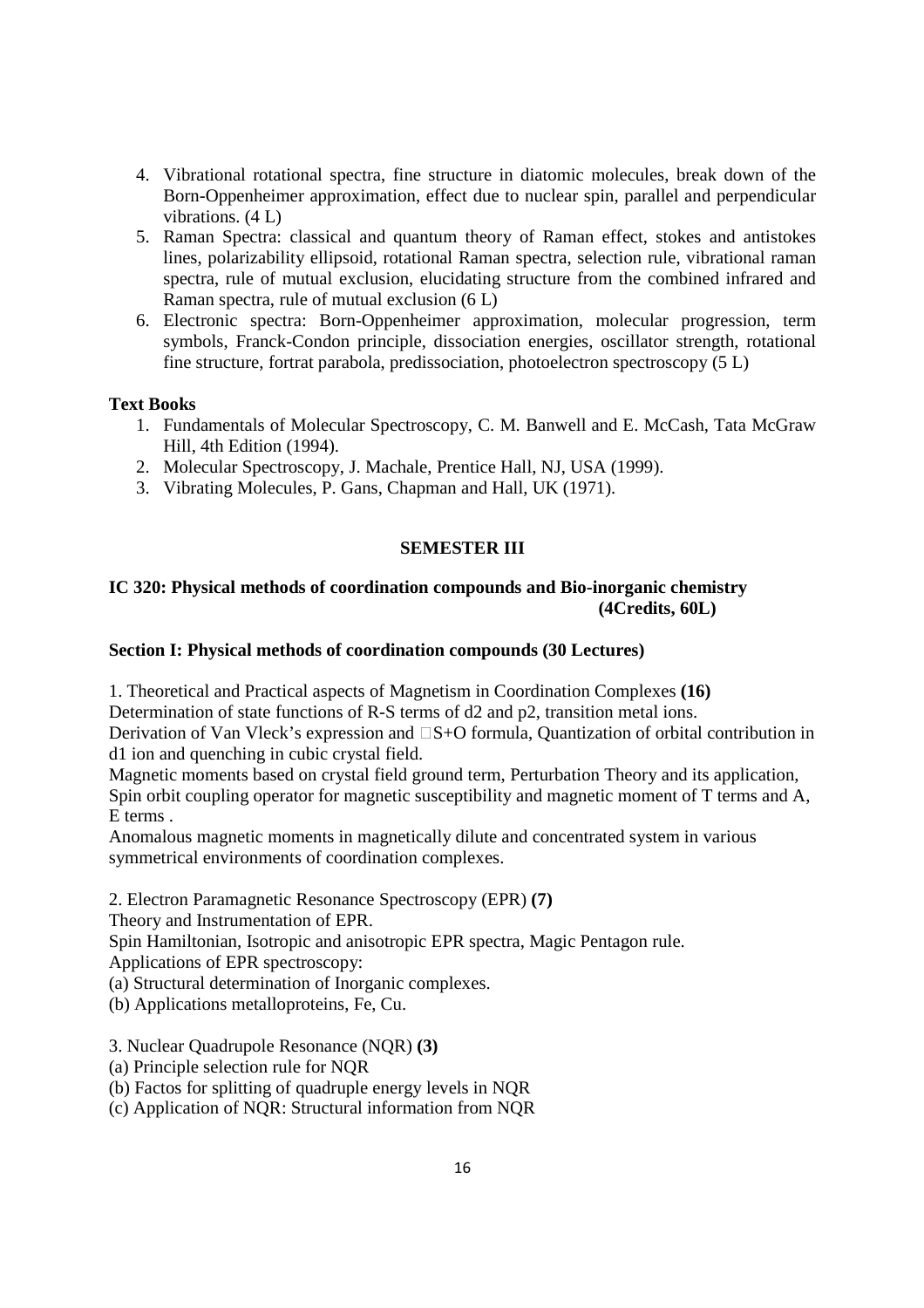4. Cyclic Voltammetry (CV) **(4)** Principle of Cyclic Voltammetry, typical features of CV curve, CV advantages and disadvantages. Instrumentation, Electrolytes Application of CV technique (a) Inorganic Compounds ( b) Organic Compounds.

# **Books:**

- 1. Magnetism and Transition Metal Complexes, F. E. Mabbs and D. J. Machin (Chapman and Hall) London (1973).
- 2. Introduction to Magnetochemistry, A. Earnshaw, Academic Press, (1968).
- 3. Elements of Magnetochemistry, R. L. Dutta and A. Syamal, Affiliated East/West Press Pvt. Ltd. 2007.
- 4. Physical Methods in Chemistry, R. S. Drago (2nd Edition) (1977).
- 5. Electrochemistry for Chemists, D. T. Sawyer, A. Sobkowak, J. L. Roberts Jr. 2nd Edition, John Wiley, Inc. New York, 1995).

# **Section II:Bioinorganic Chemistry (30 Lectures)**

(1) Recapitulation of Biological Roles of Metals & Ligands **(2L)** Structural Information Metal Activity, Specificity & Selectivity Biochemical Evolution of Metals in Biological System

(2) Biological Chemistry of Iron **(4L)** Transport of Iron Hemoglobin & Myoglobin (including their model compounds) Cytochromes Ribonucleotidereductase

(3) Biochemistry of Cobalt **(3L)** B12 Coenzymes and Model compounds Actions of Cobalmins&Cobinamides Adenosylcobalmin as a Coenzyme Methylcobalmin as cofactor

(4) Biological Chemistry of Copper **(7L)** Type I, II & III Blue Copper Proteins (PlastocyaninsAzurins& Blue Oxidases) Models of Blue Copper Compounds Non-blue copper proteins e.g. Tyrosinase, Galactose Oxidase, SOD etc.

(5) Biological Chemistry of Molybdenum **(3L)** Antagonism between Cu & Mo Mo cofactors ESR Spectra features Molybdenum Hydroxylase Enzymes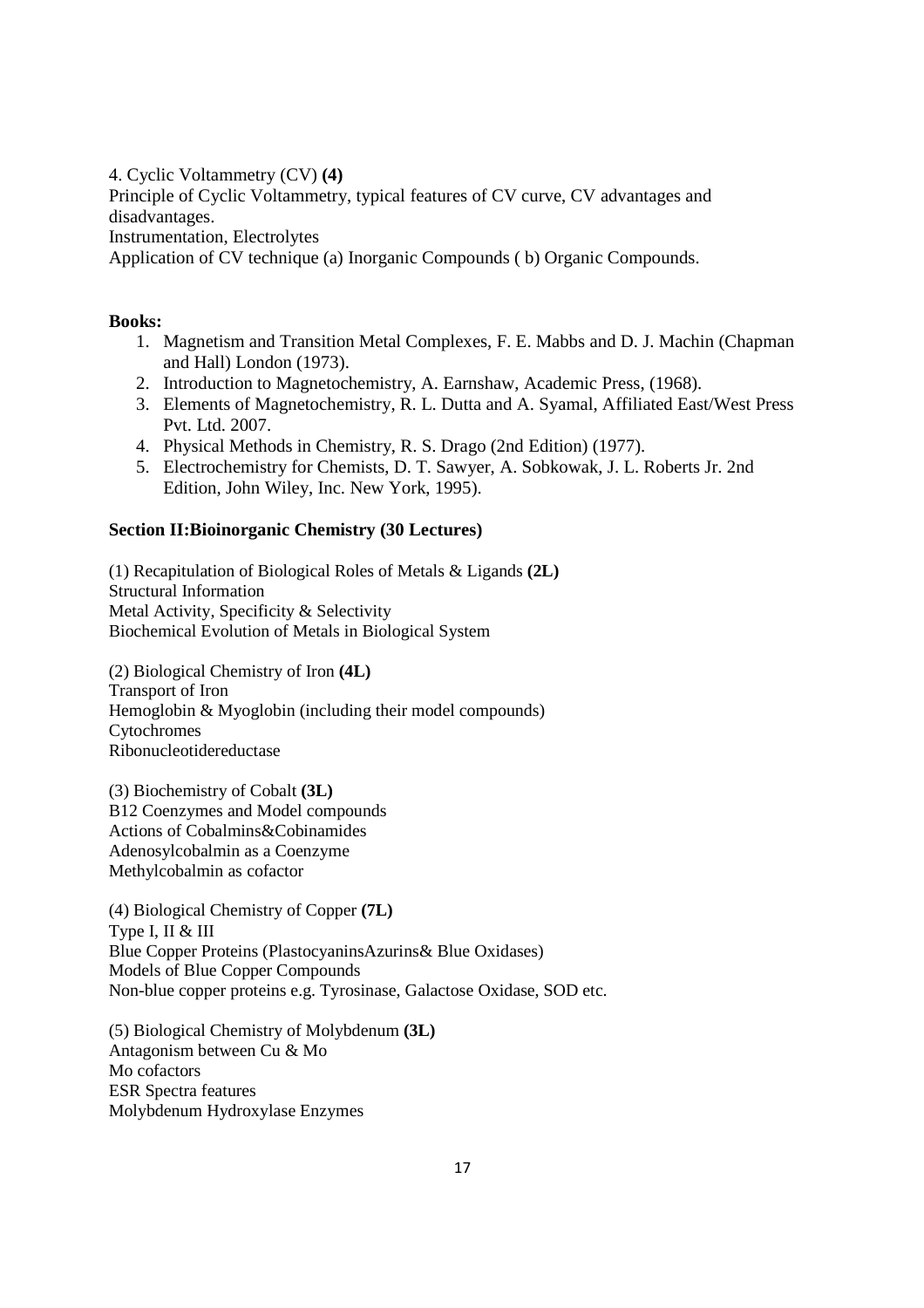(6) Biological Chemistry of Vanadium and Chromium **(2L)** Vanadium proteins including bromoperoxidases Glucose Tolerence Factor Vanadium Nitrogenase

(7) Biological Chemistry of Zinc **(5L)** Carboxypeptidase and Carbonic anhydrase enzymes Alcohol dehydrogenase

(8) Biological Chemistry of Manganese **(4L)** Photosystem II Water oxidation center and S4 cycle Catalases and peroxidases

# **Books :**

- 1. Bioinorganic Chemistry : A Short Course –Rosette M. Roat-Malone, Wiley Interscience, 2002.
- 2. Biological Inorganic Chemistry –An Introduction, Robert Crichton, Elsevier Science, 2007
- 3. The Biological Chemistry of the Elements- The Inorganic Chemistry of Life J.J.R.Frausto da Silva and R.J.P.Williams Clarendon Press, Oxford,1991.
- 4. Bioinorganic Chemistry by Nils Metzler-Nolte

# **IC 321: Organometallic Compounds and Homogeneous Catalysis (4Credits, 60L)**

### **Section I: Organometallic Chemistry (30 lectures)**

1. Introduction, definition and scope of organometallic Chemistry, Valence electron count 18 and 16 electron complexes **(2)**

- 2. d-block carbonyls: coordination modes characterization synthesis reactions carbonyl metallates ligands related to CO **(5)**
- 3. -organyls : Synthesis, bonding, Properties and applications of Alkyls, aryls, alkenyls, acyl, alkynyls **(5)**
- 4. Metal-Carbon multiple bonded compounds: Synthesis, bonding, Properties and applications of Carbenes, carbines **(2)**
- 5. -complexes: Alkenes, d—and polyenes **(2)**
- 6. n-CnRn carbocyclic polyenes : Synthesis, bonding, Properties and applications of allyls 3-C3R5, pentadienyls 5-C5R7, cyclopropenyls 3-C3R3, cyclobutadienes 4-C4R4 cyclopentadienyls 5-C5R5, arenas 6-C6R6, cycloheptatrienyls 7-C7R7, cyclooctatetraenes. **(6)**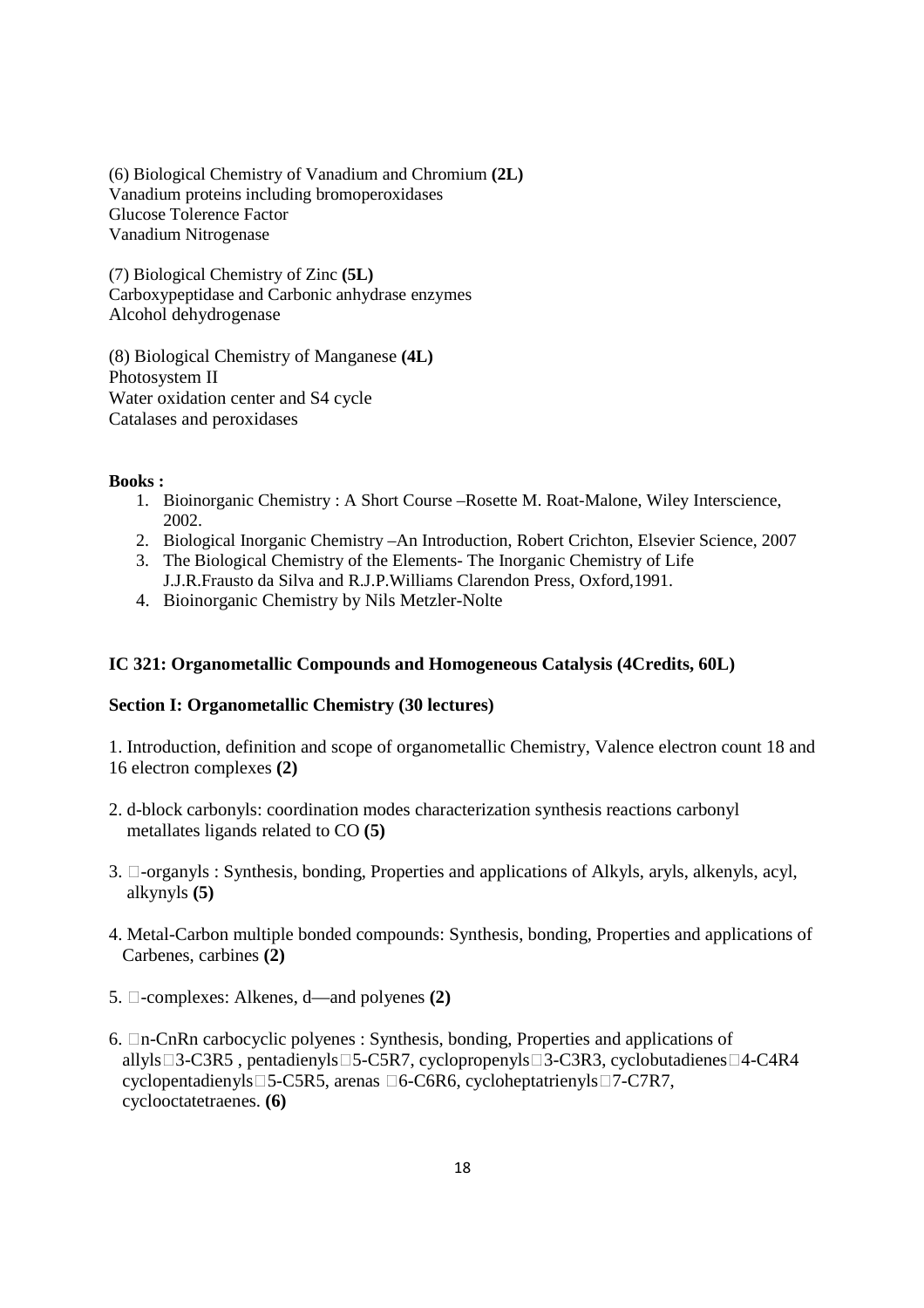- 7. Metal-Metal Bonds and Transition Metal atom clusters **(2)**
- 8. Transition Metal organometallic intermediates in organic synthesis **(6)** Nucleophiles, electrophiles , migration protective reagents

### **Books:**

- 1. Inorganic Chemistry 3rd edn. D.F.Shriver and P.W.Atkins, Oxford University Press, 1999, Chapter 16.
- 2. Organotransition Metal Chemistry, Anthony F.Hill, Royal Society of Chemistry,Tutorial Chemistry Text, 2002. Chapters 1 to 7.
- 3. Organometallics: A concise Introduction, Ch.Elshebroicn and A Salzer, VCH, Chapters 12 to 16.
- 4.Organotransition Metal Chemistry: Applications to Organic Synthesis, S.G.Davies, Pergamon 1982.

### **Section –II : Homogeneous Catalysis (30 lectures)**

- 1. Introduction to Catalysis, basic principles: Interplay of Kinetics and thermodynamics in chemical reactions and the role of catalysts. Definition of activity, selectivity in catalysis; homogeneous vs. heterogeneous catalysis; importance of homogeneous catalysis in the synthesis of high value chemicals.
- 2. Characteristics of central metal ions and influence of attached ligands on catalytic activity; important properties of ligands, elementary steps: Important reaction types: Oxidative addition and reduction; elimination, insertion (migratory) reactions, β-hydride elimination, nucleophilic attack, catalytic cycle; catalytic intermediates and their identification through spectral techniques (IR, ESR, NMR….).
- 3. What are the reactions that olefins undergo? Hydrogenation of olefins; Wilkinson's catalyst; catalytic cycle. Asymmetric hydrogenation (Enantio-slective hydrogenation).
- 4. Other reactions of alkenes: Isomerization, dimerization, oligomerization, hydrocynation and metathesis reactions: Common reactive intermediates. Examples of Shell higher olefin process, DuPont Adiponitrile process.
- 5. Carbonylation reaction: methanol to acetic acid process and the catalysts employed in BASF and Monsanto processes. Carbonylation of alkynes and other substrates for making industrially important chemicals.
- 6. Hydroformylation: Cobalt and Rhodium complexes, the role of phosphine ligands in regio selective formation of linear aldehydes. Markovnikov and anti-Markovnikov addition and mechanisms.
- 7. Polymerization: Catalytic cycle for alkene polymerization; Metallocene catalysts, structure, special features and advantages of metallocene catalysts; mechanism of polymerization and stereocontrol by metallocene catalysts.
- 8. Oxidation reactions; Wacker oxidation, metal-catalyzed liquid phase oxidation (cyclohexane, p-xylene); epoxidation of propylene; Oxo complexes as homogeneous oxidation catalysts; mechanism of oxidation reactions.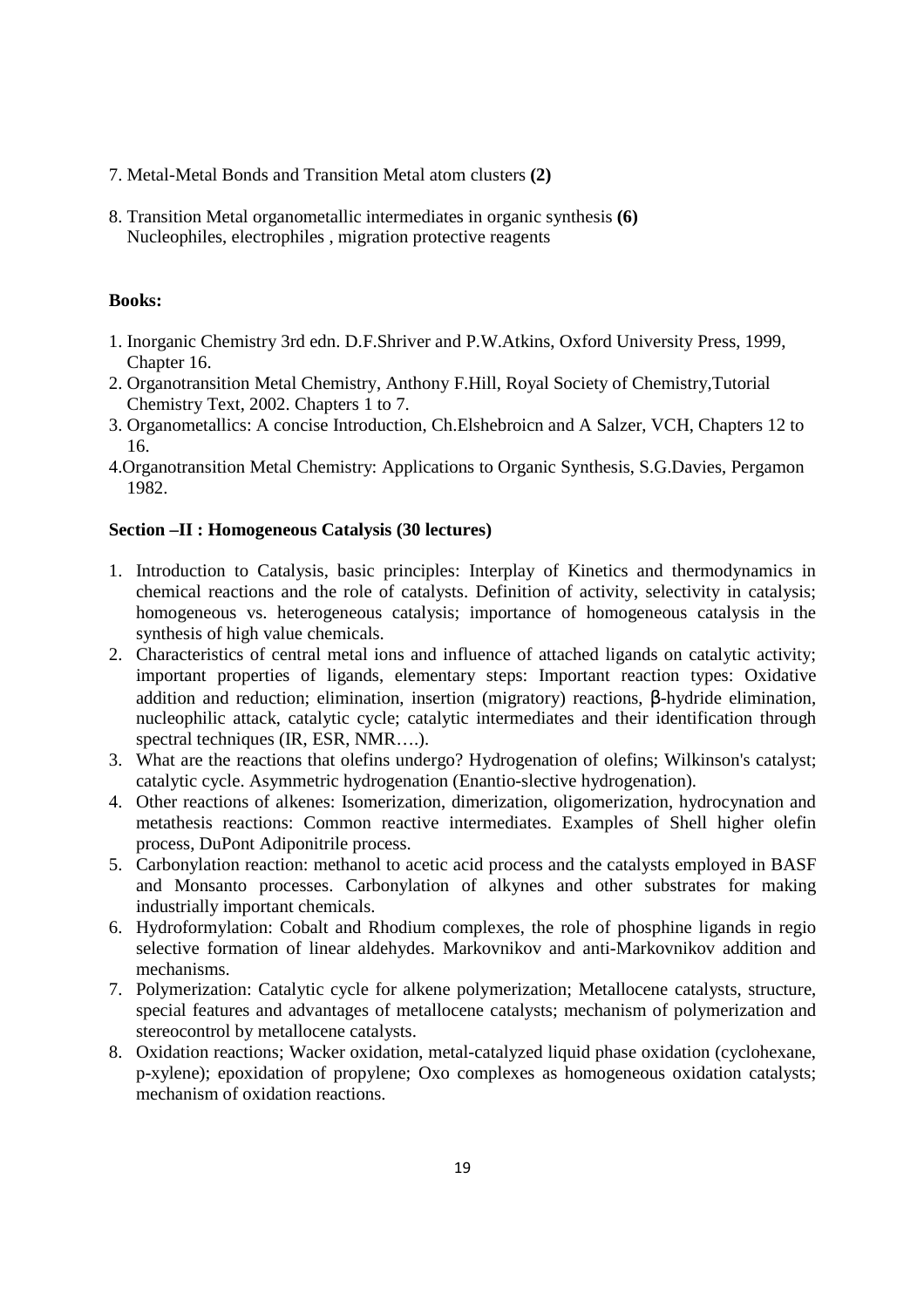- 9. Hydrosilylation :platinum catalyst , Asymmetricpalladium catalyst, Rhodium Catalysts for asymmetric ketone reduction .
- 10. Asymmetric Catalysis: General features of chiral ligandsand complexes; Mechanisms and Catalytic cycles in hydrogenation, isomerization, epoxidation and catalytic reactions of C-C bond formation

# **Books :**

- 1. Homogeneous Catalysis: The Applications and Chemistry of Catalysis by Soluble Transition Metal Complexes, G.W. Parshall and S.D. Ittel, Wiley, New York 1992
- 2. Applied Homogeneous Catalysis with Organometallic Compounds, Vols. 1 & 2, edited by B. Cornils and W.A. Herrmann, VCH, Weinheim, New York, 1996
- 3. Homogeneous Catalysis: Mechanisms and Industrial Applications, S. Bhaduri and D. Mukesh, Wiley, New York, 2000
- 4. Homogeneous Catalysis: Understanding the Art, P.W.N.M. van Leeuwen, Kluwer Academic Publishers, 2003

# **IC 325: Frontiers in Material Science and Analytical Techniques for Solids (4Credits, 60L)**

# **Section I Frontier's in material science (30 lectures)**

1. The Structure of solids: **(5 L)** 

The types of matter, classification of solids, close packing of atoms; Voids in closest packings; Radius ratio rule, Structure of ionic Crystals; Ionic Crystals with stoichiometry MX, Ionic Crystals with stoichiometry  $MX<sub>2</sub>$ , spinel structure, perovskite structure.

2. Crystal Defects and non-stoichiometry: **(6L)**

Classification of Defects: subatomic,atomic and lattice defects in solids; Thermodynamics of vacancy in metals; Thermodynamics of Schottky defects in ionic solids ; Thermodynamics of Frenkel defects in silver halides; Calculation of number of defects and average energy required for defect, Other examples of defect structure; Non-stoichiometry and its classifications.

3. Diffusion in solids: **(4L)**

Mechanism of Diffusion; Ficks first law and second law of diffusion in solids; Kirkendal effects in solids.

4. Phase Transformations in Solids: **(5L)**

Gibbs Phase rule;time scale of phase changes; Phase diagram of binary system; types of phase transitions.

5. Solid State reactions and Crystal Growth: **(5L)**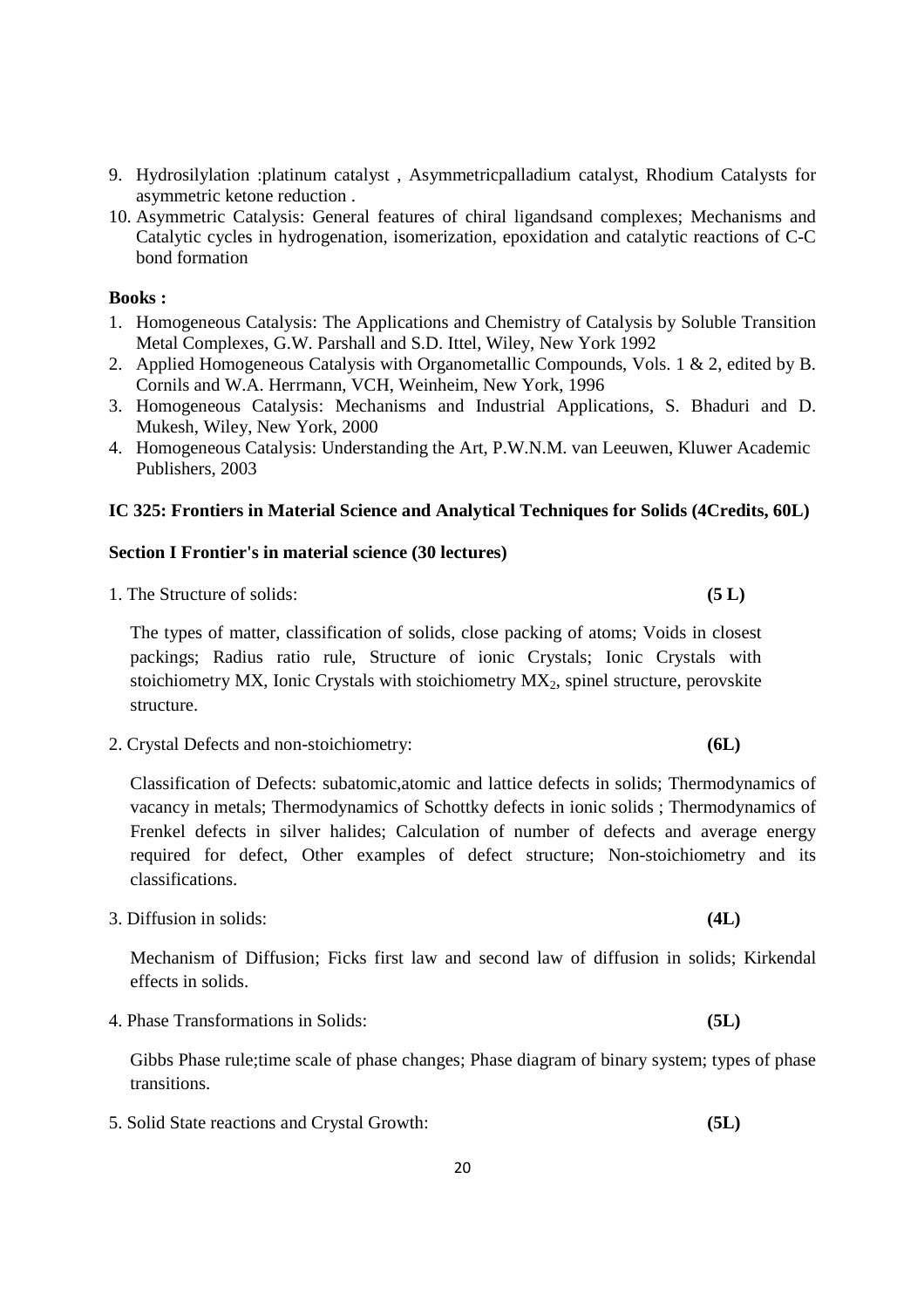Classification of solid state reactions and their kinetics and mechanisms; thermal decomposition reaction; law governing nucleation;Growth of nuclei; Reaction between two solids;Improving the reactivity of solids;Zone refining method;Crystal growth.

6. Preparative method of solids: **(5L)**

Introduction, Ceramic method, microwave synthesis, Sol-gel method, Precursor method, Hydrothermal method, Chemical vapour deposition (CVD) Method,Chemical vapour Transport, Choosing a method for solids.

### **Books**:

- 1. Solid-State Chemistry an Introduction ( $2<sup>nd</sup>$  Edition) Lasley Smart and Elaine Moore ( Chapman & Hall 1996)
- 2. SolidState Chemistry- D.K.Chakraborty ( New Age International Pvt.Ltd.New Delhi, 2000)
- 3. Introduction to Soilds-L.V.Azaroff( tata McGraw Hill Publication Ltd. New York)
- 4. Principles of the Solid State-H.V.Keer ( Wiley Eastern Ltd.New Delhi, 1994)
- 5. Solid state Chemistry –N.B.Hannay ( Prentice Hall, New Jersey, 1967)

# **Section II : Analytical techniques for solids (30 lectures)**

1. Thermal Analysis: **(10L)**

- a) Thermogravmetry (TGA): Definition, Types of TGA, Instrumentation, Information from TGA Curve; Factors affecting TGA curves (instrumental as well as characteristics of sample factors); Application of thermogravimetry; Calculation of percent decomposition and composition of compounds; Limitation and Advantages of TGA.
- b) Derivative thermogravimetry(DTG) and its advantages

c) Differential Thermal Analysis (DTA) : Definition; Theoretical Basis of DTA;Instrumentation for DTA apparatus; Factors affecting the DTA curve; Application of DTA; Advantages and disadvantages of DTA.

d) Differential Scanning Calorimetry (DSC) : Definition ; Comparison of DTA and DSC techniques: Istrumentation of DSC, Factors affecting DSC curves.

2. X-ray Diffraction: **(10L)**

a) X-ray powder diffraction (XRD):

X-ray source, Diffraction of X-rays,X-ray powder diffraction, Instrumentation and use of standards,

identification of compounds using powder diffraction.The importance of intensities, Absences due to lattice centring;Determination of unknown cubic crystal structure by  $sin2$  method;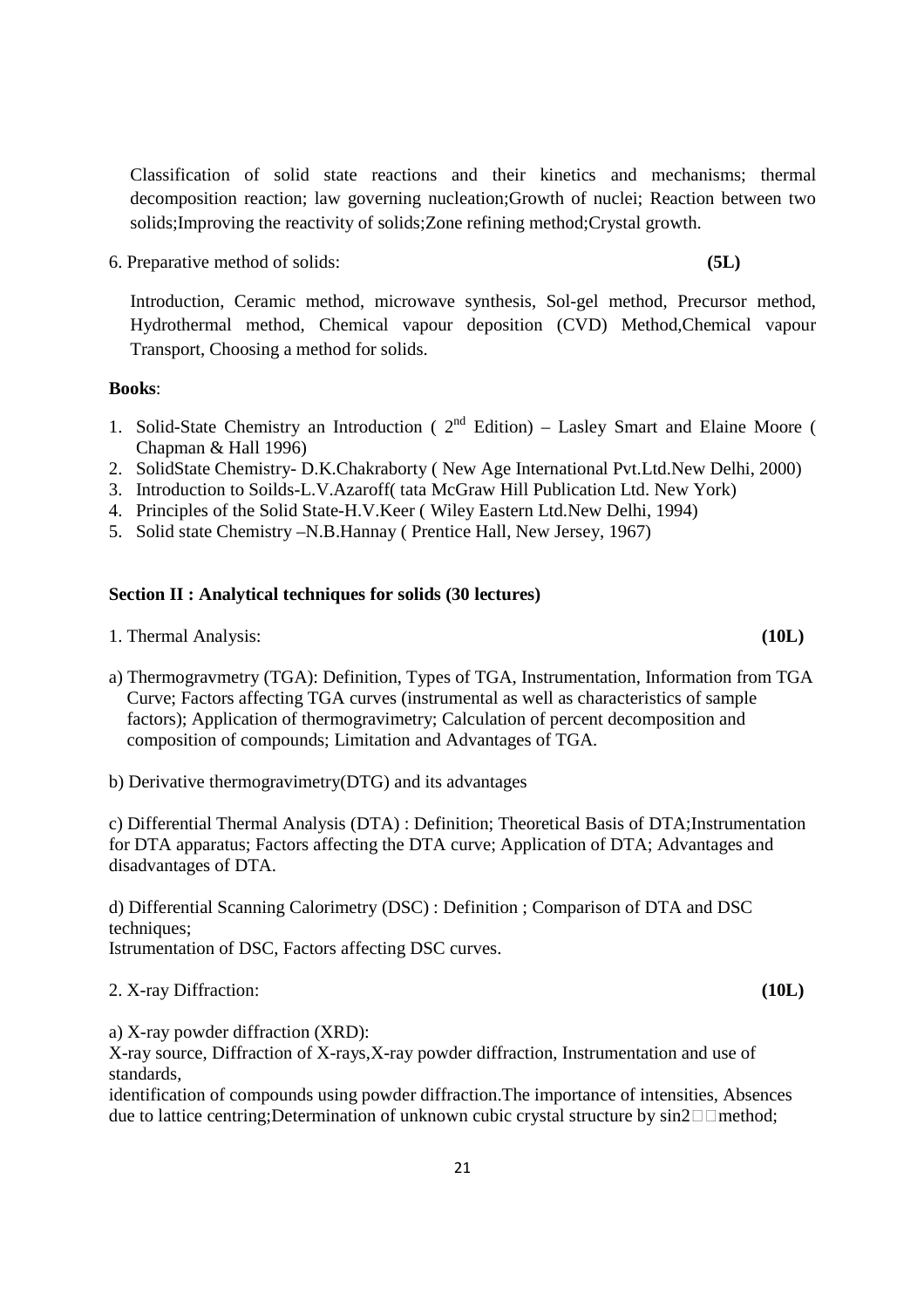Parameter to be determined from XRD: Qualitative analysis; Quantitative analysis-percent crystallinity, Crystallite size, surface area, unit cell dimension.

b) Single crystal X-ray diffraction:

Solving single crystal structures; refining a structure, X-ray crystal structures in the literature.

3. X-ray Photoelectron spectroscopy(XPS): **(5L)** Introduction and basic theory; Instrumentation;Sample selection and preparation, Spectral analysis; XPS imaging.

4. X-ray Fluorescence spectroscopy (XRF): **(5L)** Introduction and basic theory; Instrumentation, spectral analysis; Analytical information and applications.

# **Books :**

- 1. Thermal Analysis-Wendland
- 2. Instrumental Methods of Analysis-G-Chatwal and S. Anand ( Himalaya Publication;1988)
- 3. Catalysis: Principles & Applications-B.Viswanathan,S.Savasankar and A.V.Ramaswamy (Narosa Publication; 2004). ( For XRD part)
- 4. Solid State Chemistry: An Introduction-Lesley Smart and Elaine Moore (2nd Edition, Chapman and Hall, 1996).
- 5. Crystallography and its applications-L.S.DentGlasser ( Van Nostrand, 1977)
- 6. Handbook of Applied Solid State Spectroscopy-D.R.Vij (Springer Science, 2006).
- 7. Optical Properties and Spectroscopy of Nanomaterials-Jin Zhong Zhang (World Science Publication, 2004).
- 8. Solid Chemistry: techniques-A.K.Cheetham and P.Day (Oxford University Press, 1987).
- 9. Crystal Structure Analysis- M.J.Buerger (John Wiley, 960).
- 10. Physical Methods for Chemists-R.S.Drago (2nd Edition, Saunders).

# **Other Books:**

- 1. Element of X-ray Diffraction-B.D.Cullity (1967)
- 2. The Synthesis and Characterization of Inorganic Compounds-W.L.Jolly (Prentice Hall, 1970).
- 3. Synthesis and Techniques in Inorganic Chemistry-R.J.Angelias ( 2nd Edition, Saunders, 1977).
- 4. Structural Methods in Inorganic Chemistry –E.A.V.Ebsworth,D.W.H.Rankin and S.Cradock ( Blackwell Scientific Publication, 1987).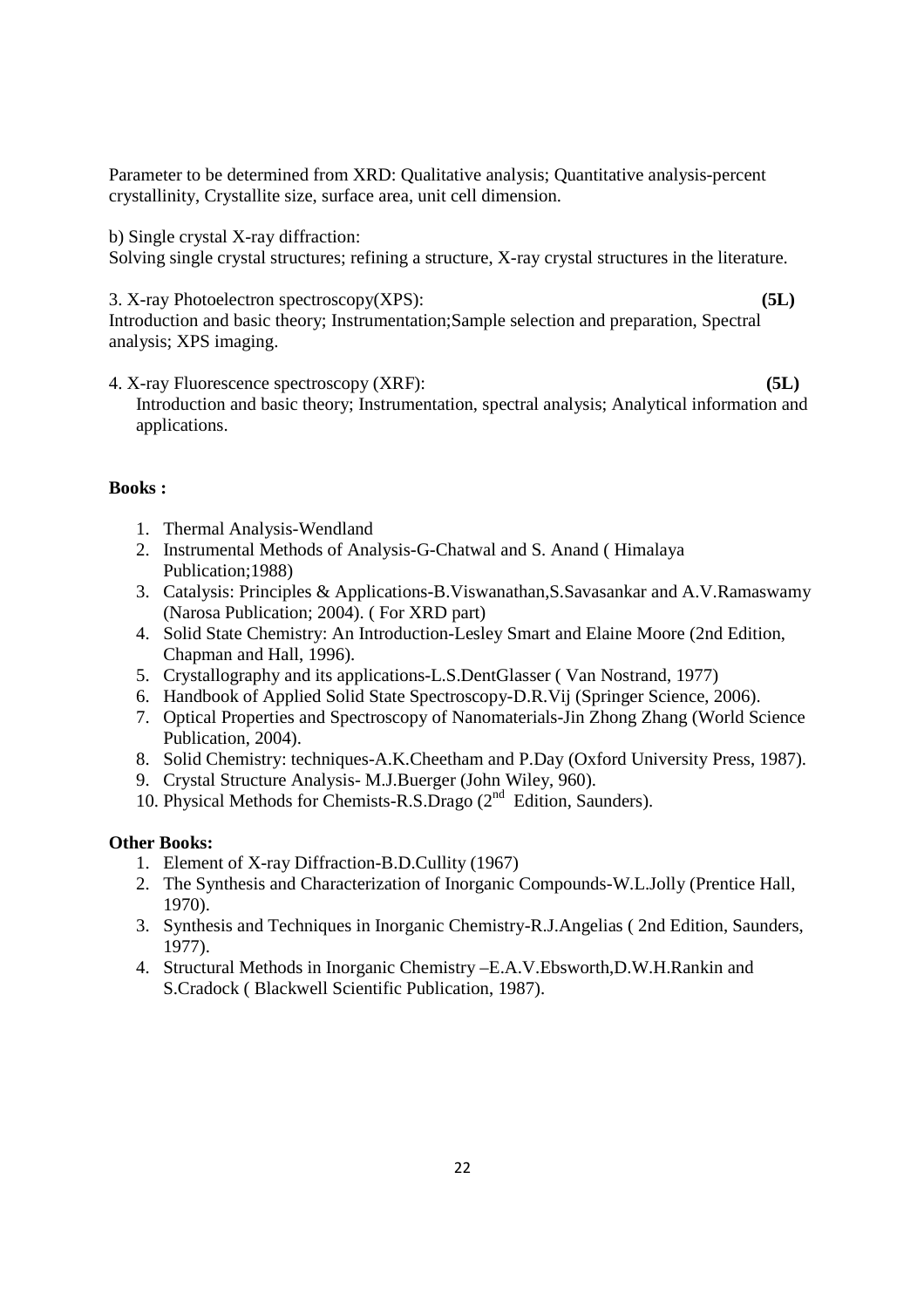# **IC 326: Inorganic Reaction Mechanism and Photochemistry (4Credits, 60L)**

# **Section I: Inorganic Reaction Mechanism (30 lectures)**

1. Types of Mechanisms: Basic concepts as stability and lability, stability constants; HSAB principle, chelate effect,Macrocyclic effect; Ligand transfer and electrontransfer reactions in coordination compounds, Intimate and stoichiometric mechanismof ligand substitution.

2. Substitution in square planar complexes: trans effect, trans series, applications of trans effect.

3. Substitution in octahedral complexes: SN1, SN2 SNICB mechanisms, racemization in coordination compounds, stericeffects on substitutions.

4. Electron Transfer reactions: Potential energy diagrams as a conceptual tool, Marcus equation, Types of and factors affecting electron transfer reactions.

5. Inner and Outer sphere reactions.

Books:

- 1. Comprehensive Coordination Chemistry, Pergamon G. Wilkinson, R. D. Gillard and J. A. McCleverty, Vol. 1, pp281-322, 331- 379, 385-411, 415-458 (Chapt. 7.4) and 463- 471, (1987).
- 2. Inorganic Chemistry, D. F. Shriver, P. W. Atkins and C. H. Langford, 2nd edn. Oxford Chapt.15, p.559, (1994).

### **References:**

- 1. Inorganic Chemistry Principles of Structure and Reactivity, J. E. Huheey, E. A. Keiter and R. L. Keiter, 4thedn. Harper Collins College Publ. New York, Chapt.13, p.537-76, (1993).
- 2. Mechanism of Inorganic Reactions in Solution An Introduction, D. Benson, McGraw Hill

Chapt.15, p.465, (1968).

- 3. d- and f- block Chemistry, C. J. Jones, p. 78, 85 and 122. Tutorial Chemistry Texts, E. W. Abel (Ed.), Royal Society of Chemistry, Cambridge (2001).
- 4. Basic Inorganic Chemistry", F. A. Cotton and G. Wilkinson, Wiley Eastern Ltd., NewDelhi p.154, (1990).

### **Section II: Inorganic Photochemistry and Reaction types (30 lectures)**

(1) Photochemical Reactions: Prompt and delayed reactions, Quantum yield, Recapitulation of fluorescence and phosphorescence. Photochemical reactions by irradiating at d-d and charge transfer bands. Transitions in metal-metal bonded systems. Photochemical reactions involving chlorophyll. Kinetics of excited state processes. **(8)**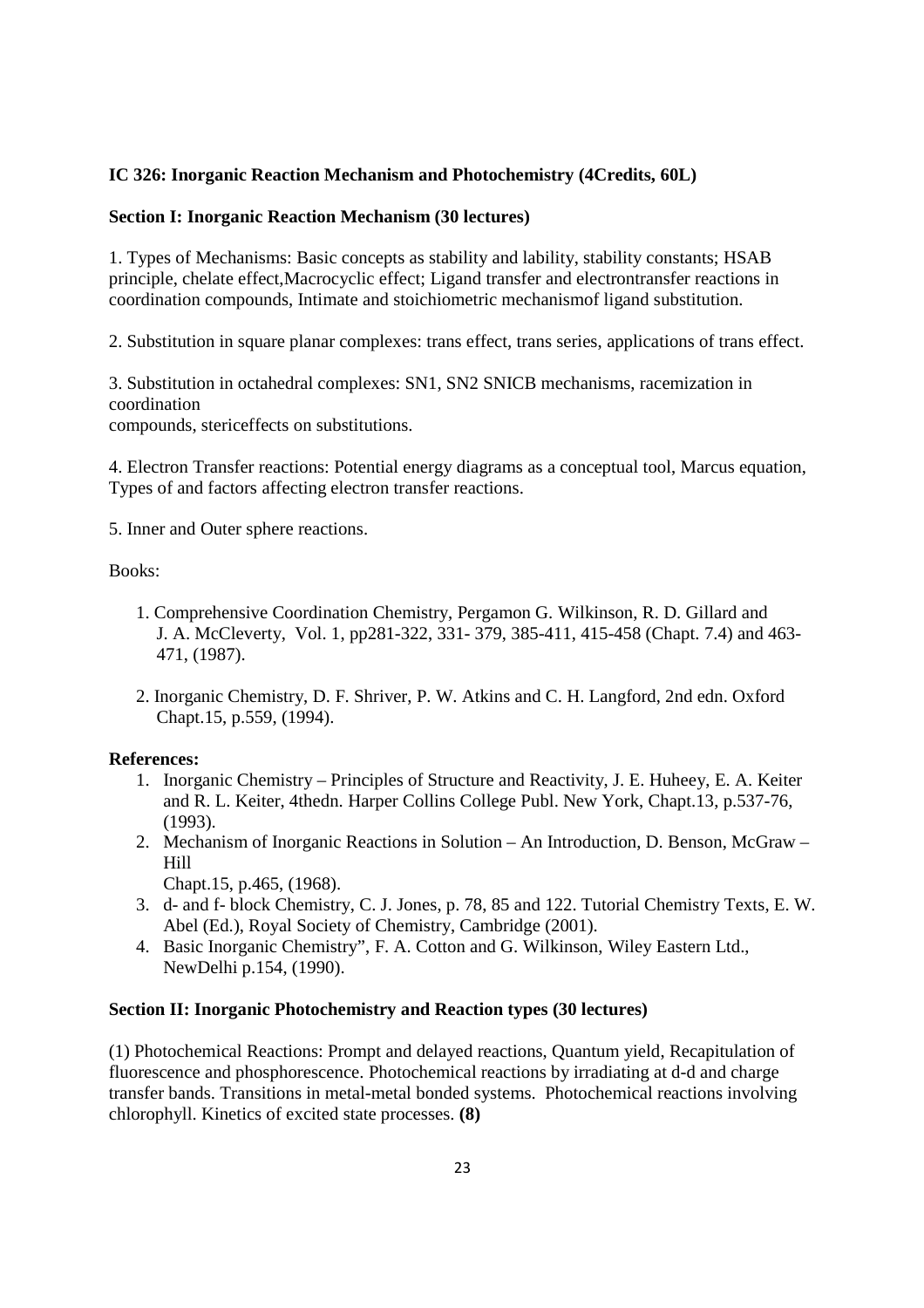(2) Photophysics of transition metal complexes in solution: Types of excited states and electronic transitions, absorption and emission bands, photochemical reactivity, polynuclear metal complexes. **(2)**

(3) Chemical Actinometry: Ferrioxalateactinometer , Photochromic actinometer , Reinecke's salt actinometer, Uranyl oxalate actinometer, Other actinometers. **(2)**

(4) Other Reaction types: Oxidative addition, Reductive elimination reactions, Methyl migration and CO insertion reactions. **(2)**

(5) Reactions of coordinated ligands:

(i)Non-chelate forming reactions: Reaction of donor atoms( Halogenation of coordinated N atoms, Alkylation of coordinated S and N atoms, Solvolysis of coordinated phosphorus atoms). Reactions of nondonor atoms (nucleophilicbehaviour of the ligand, electrophilic bahaviour of the ligand).

(ii) Chelate ring forming reactions: (reactions predominantly involving thermodynamic templateeffects, reactions predominantly involving kinetic affects). (iii) Chelate modifying reactions **(12)**

(6) Isomerization reactions of thermal and photochemical types involving four coordinated and six coordinated metal complexs. Bailar and ray Dutta twist. **(4)**

### **Books:**

- 1. Inorganic Chemistry, D.F.Shriver, P.W.Atkins and C.H.Langford, Oxford, 2nd. edn. 1994.
- 2. An Introduction to Inorganic Chemistry by K.F.Purcell and J.C.Kotz, Saunders 1990, Chapter 14.
- 3. Comprehensive Coordination Chemistry, Vol.1. G Wilkinson (Ed) Wiley, New York, 1967.
- 4. Inorganic Chemistry by J.E.Huheey, E.A.Keiter and R.L.Keiter 4th edn. Harper Collins, 1993
- 5. Mechanisms of Inorganic Reactions, by C.F.Basolo and R.G.Pearson, Wiley, New York, 1967.

## **Practicals:**

# **IC 328: Experiments in Inorganic Chemistry I (4Credits, 9 weeks)**

# **IC 329: Experiments in Inorganic Chemistry II (4Credits, 9 weeks)**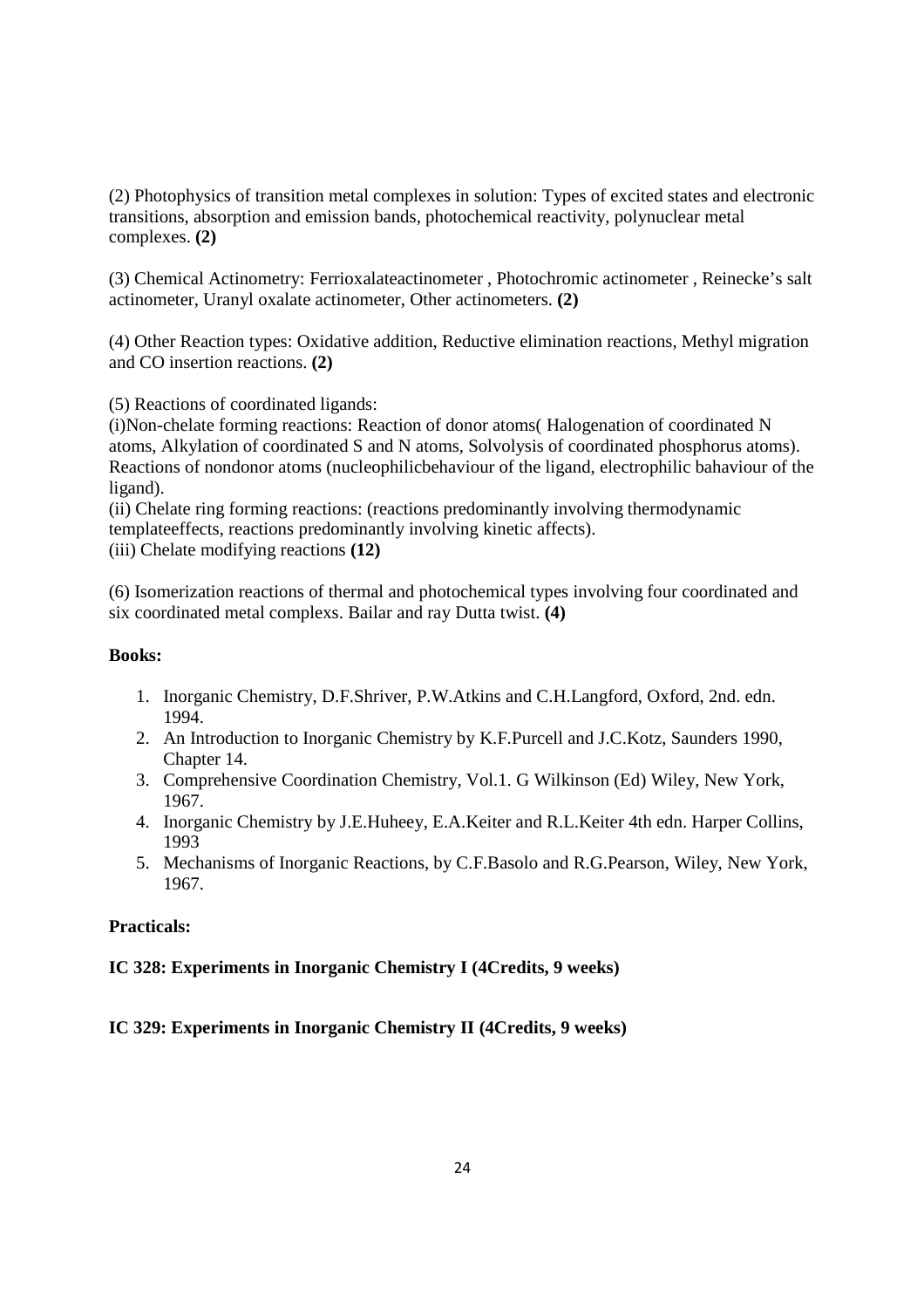# **SEMESTER- IV**

# **IC 420: Inorganic polymers, clusters and Heterogeneous catalysis: (4Credits, 60L)**

# **Section I : Inorganic Polymers (30 lectures)**

1. Inorganic polymers: Overview of polymers, Classification schemes.

2. Inorganic polymer characterization: Average molecular masses ( Mn, Mw) and degree of polymerization, method of characterizing average molecular masses, determination of thermal parameters, viscoelasticity measurements , crystallization characterization.

3. Bridge between small and finite molecules , Homopolar inorganic polymesr, Heteropolar inorganic

polymers, Polyphosphazenes, Polysiloxanes,Polysilanes and Boron based polymer, Phosphorous based polymer , Sulphur containing polymer, Metal coordination polymers.

4. Pre-ceramic Inorganic polymers: Silicon carbide, Boron nitride, Aluminiumnitride, Phosphorous nitride.

5. Applications of Inorganic Polymers: Metal containing polymer for medical purposes, Inorganic polymers as a catalysts, Luminescent Inorganic polymers.

6. Metal clusters: Metal-metal bonds, Framework bonding in metal clusters, Synthesis of metal clusters. Types of clusters viz. carbonyl clusters, Halide type clusters, Boron clusters and their applications.

# **Text book**

- 1. I. S. Butler and J. F. Harrod, Inorganic Chemistry Principles and Applications,
- 2. The Benjamin/Cummings Publishing Co., Inc., Redwood City, California (USA)(1989) Chapter 15 to 17, pp 441-503.
- 3. Ranald D. Archer, Inorganic and organometalic polymers, A John Wiley and Sons, Inc. publication (USA) 2001

### **References**

- 1. N. H. Ray, Inorganic Polymers, Academic Press (1978).
- 2. A.F. Wells, Structural Inorganic Chemistry, 5th edn., Oxford (1984).
- 3. S. J. Lippard and J. M. Berg, Principles of Bioinorganic Chemistry, University Science Books, Mill valley, California (USA) (1994).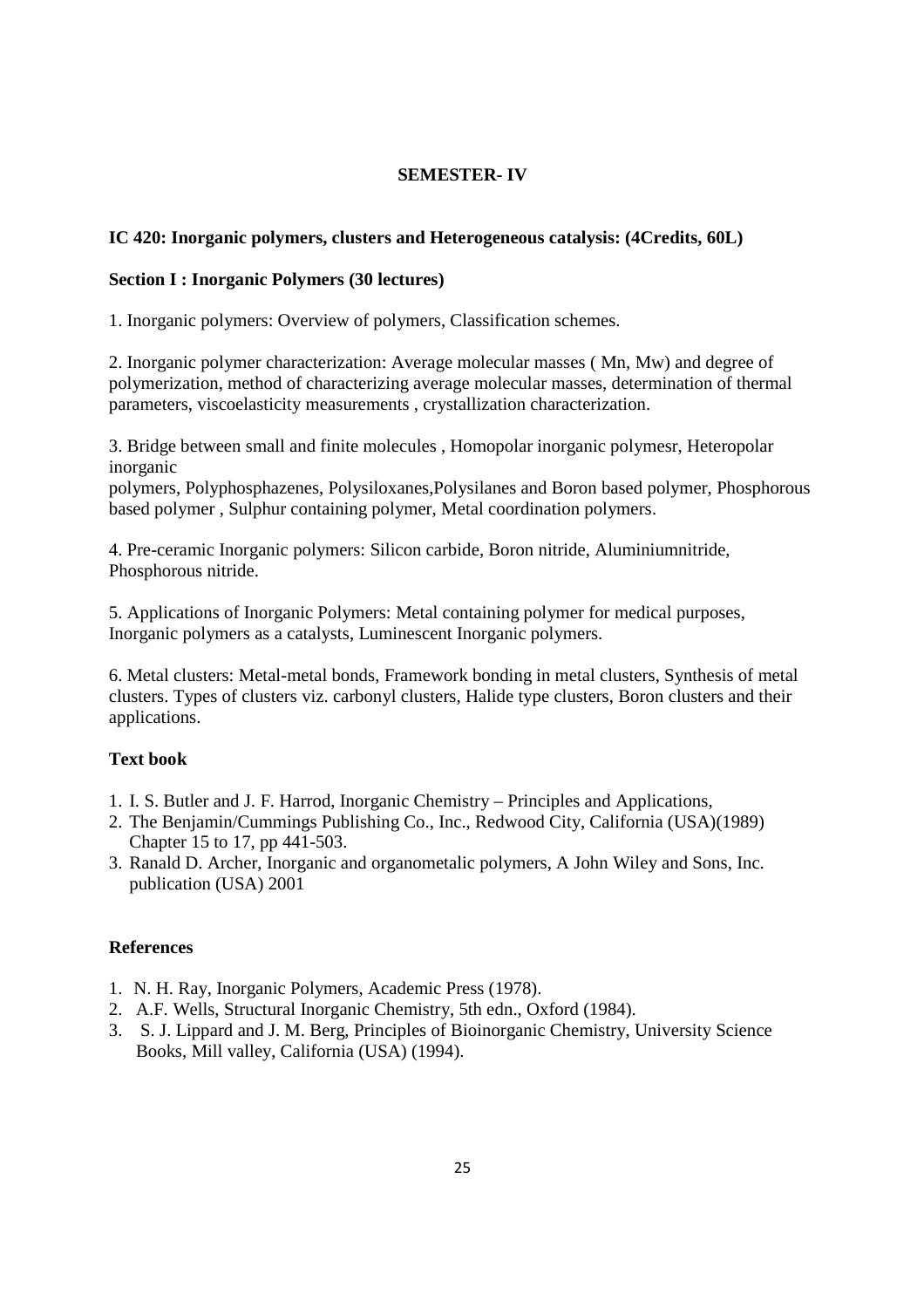### **Section II: Heterogeneous Catalysis (30 lectures)**

1. The Descriptive Chemistry of Heterogeneous Catalysis: **(6L)**

Definition of Catalysis, classification of catalytic systems, classification of solid catalysts, Adsorption of molecules at the solid surfaces, Adsorbed states of molecules on metals, potentialenergy curves for adsorption, descriptive chemistry of chemisorption on metals, chemisorption and catalysis by metals quantitative aspects, catalysis by unsupported and supported bimetals, Adsorption and catalysis on semiconducting oxides, selective oxidation of hydrocarbons. Different types of reactors.

2. Zeolite Compounds and Heterogeneous Catalysis: **(8L)**

(a) Introduction to porous materials:Classification into micro-, meso- and macro porous materials, the origin of pores and its significance, distinction from condensed materials.

(b) Zeolites:Definition, natural and synthetic zeolite or aluminosilicates, the primary and secondary building blocks, final framework structures, Lowensteins rule, sodalite and other structures, Nomenclature: Atlas of zeolite; structural distinctions, Novel zeolites, examplels of small, medium, large and extralarge pore zeolites; general properties and and application of molecular sieves.

(c) Characterization of zeolite: SEM,TEM and other techniques; spectral techniques: FT-IR and solid-state NMR; sorption capacity, surface area by BET method, pore volume and pore structure, the origin of Brönsted and lewis acidity in zeolites, the number and the strength, techniques for the estimation of acidity: adsorption of bases and IR spectra, temperature programmed desorption of bases.

3. Photocatalysis using semiconducting oxides **(3L)**

Introduction, definition of photocatalysis, basic principles involved in photocatalysis, mechanism of photocatalysis, application of photocatalysis in various fields such as water remediation, air cleaning, etc.

4. Heterogeneous catalysis by intercalation compounds: **(3L)**

General aspects of interstial compounds of Graphite, structural aspects of graphite intercalation compounds, physical and chemical properties, catalytic reaction.

5. Heterogeneous catalysis by perovskite- related oxides: **(4L)** Solid state properties of perovskite like oxides, Relation of solid state and catalytic properties perovskites.

6. Immobilization of transition metal: complex catalysts on Inorganic support (i.e Anchored Catalysts) **(3L)**

General aspects of transition metal complexes as homogeneous catalysts (i.e.heterogenizing); Preparation of organometalic catalyst anchored to silica: preparation of metal ligand complex followed by Anchoring, Preparation of metal complex from previously Anchored phosphines.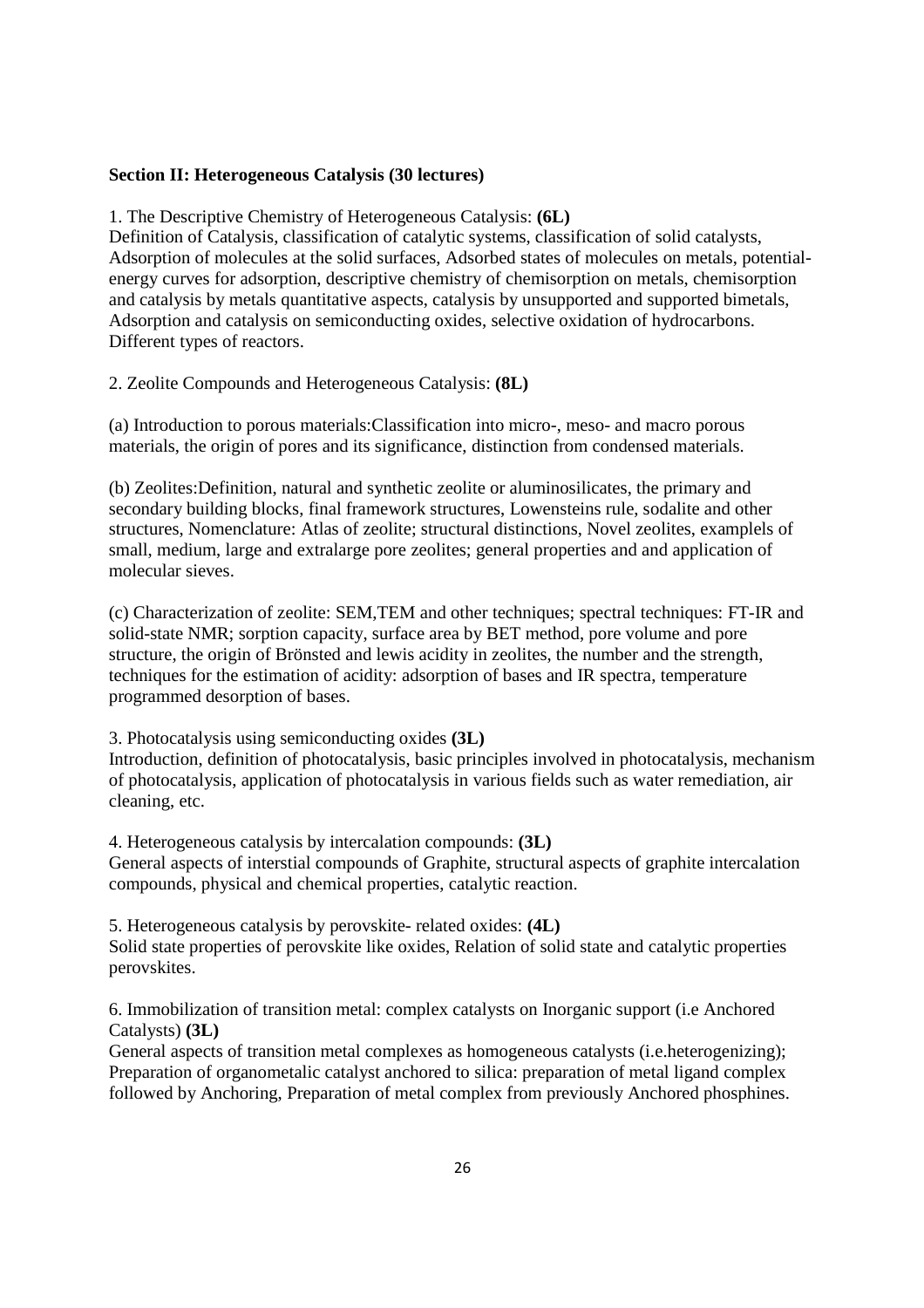# 7. Application of Heterogeneous catalysis: **(3L)**

Food industry, fine chemicals, petroleum industry, petrochemical industry, heavy inorganic chemicals, catalysis in atmospheric pollution (at least one example of application should be discuss).

# **Books:**

- 1. Heterogeneous catalysis principles and application, G.C.Bond.
- 2. Introduction to zeolite science and practice, H. Van Bekkum, E. M. Flanigen, P. A. Jacobs and J. C. Jansen (Elseviver Pub. Amsterdam, 2001)
- 3. Catalysis: Principles and Applications, B.Vishwanathan, S. Sivasankar and A.V.Ramaswamy (Narosa Pub. House, New Delhi, 2004)
- 4. Advanced material in catalysis, James J. Burton and Robert L. Garten (Academic press, New York, 1977)

# **IC421: Solid state chemistry of Inorganic Materials (4Credits, 60L)**

# **Section I : (30 lectures)**

1. Introduction to Nano-Materials

Definition and types of nano-materials, why are nano-particles are important? size dependent properties, various techniques for making nano-materials, application of nano-materials.

## 2. Electronics and optical materials

Electronic Materials and their application: Origin of valence and conduction bands in solids, classification of solids into metals, semiconductor and insulator; type of semiconductivity; mobility of charge carriers, temperature dependent conductivity, some examples of semiconducting materials. Application of semiconducting devices; Metal-Metal junction (i.e. Peltier and Seebeckeffects), diodes (p-n junctions), transistors (n-p-n junctions), metalsemiconductor junction. Optical materials and their properties: Photonic devices, Photoluminescence, Crystalline Lasers

### 3. Magnetic Materials

Atomic magnetismand solids, type of magnetic materials, the exchange interactions, hysteresis loops and their classification, calculationof magnetic moment from saturation magnetization, magnetic domains. Examples off magnetic materials: soft and hard ferrites, i.e. structure and magnetic interactions in spinels, garnets, hexagonal ferrites. Application of magnetic materials

### 4. Superconducting Materials

Definition of superconductivity, Critical temperature (Tc), Critical field, Bardeen – Cooper – Schrieffer (BCS) theory, properties and classification of superconducting compounds, High Tc superconductivity, Examples of superconducting materials: Structure of YBa2Cu3O7- oxide, Fullerenes, intermetallic superconductors, synthesis of superconductors. Application of superconducting materials.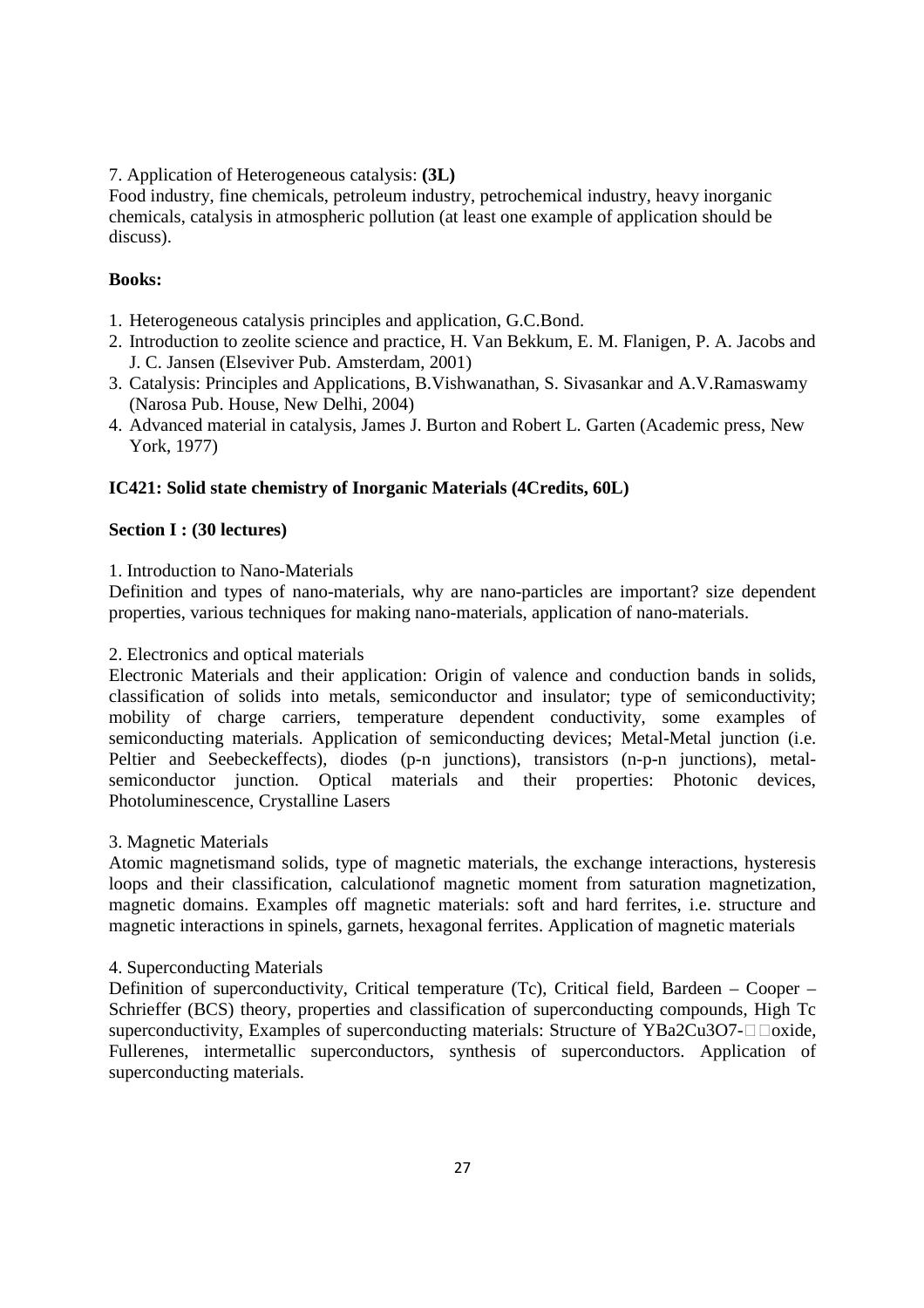### **Section II: (30 lectures)**

### 1. Ceramic Materials

Classification of ceramics, dielectric properties and polarization properties of ceramics, piezo-, pyro-and ferro-electric effect of ceramics, sol-gel processing of ceramics. Examples and application of ceramics: oxides, carbides, borides, nitrides.

### 2.Composite Materials

Definition, glass transition temperature, fibers for reinforced-plastic composite materials (i.e. glass fibers, carbon fibres, and aramid fibers); concrets and asphalt materials. Applications of composite materials.

### 3. Advanced Cementitious Materials

Difference between Blended and Non-Portland cements; Non-portland cements; high alumina cements, calcium sulfoaluminate cements, phosphate cements. Chemicals in cement hydration; hydration process, set retarders and accelerators, plasticizers, slip-casting processing. Application of cementitious materials.

### 4.Bio-materials

Definition of biomaterials and biocompatibility;, Type of bio-materials: Metallic materials, Biopolymeric materials, Bioceramic materials (dense hydroxyapatite ceramics, bioactive glasses,and bioactive composites); Basic requirement of bone implants; Coating of hydroxyapatite on porous ceramics; Biomaterials in tissue attachments; Application of **Biomaterials** 

### **Books:**

- 1. Introduction to Solids L. V. Azaroff ( Tata MaGraw Hill)
- 2. Materials Science and Engineering V. Raghavan (2nd Edition 1980)
- 3. Elements of Materials Science and Engineering Van Vlack (5th Edition, Wiley 1988)
- 4. Nature and Properties of Engineering Materials Z. D. Jastrazebski (John Wiley Sons, 1989)
- 5. Principles of Materials Science and Engineering William F. Smith (Wiley, 1991)
- 6. Insight into Speciality Inorganic Chemicals David Thompson (The Royal Society of Chemistry, 1995 chapter 13 and 14)

### **OPTIONAL COURSES (any one)**

### **IC 425: Industrial inorganic chemicals and medicine chemistry (4Credits, 60L)**

### **Section I: Inorganic Application in Industry (30 lectures)**

1. Inorganic Chemicals as metallic Corrosion Inhibitors: **(6L)**

Introduction, Principles of corrosion inhibitors, corrosion as an electrochemical process, Practical aspects of corrosion inhibition,Anion inhibitor properties in neutral electrolytes,some application of corrosion inhibitors ( cooling water circulation-once through and open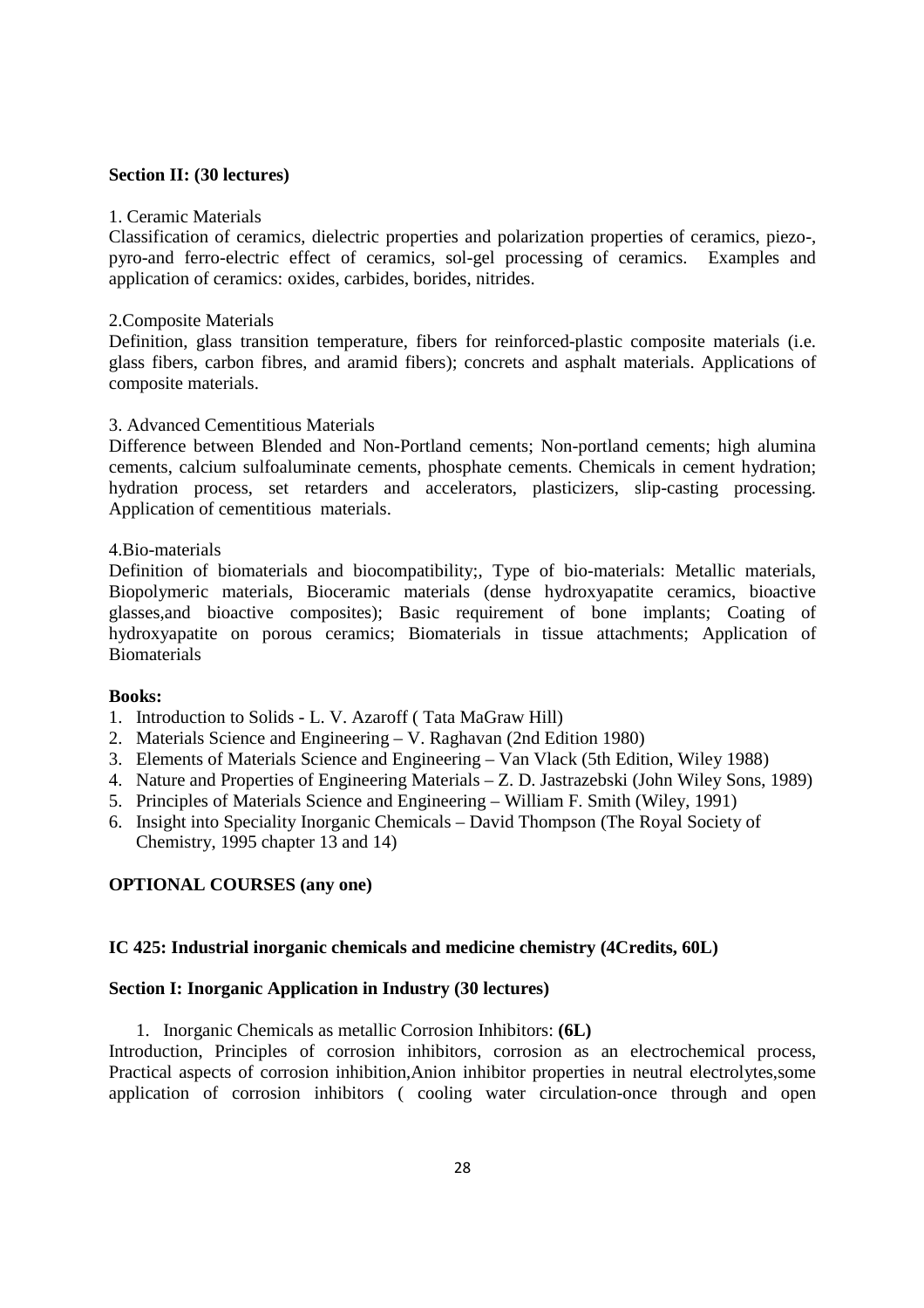systems,engine radiation & cooling systems, central heating system, refrigeration plants and high chloride systems, water for steam raising,corrosion inhibitors for paint coating).

### 2. Industrial gases: **(6L)**

Introduction, Separation of gases from air,Hydrogen,Carbon dioxide , Carbon monoxide , Oxygen, Acetylene , Sulphur dioxide , Nitrous oxides .

### 3. Chemical explosives and propellants: **(6L)**

Introduction, Potential energy of explosives , Properties of explosives, Manufacture of explosives , Explosives made by nitration, Dynamite , Commercial high explosives containing no nitroglycerine , Initiating devices, Sporting and military explosives , Disruptive explosives for military use, Handling and storage of explosives.

### 4. Metal finishing technology: **(4L)**

Fundamental considerations, Electrodepositions of Copper , Nickel, Gold, Silver, Tin and Tin alloys for Lead free solder, Elctorodeposition of Chromium , Elctorodeposition of semiconductors , Elctoroless deposition of Copper and Nickel, Environmental aspects of electrodeposition , Ionic Liquid treatments for enhanced corrosion resistance of Magnesium based substrates.

### 5. Safety consideration in chemical process industries: **(5L)**

Introduction , Concern for chemical safety , Hazards and their control in petrochemical industries , Hazards and their control in petroleum refineries and LPG boiling plants , Hazards in storage , Handling and use of chemicals, Chemical storage- safety issues, Observations related to safety aspects , Specific recommendation for hazard control and improved plant safety, Chemical plant safety- from concept to decommissioning.

## 6. Green Chemistry : **(3L)**

Introduction, Designing a Green synthesis, Basic Principles of Green Chemistry, Green Chemistry in Day-to- Day life, Green Chemistry in sustainable development.

### **1. Books:**

2. Handbook of Industrial Chemistry,Vol.1, by K.H.Davis,F.S.Berner,Edited by S.C. Bhatia (CBS Publishers, Bangalore,2004)

3. Industrial inorganic chemistry, Karl Heinz Buchel, Hans-Heinrich Moretto, Peter woditsch

4. Modern Electroplating , By M. Schlesinger and M. Paunovic (John Wiley and sons, Hoboken , New Jersey, 5th Edition 2010)

5. Insight into Specialty Inorganic Chemicals-David Thompson (The Royal Society of Chemistry,1995)- Chapter 15.

6. New Trends in Green Chemistry (2nd Edition)-V.K.Ahluwalia and M.Kidwai ( Anamaya Publishers, 2007)

### **Section II: Inorganic Application in Medicine (30 lectures)**

1. Overview **(2L)** Introduction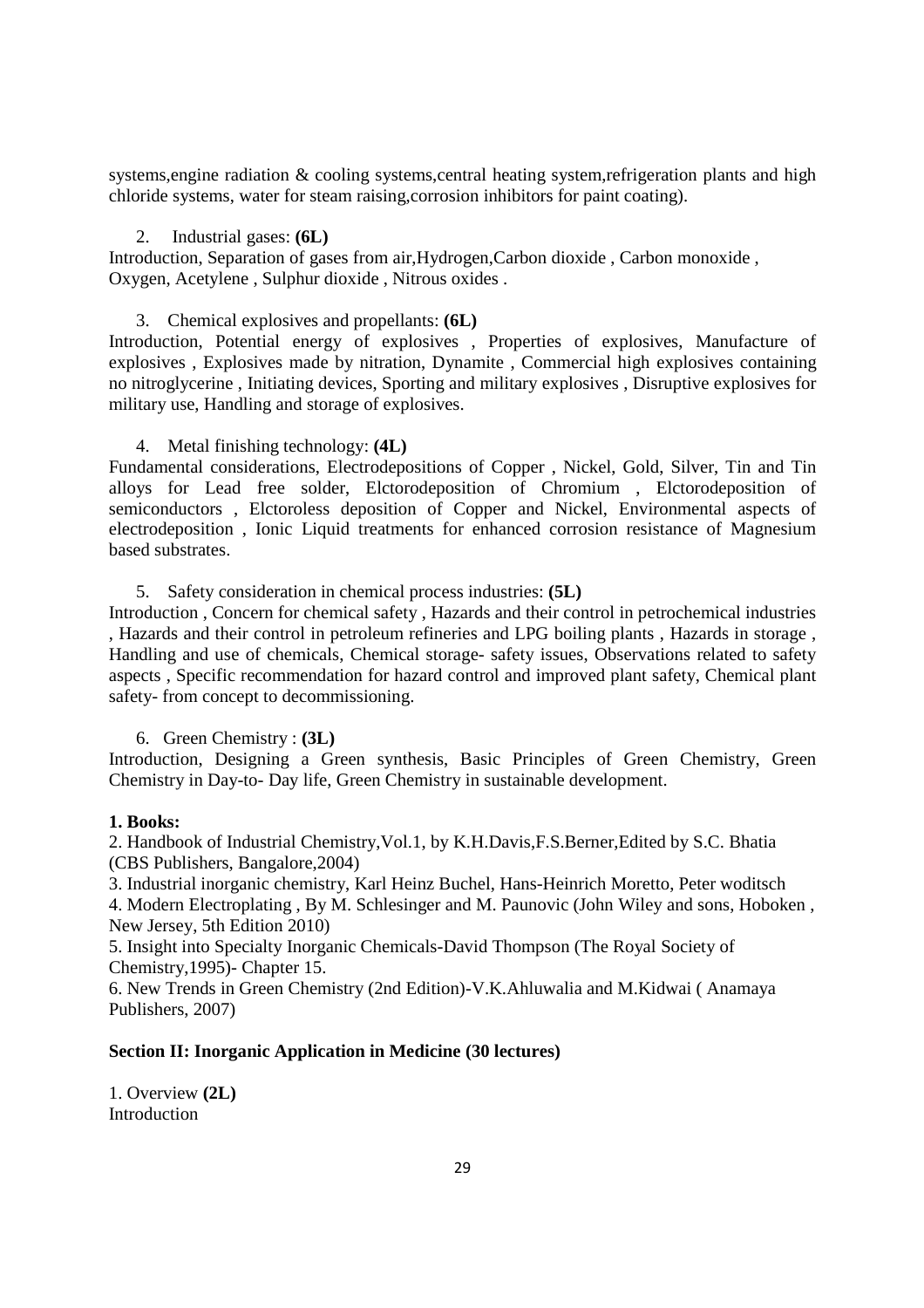Metal Ions in Disease Use of chelating agents Metalloproteins as Drug Targets Matrix Metallopreteinases Modulation of Cellular responses by Metal-Containing Drugs Metal-Based Chemotherapeutic Drugs Metal Complexes as Diagnostic Agents

2. Cisplatin-based Anticancer Agents **(5L)** Introduction Clinical Properties Cisplatinvs carboplatin, Iproplatin Determination of Platinum Drug Levels and Pharmakokinetics Platinum Chemistry Mechanism of Action Structure-Specific Damage-Recognition Proteins Mechanisms of Resistance to Cisplatin/Carboplatin Circumvention of Tumor Resistance to Cisplatin Development of New Platinum Drugs Dose Intensification of Cisplatin/Carboplatin Modulation of Platinum Resistance Mechanisms Dinuclear and Trinuclear Platinum Complexes as Anticancer Agents Biological Activity of Polynuclear Platinum Complexes. Summary and p53 status of Human Tumors Treatable by BBR3464 Biological Activity and p53 Status Comparison with Other Clinical Cross-Linking Agents Structure-Activity Relationships in Polynuclear Platinum Complexes DNA Binding of Polynuclear Platinum Complexes Cooperative Effects In the Solution Structures of Site-Specific (Pt,Pt) Interstrand Cross-Links

3. Transition Metal Complexes as Chemical Nucleases **(4 L)** Interaction of Metal Complexes with DNA Reactions of Metal Complexes with DNA Nuclease activity of  $Cu(phen)2 +$ 

4. Biomedical Uses of Lithium **(3L)** Chemistry of Lithium Distribution of Lithium in the body and in Cells Studies using Lithium isotopes Biochemistry of Lithium

5. Bismuth in Medicine **(3L)** The Chemistry of Bismuth Properties of the element Bi(III) Compounds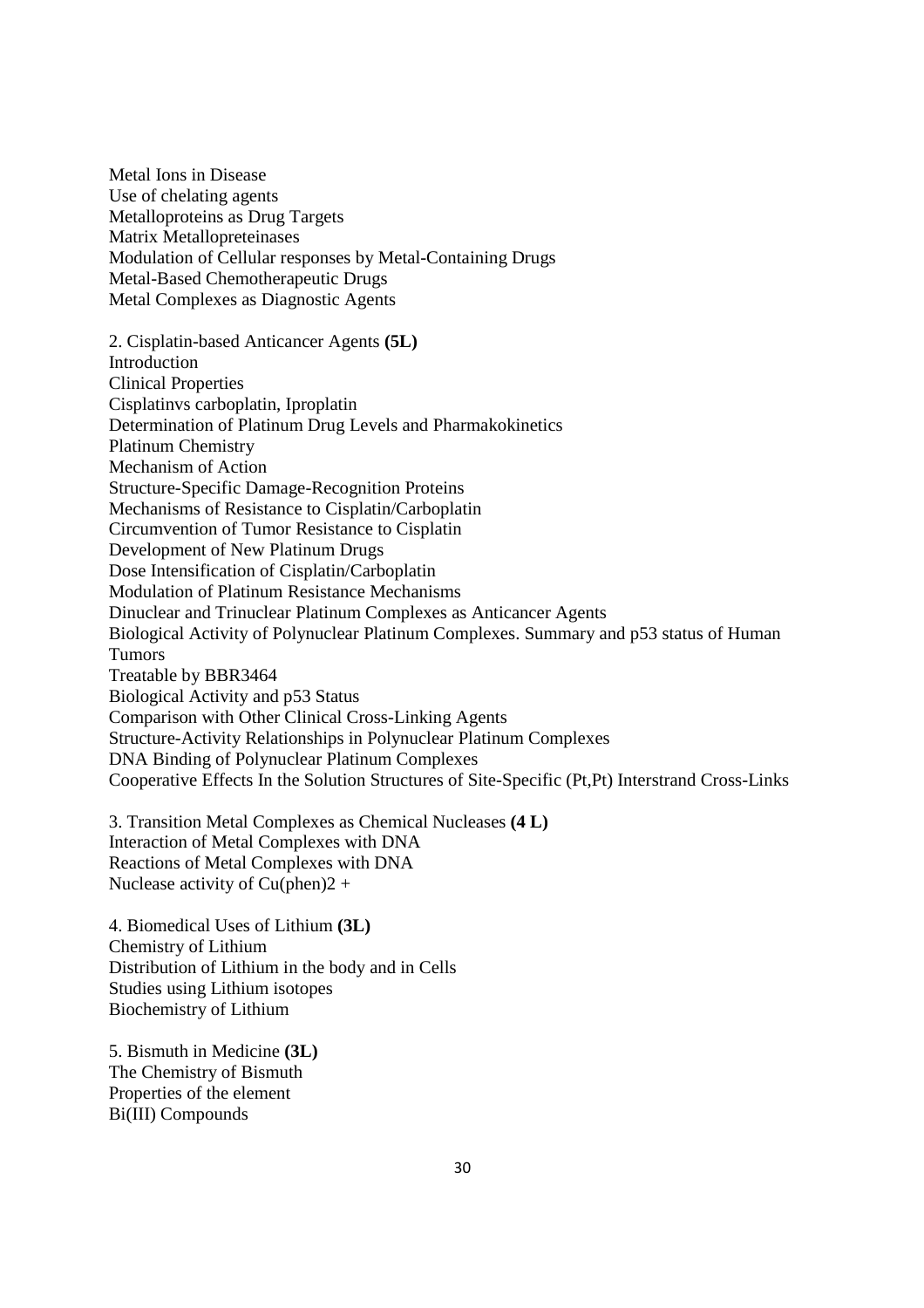Bi(V) Compounds Bismuth in Medicine Helicobacter Pylori bacterium Methods for the study of Bi Bismuth Citrate Complexes Bismuth Complexes with Biomolecules Bismuth binding to oxygen-containing molecules Bismuth Complexes with thiolate ligands Bismuth(III) complexes with Metallothionine and Transferrin, Enzyme Inhibition

6. Gold Complexes with Anti-arthritic, anti-tumor and Anti-HIV activity **(4L)** Introduction Chrysotherapy, History of Medicinal Uses Gold Chemistry Oxidation states Gold(I) complexes Gold(III) Complexes Oxidation-Reduction Potentials Gold Biochemistry and Pharmacology In-vivo metabolism and ligand displacement Anti-tumor Activity Anti-HIV activity

7. Vanadium Compounds as Possible Insulin Modifiers **(3L)** Introduction Characterization of Vanadium's Insulin-mimetic Effects Sites of Action of Vanadium Animal Studies and Human Trials Toxicological Considerations Improved Tissue Uptake with Metal Chelation

8. Radio metal-labeled agents (Non Technetium) for diagnostic imaging: **(3L)** Introduction Chemistry and biology of radio metals Gamma scientigraphy and PET Desirable properties of radio metals Properties of radio metals- labeled imaging agents Chemistry of radio metal- labeled imaging agents Challenges in trivalent metal ion chemistry Challenges in copper chemistry Bifunctionalchelators for attaching radiometla to biomolecules. Determining the optimal imaging agents foe specific diseases

9. Therapeutic Radiopharmaceuticals : **(3L)** Introduction Therapeutic radio nuclides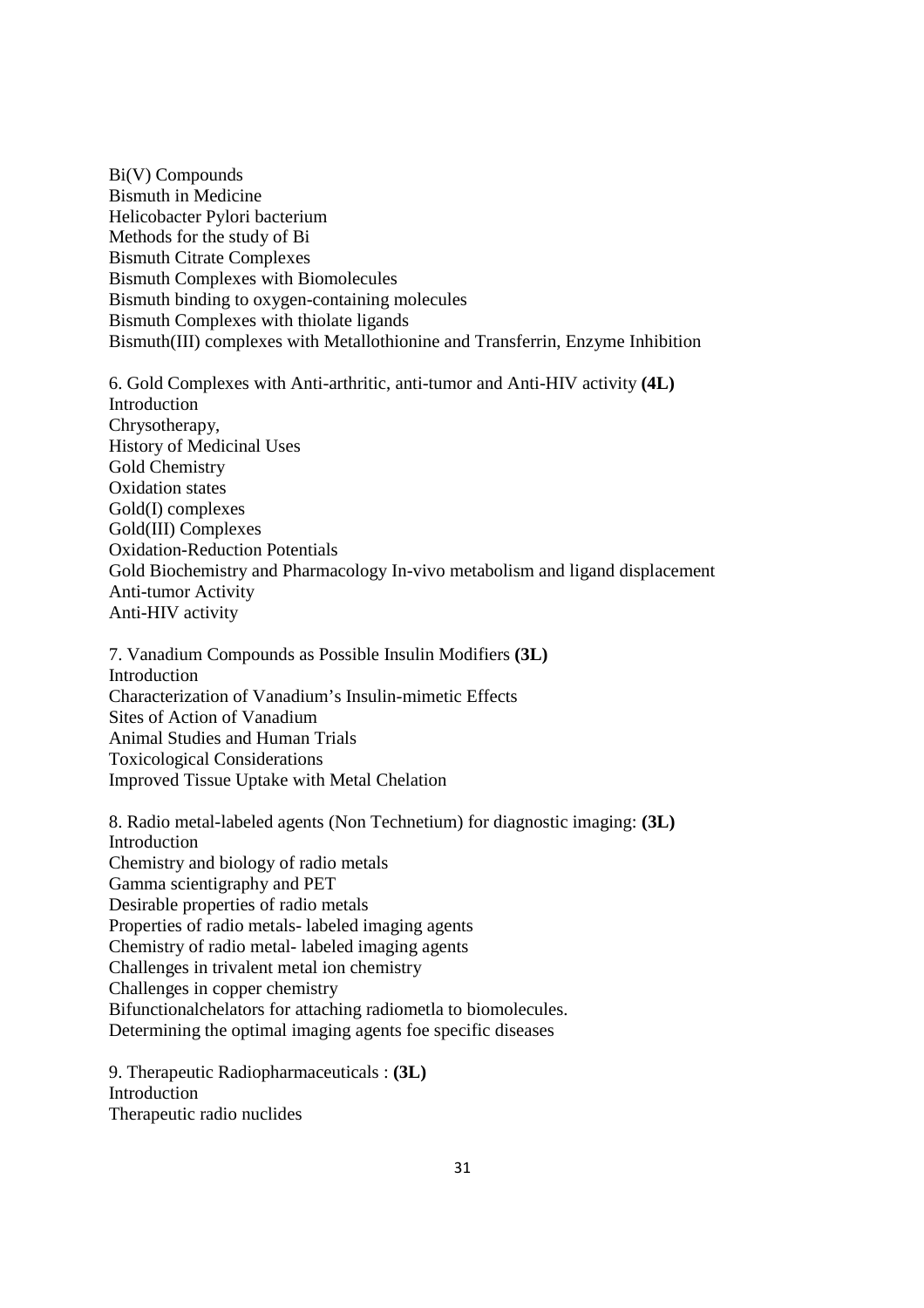- Particle emitting radionuclides - Particle emitting radionuclides Low energy electron emitters Therapeutic radiopharmaceuticals for routine medical use 131 I – sodium iodide Intracavity and Intraarterial radiopharmaceuticals Radiotherapeutic agents for bone cancer treatment 89 Sr-chloride 153 Sm- EDTMP 186 Re- HEDP and 117 Sn- DTPA 166 Ho- DOTMP Site- directed therapeutic agent 64/67 Cu conjugates 186/188 Re labeled biomolecules

### **Books :**

1.Uses of Inorganic Chemistry in Medicine Ed. Nicholas P.Farrell 2.Metal Complexes as drugs and chemotherapeutic agents 3.Metal Complexes as Enzyme inhibitors A.Y.Louie and Thomas Meade Chem.Rev., 1999, 99, 2711.

## **IC 426: Advanced Techniques in Inorganic chemistry (4Credits, 60L)**

1.Atomic X-Ray spectroscopy: ( Ref. 3: p.343-371) (Ref.2 : p.340-392) **( 6L)** Fundamental principles , Instrument component, X-ray Fluorescence method, X-Ray absorption method, The electron microprobe, Electron spectroscopy for chemical analysis (ESCA) , Auger Emission spectroscopy (AES) , Problems

2. Atomic Emission Spectroscopy : (Ref. 2: p.260-284 ) **( 5L )** Introduction , Instrumentation , Typical applications , ICP atomic Fluorescence spectroscopy , Comparison of methods: ICP Vs AAS , Problems.

3. Mass Spectrometry: (Ref.2: p.465-507) (Ref. 1:p.606-664) **( 7L)** Molecular mass spectra , Sample flow in mass spectrometer, Inlet sample system , Ion sources , Mass spectrometers, Applications of molecular mass spectrometry , Quantitative application of mass spectrometry, ICP-MS , Secondary Ion Mass Spectrometry (SIMS) , Ion Microprobe Mass Analyzer (IMMA), Problems

4. Surface characterization by spectroscopy and microscopy (Ref.1: p.647-682) **( 8L)** Introduction to the study of surfaces , Spectroscopic surface methods ,, Electron spectroscopy, Ion Spectroscopic techniques , Surface photons spectroscopic methods , Electro- stimulated micro analysis methods , Scanning probe microscopies.

5. Particle size determination (Ref. 1: p. 1038-1051) **(6L)** Introduction to particle size analysis , Low-angle Laser, light scattering , Dynamic light scattering , Photosedimentation.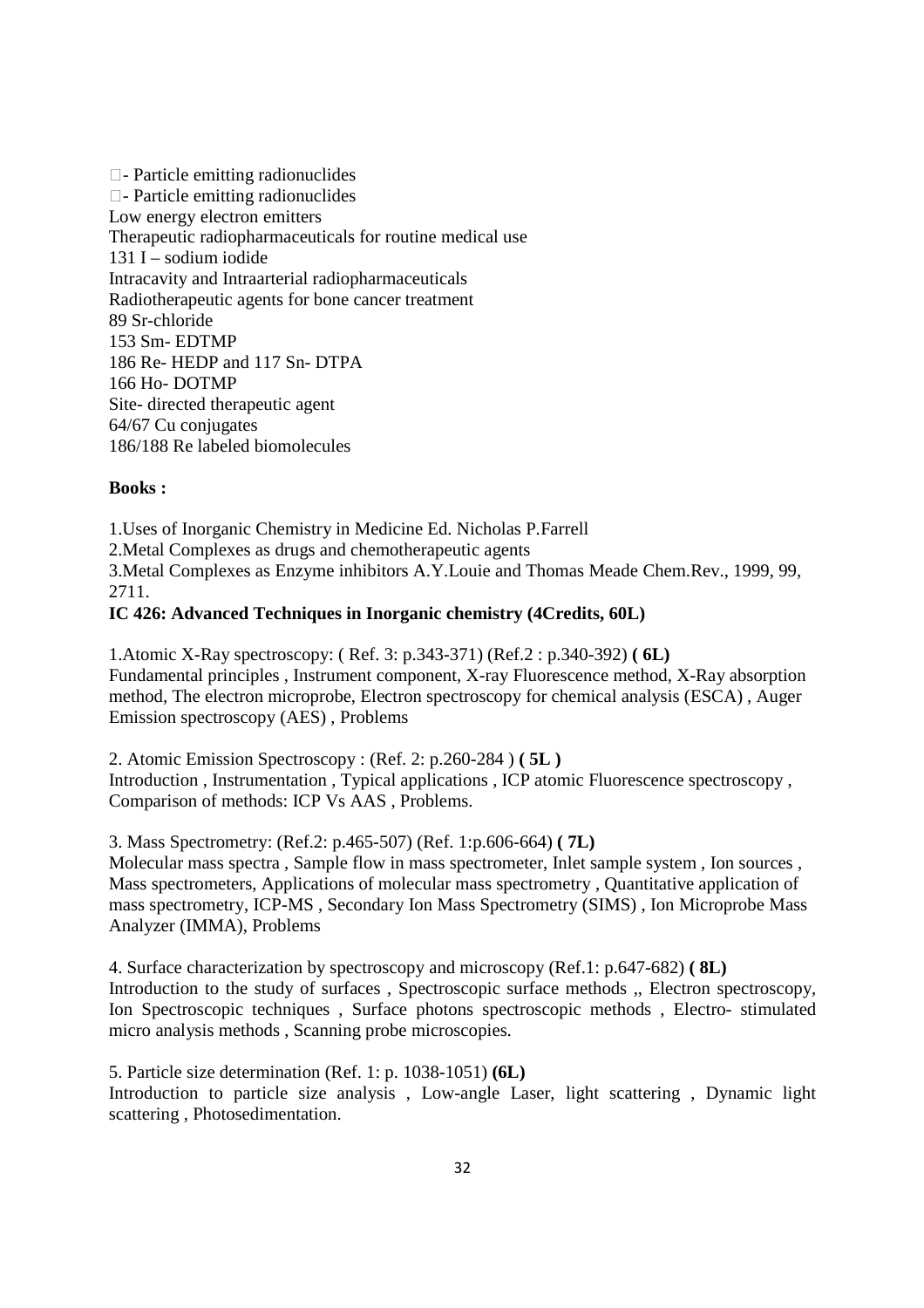6. Environmental sampling and analysis (Ref.3: ch.26,p.712) **(8L)**

Getting a meaningful sample , Air sample collection and analysis , Water sample collection analysis, Soil and sediment sampling, Sample preparation for trace organics , Contaminated land sites- what needs to be analyzed ? EPA method and Performance -based analysis.

7. Process instruments and Automated analysis (Ref. 2; p.786-826) **(5L)**

Introduction , Industrial process analyzers , Methods based on bulk properties, Infra red process analyzer , Oxygen analyzers , On-line Potentiometric analyzers , Chemical sensors , Process Gas Chromatography, Continuous on-line process control , Automatic chemical analyzers , Automatic elemental analyzers , Laboratory Robots , Problems.

8. Quality systems in Analytical measurements (Ref. 4.P. 45-65) **(5L)**

Introduction , Why is a quality system needed ? What is quality system? Benefits of a quality systems, Top- Down and Bottom –up, approaches to Quality, Quality standards and Accreditation , Valid analytical measurement programme , Proficiency testing, Validated methods , System suitability testing, Equipment Qualification, Quality Control of Instrument Performance.

9. Extended X-Ray Absorption Fine Structure (EXAFS) Analysis (Ref 5. Chap.9. p. 514- 527,530-547) **(5L)**

EXAF theory- single scattering (SS) and multi scattering (MS) theory, Data analysis using GNXAS approach, GNXAS application to inorganic system, Implication of using GNXAS MS approach for study of biological system

10. LASER spectroscopy in Inorganic Complexes (Ref.5 Chap.6 p. 308-319 and 332-48) **(5L)** Introduction, Fundamental principles , Laser sources and method , Tunable and single frequency Laser operation, Laser pulses –time and intensity dependent phenomena, Laser techniques such as Fluorescence and Excitation Line Narrowing (FLN and ELN) spectroscopy, Spectral hole burning , Photon echo measurement ,two photon and single molecule spectroscopy

# **Books:**

1. Instrumental analysis – By Douglas A .Skoog, F. James Holler, Stanley R. Crouch (Publisher: cengageLearing India Pvt. Ltd . New Delhi, 2007)

2. Instrumental method of analysis ( $7<sup>th</sup>$  edition) By- H.H. Willard , L.L. Merritt. Jr. J.A. Dean and F.A. Settle,Jr (Publisher: CBS Publishers and distributors Pvt .Ltd. ( Copyright – Wardsworth publishing copy USA .2000)).

3. Analytical Chemistry (6th edition): By G.D. Christian (John Wiley and sons Pvt. Ltd. Singapore, 2009)

4. Analytical Instrumentation: Performance characteristics and Quality: By G. Currell (John Wiley and Sons Pvt. Ltd. 2000) chapter .4

5. Inorganic Electronic Structure and Spectroscopy Volume 1, Methodology; edited by Edward I. Soloman and A.B.P. Lever, (Wiley Interscience Publication, 2013)

# **IC 427 Research Project (4Credits, 9 weeks)**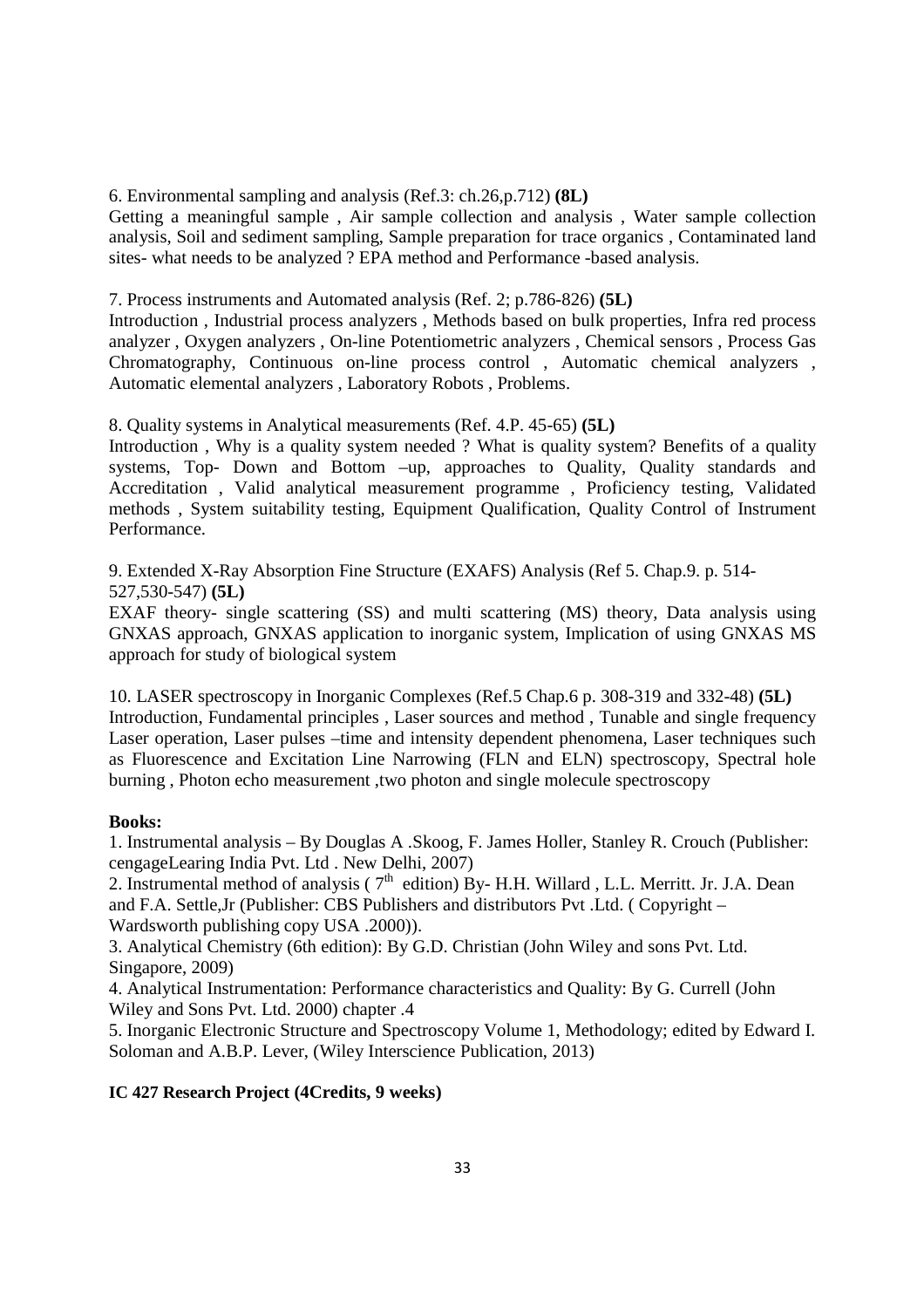# **Courses which can be opted by students from outside departments:**

### **Elective courses Semester-III**

# **IC 325: Frontiers in Material Science and Analytical Techniques for Solids (4Credits, 60L)**

# **Section I Frontier's in material science (30 lectures)**

1. The Structure of solids: **(5 L)** 

The types of matter, classification of solids, close packing of atoms; Voids in closest packings; Radius ratio rule, Structure of ionic Crystals; Ionic Crystals with stoichiometry MX, Ionic Crystals with stoichiometry MX<sub>2</sub>, spinel structure, perovskite structure.

2. Crystal Defects and non-stoichiometry: **(6L)**

Classification of Defects: subatomic,atomic and lattice defects in solids; Thermodynamics of vacancy in metals; Thermodynamics of Schottky defects in ionic solids ; Thermodynamics of Frenkel defects in silver halides; Calculation of number of defects and average energy required for defect, Other examples of defect structure; Non-stoichiometry and its classifications.

3. Diffusion in solids: **(4L)**

Mechanism of Diffusion; Ficks first law and second law of diffusion in solids; Kirkendal effects in solids.

4. Phase Transformations in Solids: **(5L)**

Gibbs Phase rule;time scale of phase changes; Phase diagram of binary system; types of phase transitions.

5. Solid State reactions and Crystal Growth: **(5L)**

Classification of solid state reactions and their kinetics and mechanisms; thermal decomposition reaction; law governing nucleation;Growth of nuclei; Reaction between two solids;Improving the reactivity of solids;Zone refining method;Crystal growth.

6. Preparative method of solids: **(5L)**

Introduction, Ceramic method, microwave synthesis, Sol-gel method, Precursor method, Hydrothermal method, Chemical vapour deposition (CVD) Method,Chemical vapour Transport, Choosing a method for solids.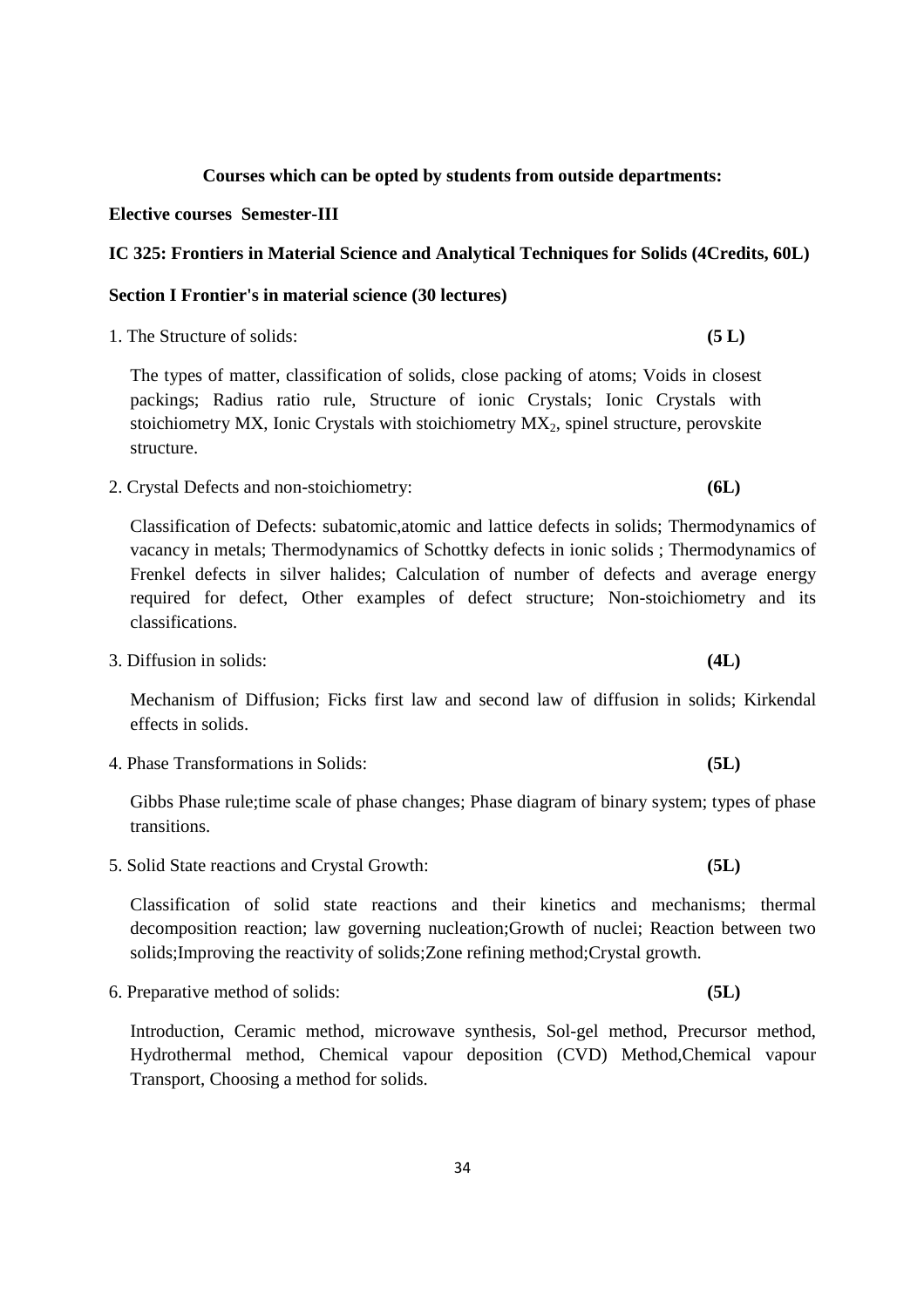### **Books**:

- 6. Solid-State Chemistry an Introduction ( $2<sup>nd</sup>$  Edition) Lasley Smart and Elaine Moore ( Chapman & Hall 1996)
- 7. SolidState Chemistry- D.K.Chakraborty ( New Age International Pvt.Ltd.New Delhi, 2000)
- 8. Introduction to Soilds-L.V.Azaroff( tata McGraw Hill Publication Ltd. New York)
- 9. Principles of the Solid State-H.V.Keer ( Wiley Eastern Ltd.New Delhi, 1994)
- 10. Solid state Chemistry –N.B.Hannay ( Prentice Hall, New Jersey, 1967)

# **Section II : Analytical techniques for solids (30 lectures)**

1. Thermal Analysis: **(10L)**

- a) Thermogravmetry (TGA): Definition, Types of TGA, Instrumentation, Information from TGA Curve; Factors affecting TGA curves (instrumental as well as characteristics of sample factors); Application of thermogravimetry; Calculation of percent decomposition and composition of compounds; Limitation and Advantages of TGA.
- b) Derivative thermogravimetry(DTG) and its advantages

c) Differential Thermal Analysis (DTA) : Definition; Theoretical Basis of DTA;Instrumentation for DTA apparatus; Factors affecting the DTA curve; Application of DTA; Advantages and disadvantages of DTA.

d) Differential Scanning Calorimetry (DSC) : Definition ; Comparison of DTA and DSC techniques; Istrumentation of DSC, Factors affecting DSC curves.

2. X-ray Diffraction: **(10L)**

a) X-ray powder diffraction (XRD):

X-ray source, Diffraction of X-rays,X-ray powder diffraction, Instrumentation and use of standards,

identification of compounds using powder diffraction.The importance of intensities, Absences due to lattice centring;Determination of unknown cubic crystal structure by  $sin2$  method; Parameter to be determined from XRD: Qualitative analysis; Quantitative analysis-percent crystallinity, Crystallite size, surface area, unit cell dimension.

b) Single crystal X-ray diffraction: Solving single crystal structures; refining a structure, X-ray crystal structures in the literature.

3. X-ray Photoelectron spectroscopy(XPS): **(5L)** Introduction and basic theory; Instrumentation;Sample selection and preparation, Spectral analysis; XPS imaging.

4. X-ray Fluorescence spectroscopy (XRF): **(5L)**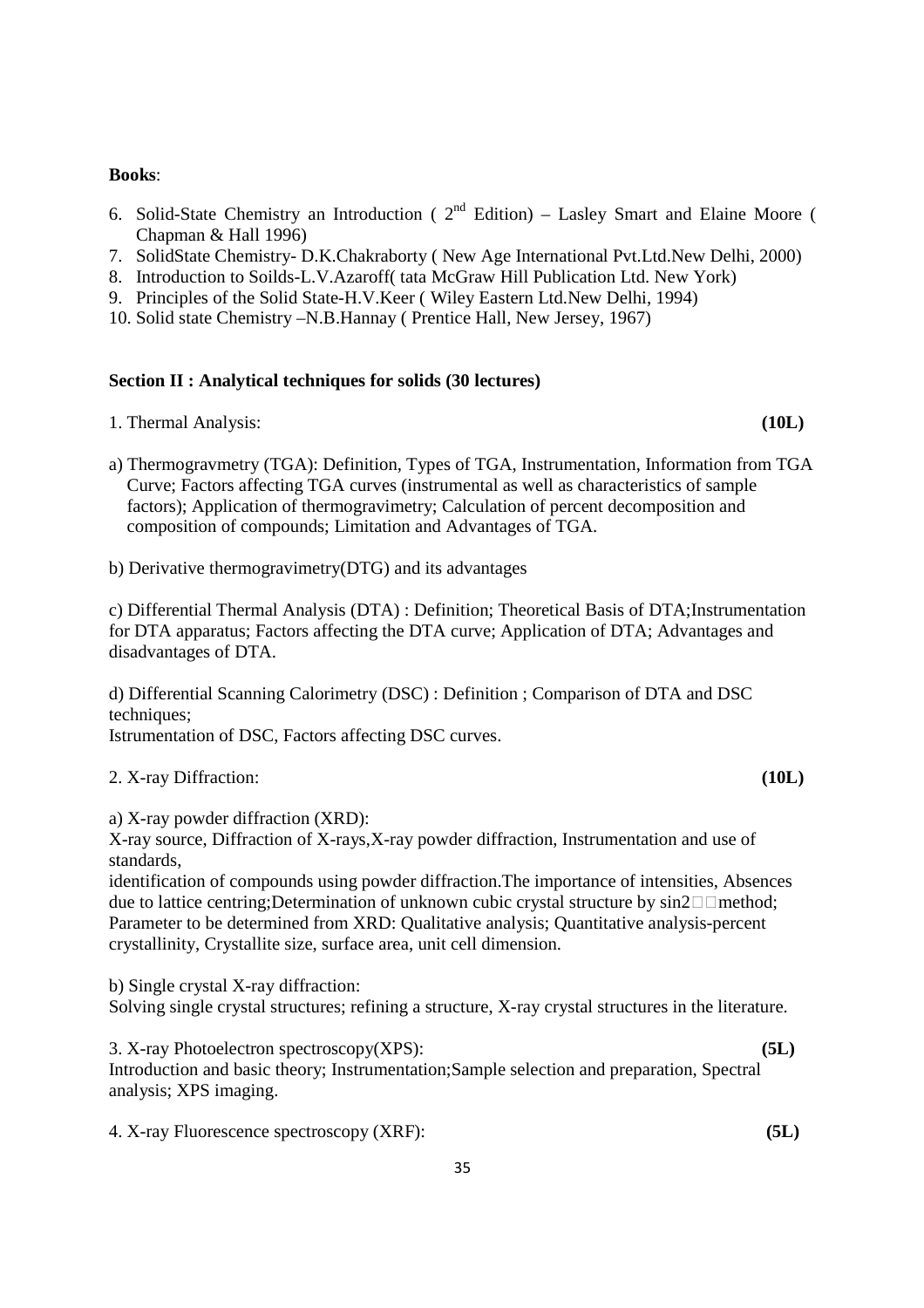Introduction and basic theory; Instrumentation, spectral analysis; Analytical information and applications.

# **Books :**

- 11. Thermal Analysis-Wendland
- 12. Instrumental Methods of Analysis-G-Chatwal and S. Anand ( Himalaya Publication;1988)
- 13. Catalysis: Principles & Applications-B.Viswanathan,S.Savasankar and A.V.Ramaswamy (Narosa Publication; 2004). ( For XRD part)
- 14. Solid State Chemistry: An Introduction-Lesley Smart and Elaine Moore (2nd Edition, Chapman and Hall, 1996).
- 15. Crystallography and its applications-L.S.DentGlasser ( Van Nostrand, 1977)
- 16. Handbook of Applied Solid State Spectroscopy-D.R.Vij (Springer Science, 2006).
- 17. Optical Properties and Spectroscopy of Nanomaterials-Jin Zhong Zhang (World Science Publication, 2004).
- 18. Solid Chemistry: techniques-A.K.Cheetham and P.Day (Oxford University Press, 1987).
- 19. Crystal Structure Analysis- M.J.Buerger (John Wiley, 960).
- 20. Physical Methods for Chemists-R.S.Drago (2<sup>nd</sup> Edition, Saunders).

# **Other Books:**

- 5. Element of X-ray Diffraction-B.D.Cullity (1967)
- 6. The Synthesis and Characterization of Inorganic Compounds-W.L.Jolly (Prentice Hall, 1970).
- 7. Synthesis and Techniques in Inorganic Chemistry-R.J.Angelias ( 2nd Edition, Saunders, 1977).
- 8. Structural Methods in Inorganic Chemistry –E.A.V.Ebsworth,D.W.H.Rankin and S.Cradock ( Blackwell Scientific Publication, 1987).

### **Semester-IV**

### **IC 425: Industrial inorganic chemicals and medicine chemistry (4Credits, 60L)**

### **Section I: Inorganic Application in Industry (30 lectures)**

1. Inorganic Chemicals as metallic Corrosion Inhibitors: **(6L)**

Introduction, Principles of corrosion inhibitors, corrosion as an electrochemical process, Practical aspects of corrosion inhibition,Anion inhibitor properties in neutral electrolytes,some application of corrosion inhibitors ( cooling water circulation-once through and open systems,engine radiation & cooling systems,central heating system,refrigeration plants and high chloride systems, water for steam raising,corrosion inhibitors for paint coating).

2. Industrial gases: **(6L)**

Introduction, Separation of gases from air,Hydrogen,Carbon dioxide , Carbon monoxide , Oxygen, Acetylene , Sulphur dioxide , Nitrous oxides .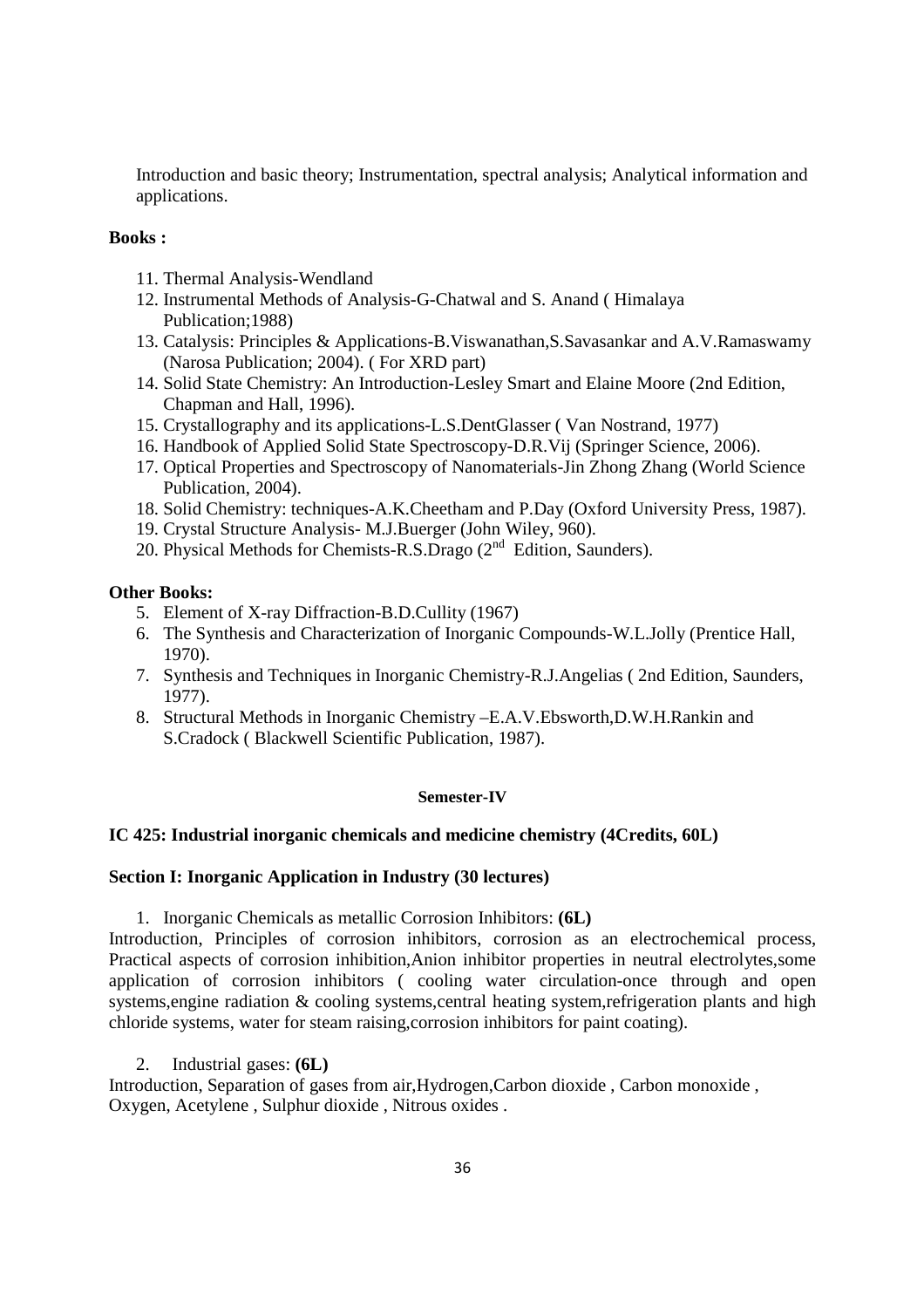### 3. Chemical explosives and propellants: **(6L)**

Introduction, Potential energy of explosives , Properties of explosives, Manufacture of explosives , Explosives made by nitration, Dynamite , Commercial high explosives containing no nitroglycerine , Initiating devices, Sporting and military explosives , Disruptive explosives for military use, Handling and storage of explosives.

### 4. Metal finishing technology: **(4L)**

Fundamental considerations, Electrodepositions of Copper , Nickel, Gold, Silver, Tin and Tin alloys for Lead free solder, Elctorodeposition of Chromium , Elctorodeposition of semiconductors , Elctoroless deposition of Copper and Nickel, Environmental aspects of electrodeposition , Ionic Liquid treatments for enhanced corrosion resistance of Magnesium based substrates.

### 5. Safety consideration in chemical process industries: **(5L)**

Introduction , Concern for chemical safety , Hazards and their control in petrochemical industries , Hazards and their control in petroleum refineries and LPG boiling plants , Hazards in storage , Handling and use of chemicals, Chemical storage- safety issues, Observations related to safety aspects , Specific recommendation for hazard control and improved plant safety, Chemical plant safety- from concept to decommissioning.

6. Green Chemistry : **(3L)**

Introduction, Designing a Green synthesis, Basic Principles of Green Chemistry, Green Chemistry in Day-to- Day life, Green Chemistry in sustainable development.

### **1. Books:**

2. Handbook of Industrial Chemistry,Vol.1, by K.H.Davis,F.S.Berner,Edited by S.C. Bhatia (CBS Publishers, Bangalore,2004)

3. Industrial inorganic chemistry, Karl Heinz Buchel, Hans-Heinrich Moretto, Peter woditsch 4. Modern Electroplating , By M. Schlesinger and M. Paunovic (John Wiley and sons, Hoboken , New Jersey, 5th Edition 2010)

5. Insight into Specialty Inorganic Chemicals-David Thompson (The Royal Society of Chemistry,1995)- Chapter 15.

6. New Trends in Green Chemistry (2nd Edition)-V.K.Ahluwalia and M.Kidwai ( Anamaya Publishers, 2007)

## **Section II: Inorganic Application in Medicine (30 lectures)**

1. Overview **(2L) Introduction** Metal Ions in Disease Use of chelating agents Metalloproteins as Drug Targets Matrix Metallopreteinases Modulation of Cellular responses by Metal-Containing Drugs Metal-Based Chemotherapeutic Drugs Metal Complexes as Diagnostic Agents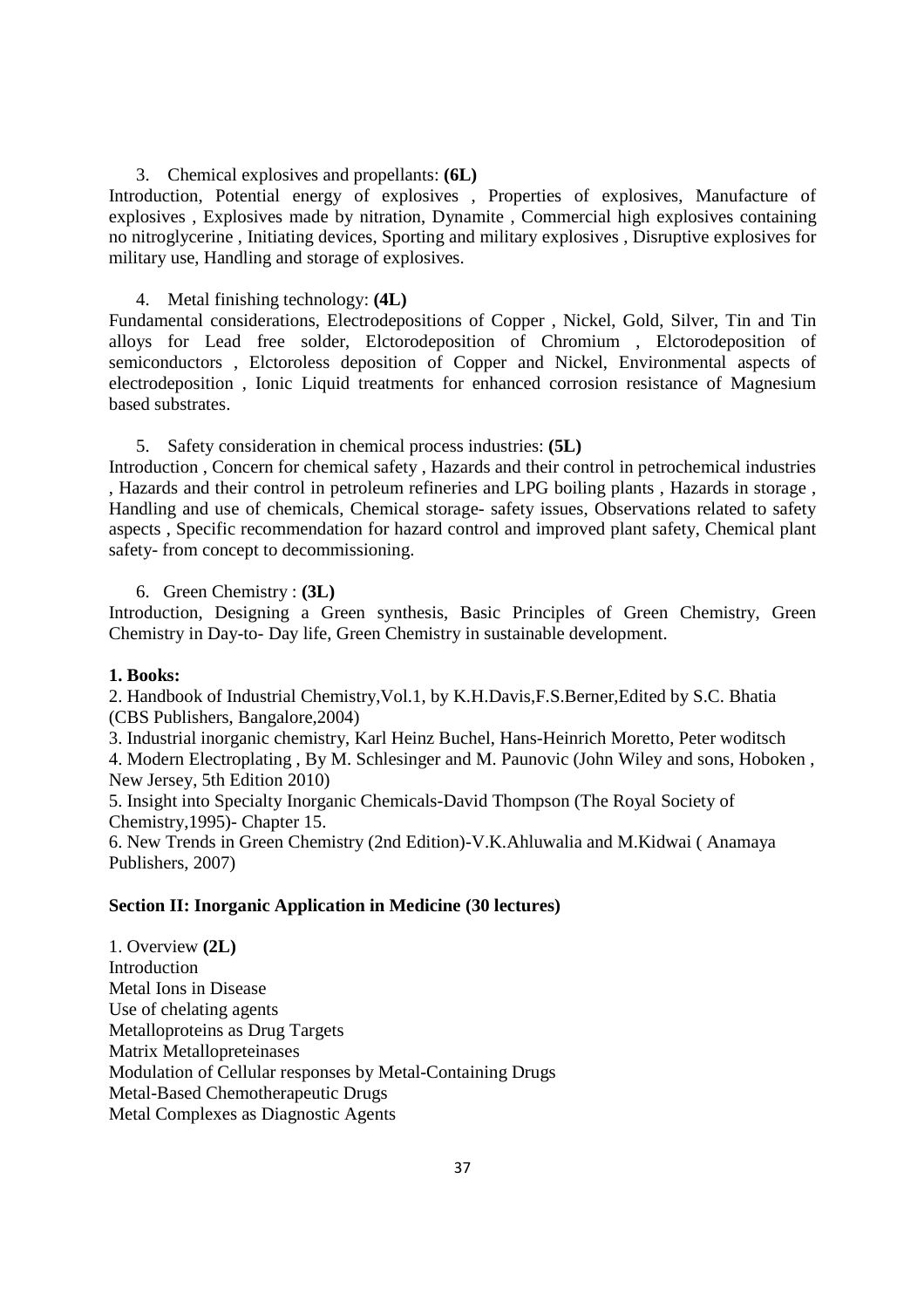2. Cisplatin-based Anticancer Agents **(5L)** Introduction Clinical Properties Cisplatinvs carboplatin, Iproplatin Determination of Platinum Drug Levels and Pharmakokinetics Platinum Chemistry Mechanism of Action Structure-Specific Damage-Recognition Proteins Mechanisms of Resistance to Cisplatin/Carboplatin Circumvention of Tumor Resistance to Cisplatin Development of New Platinum Drugs Dose Intensification of Cisplatin/Carboplatin Modulation of Platinum Resistance Mechanisms Dinuclear and Trinuclear Platinum Complexes as Anticancer Agents Biological Activity of Polynuclear Platinum Complexes. Summary and p53 status of Human Tumors Treatable by BBR3464 Biological Activity and p53 Status Comparison with Other Clinical Cross-Linking Agents Structure-Activity Relationships in Polynuclear Platinum Complexes DNA Binding of Polynuclear Platinum Complexes Cooperative Effects In the Solution Structures of Site-Specific (Pt,Pt) Interstrand Cross-Links

3. Transition Metal Complexes as Chemical Nucleases **(4 L)** Interaction of Metal Complexes with DNA Reactions of Metal Complexes with DNA Nuclease activity of  $Cu(phen)2 +$ 

4. Biomedical Uses of Lithium **(3L)** Chemistry of Lithium Distribution of Lithium in the body and in Cells Studies using Lithium isotopes Biochemistry of Lithium

5. Bismuth in Medicine **(3L)** The Chemistry of Bismuth Properties of the element Bi(III) Compounds Bi(V) Compounds Bismuth in Medicine Helicobacter Pylori bacterium Methods for the study of Bi Bismuth Citrate Complexes Bismuth Complexes with Biomolecules Bismuth binding to oxygen-containing molecules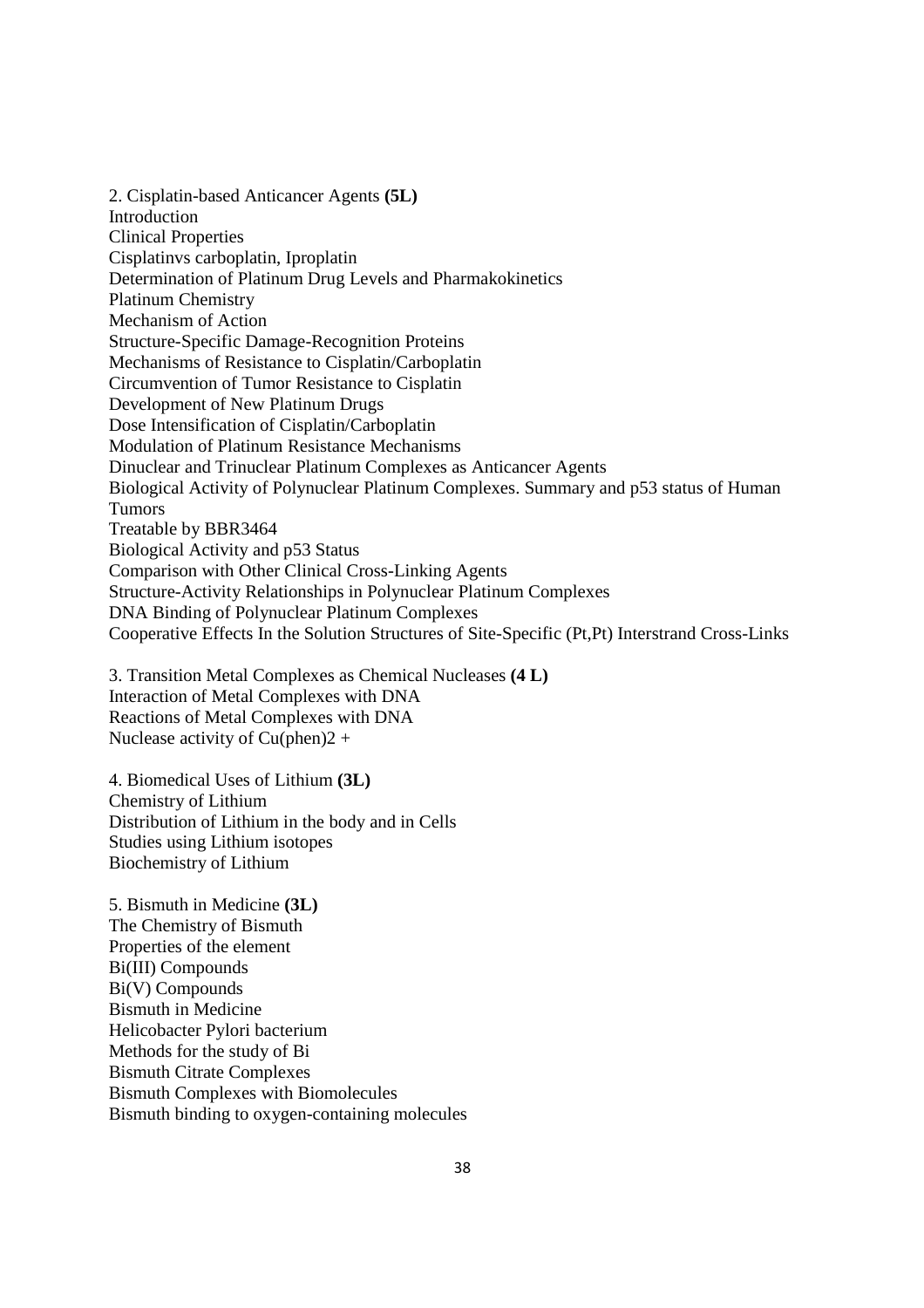Bismuth Complexes with thiolate ligands Bismuth(III) complexes with Metallothionine and Transferrin, Enzyme Inhibition

6. Gold Complexes with Anti-arthritic, anti-tumor and Anti-HIV activity **(4L)** Introduction Chrysotherapy, History of Medicinal Uses Gold Chemistry Oxidation states Gold(I) complexes Gold(III) Complexes Oxidation-Reduction Potentials Gold Biochemistry and Pharmacology In-vivo metabolism and ligand displacement Anti-tumor Activity Anti-HIV activity

7. Vanadium Compounds as Possible Insulin Modifiers **(3L) Introduction** Characterization of Vanadium's Insulin-mimetic Effects Sites of Action of Vanadium Animal Studies and Human Trials Toxicological Considerations Improved Tissue Uptake with Metal Chelation

8. Radio metal-labeled agents (Non Technetium) for diagnostic imaging: **(3L)** Introduction Chemistry and biology of radio metals Gamma scientigraphy and PET Desirable properties of radio metals Properties of radio metals- labeled imaging agents Chemistry of radio metal- labeled imaging agents Challenges in trivalent metal ion chemistry Challenges in copper chemistry Bifunctionalchelators for attaching radiometla to biomolecules. Determining the optimal imaging agents foe specific diseases

9. Therapeutic Radiopharmaceuticals : **(3L) Introduction** Therapeutic radio nuclides - Particle emitting radionuclides - Particle emitting radionuclides Low energy electron emitters Therapeutic radiopharmaceuticals for routine medical use 131 I – sodium iodide Intracavity and Intraarterial radiopharmaceuticals Radiotherapeutic agents for bone cancer treatment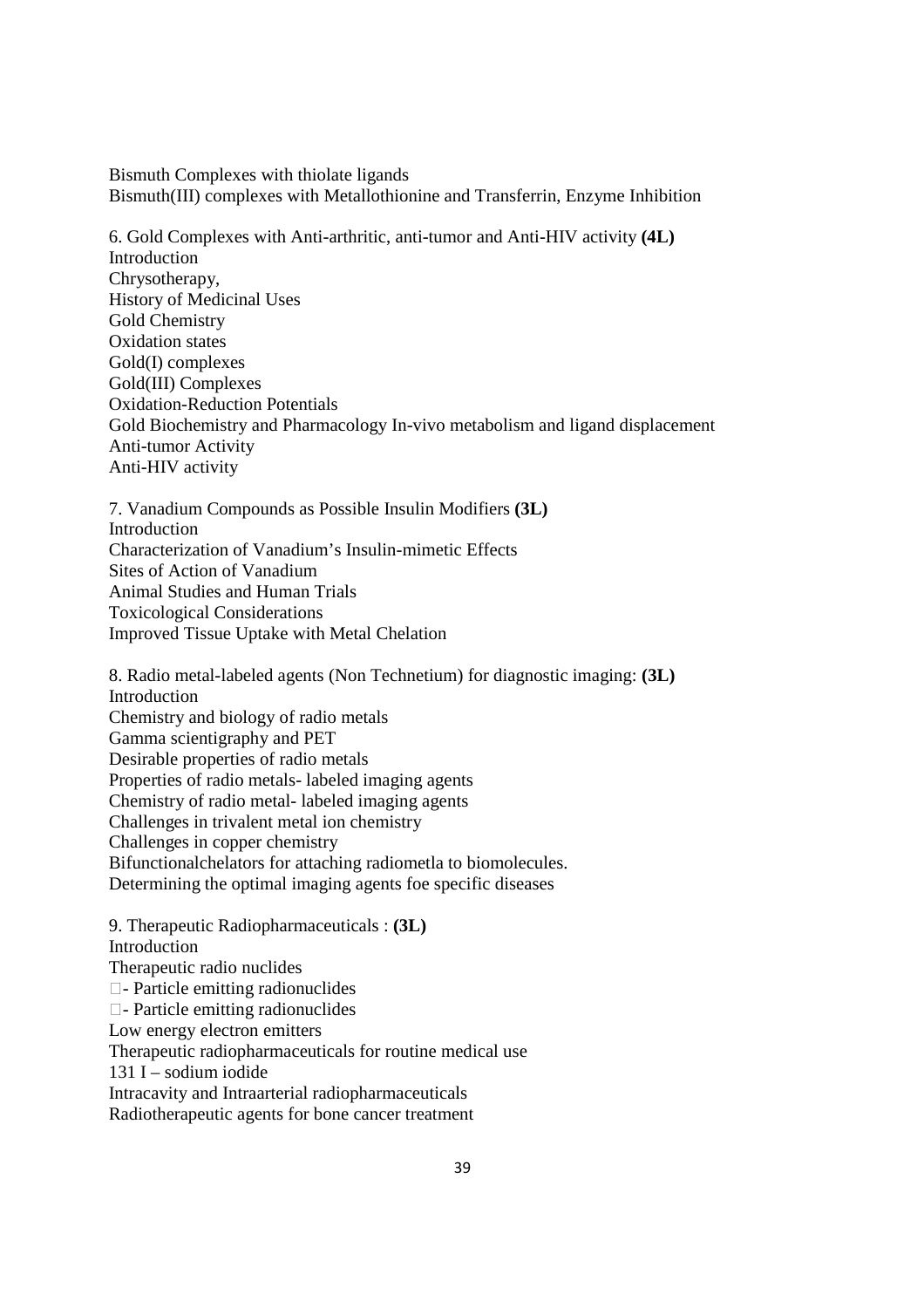89 Sr-chloride 153 Sm- EDTMP 186 Re- HEDP and 117 Sn- DTPA 166 Ho- DOTMP Site- directed therapeutic agent 64/67 Cu conjugates 186/188 Re labeled biomolecules

## **Books :**

1.Uses of Inorganic Chemistry in Medicine Ed. Nicholas P.Farrell 2.Metal Complexes as drugs and chemotherapeutic agents 3.Metal Complexes as Enzyme inhibitors A.Y.Louie and Thomas Meade Chem.Rev., 1999, 99, 2711.

### **IC 426: Advanced Techniques in Inorganic chemistry (4Credits, 60L)**

1.Atomic X-Ray spectroscopy: ( Ref. 3: p.343-371) (Ref.2 : p.340-392) **( 6L)** Fundamental principles , Instrument component, X-ray Fluorescence method, X-Ray absorption method, The electron microprobe, Electron spectroscopy for chemical analysis (ESCA) , Auger Emission spectroscopy (AES) , Problems

2. Atomic Emission Spectroscopy : (Ref. 2: p.260-284 ) **( 5L )** Introduction , Instrumentation , Typical applications , ICP atomic Fluorescence spectroscopy , Comparison of methods: ICP Vs AAS , Problems.

3. Mass Spectrometry: (Ref.2: p.465-507) (Ref. 1:p.606-664) **( 7L)**

Molecular mass spectra , Sample flow in mass spectrometer, Inlet sample system , Ion sources , Mass spectrometers, Applications of molecular mass spectrometry , Quantitative application of mass spectrometry, ICP-MS , Secondary Ion Mass Spectrometry (SIMS) , Ion Microprobe Mass Analyzer (IMMA), Problems

4. Surface characterization by spectroscopy and microscopy (Ref.1: p.647-682) **( 8L)** Introduction to the study of surfaces , Spectroscopic surface methods ,, Electron spectroscopy, Ion Spectroscopic techniques , Surface photons spectroscopic methods , Electro- stimulated micro analysis methods , Scanning probe microscopies.

5. Particle size determination (Ref. 1: p. 1038-1051) **(6L)** Introduction to particle size analysis , Low-angle Laser, light scattering , Dynamic light scattering , Photosedimentation.

6. Environmental sampling and analysis (Ref.3: ch.26,p.712) **(8L)** Getting a meaningful sample , Air sample collection and analysis , Water sample collection analysis, Soil and sediment sampling, Sample preparation for trace organics , Contaminated land sites- what needs to be analyzed ? EPA method and Performance -based analysis.